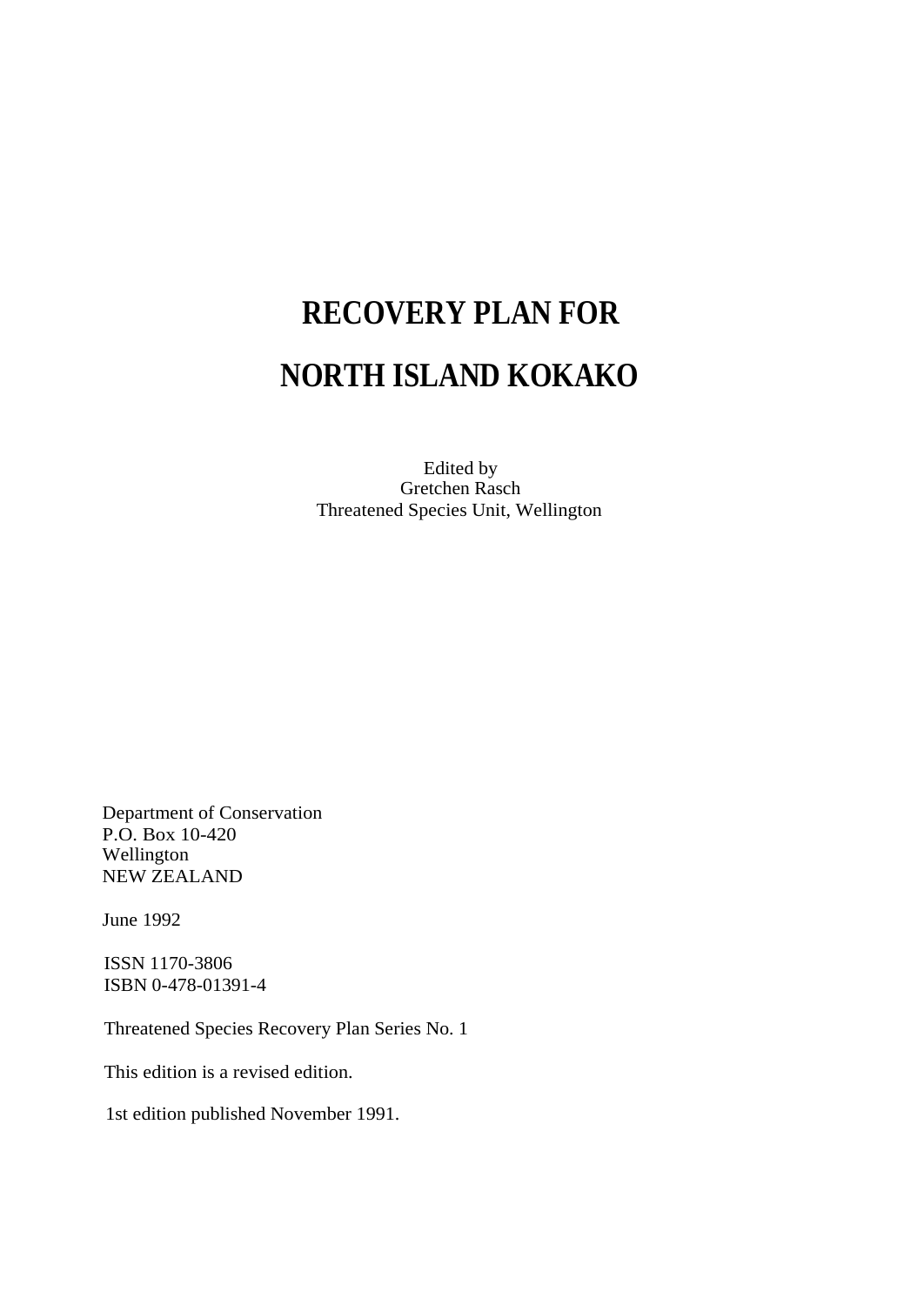### **FOREWORD**

This recovery plan is one of a series of threatened species unit publications produced by the Department of Conservation. Recovery plans are statements of the department's intentions for the conservation of plants and animals for a defined period. In focusing on goals and objectives for management, and the tasks by which these will be achieved, recovery plans serve to guide the department with it's allocation of resources.

Following the preparation of a technical report which was refined by scientists and managers within the department a draft of this plan was forwarded to the N.Z. Conservation Authority and relevant Conservation Boards for comment from land owners and other interested groups. After further refinement this plan was formally approved by the Director-General of Conservation on 8th of November 1991.

The department acknowledges the need to take into account the views of tangata whenua and the application of their values in the conservation of natural resources. As the expression of these values vary from iwi to iwi, it is therefore not possible to incorporate these variations within a general theme in each recovery plan. Recovery plans are to be refined and implemented in such a way as to ensure that consultation with tangata whenua of the areas in which species of interest are located has been carried out. Conservancy Kaupapa Atawhai managers are available to initiate this process. Without consultation, recovery programmes will remain incomplete.

A recovery group consisting of people with a knowledge of kokako, and an interest in their management has been established to review progress in it's implementation and to recommend to the department any changes which may be required as management proceeds. Comments and suggestions relating to the conservation of kokako, are welcome and should be directed to the recovery group via any office of the department.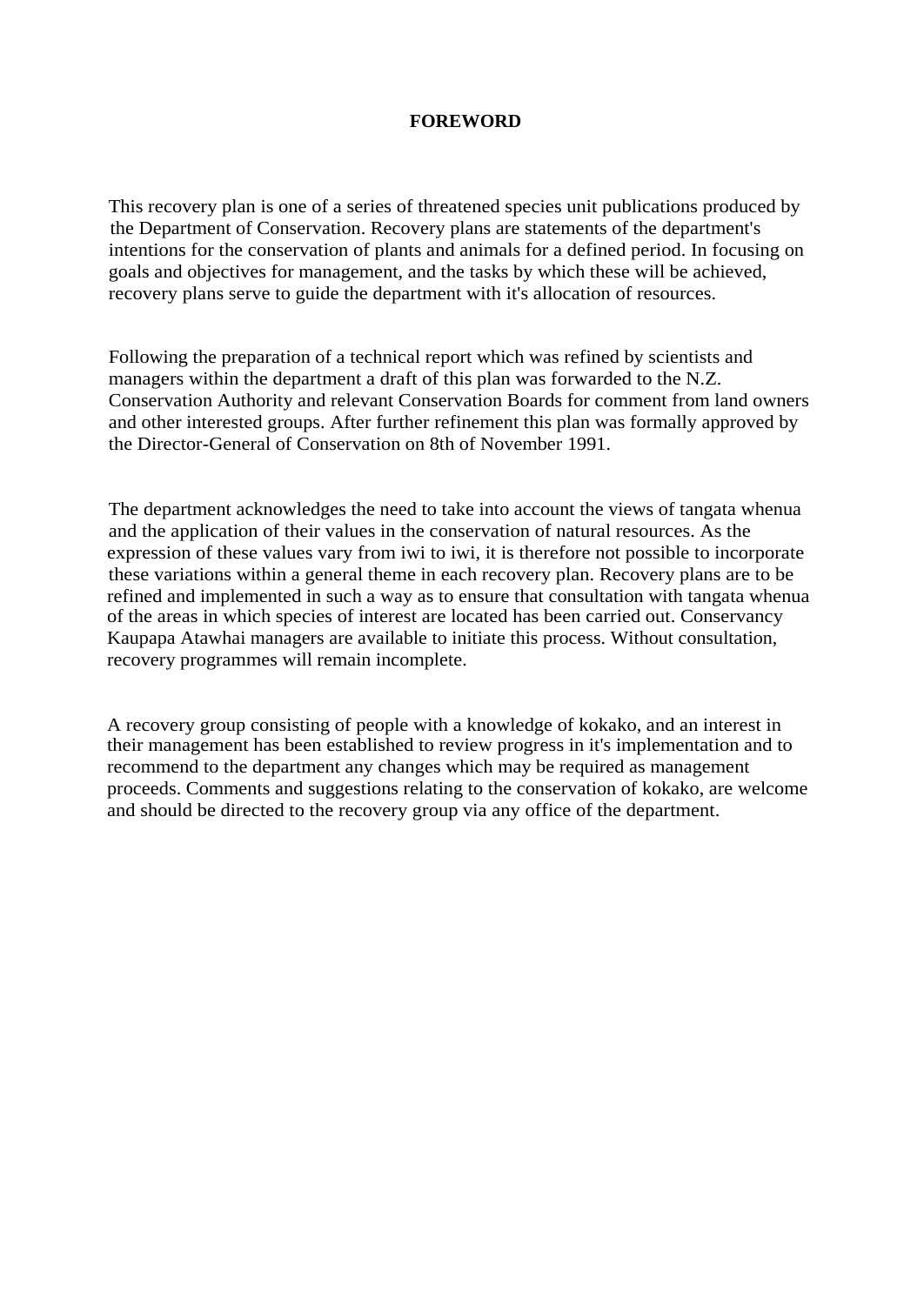# **CONTENTS** Page No.

| Summary                                                                                         | 1              |
|-------------------------------------------------------------------------------------------------|----------------|
| 1. Introduction                                                                                 | $\overline{2}$ |
| 2. Past and Present Distribution                                                                | 3              |
| 3. Kokako Ecology                                                                               | 8              |
| 4. Factors Leading to Decline                                                                   | 12             |
| 5. Ability of Kokako to Recover                                                                 | 15             |
| 6. Options for Recovery                                                                         | 15             |
| 7. Recovery Strategy: Objectives                                                                | 17             |
| 8. Recovery Strategy: Work Plan                                                                 | 19             |
| 9. Critical Path                                                                                | 33             |
| References                                                                                      | 34             |
| <b>Personal Communications</b>                                                                  | 37             |
| Acknowledgements                                                                                | 37             |
| Appendices                                                                                      |                |
| <b>Survey and Monitoring Techniques</b><br>1.<br>Use of 1080 in Forests Containing Kokako<br>2. | 38<br>40       |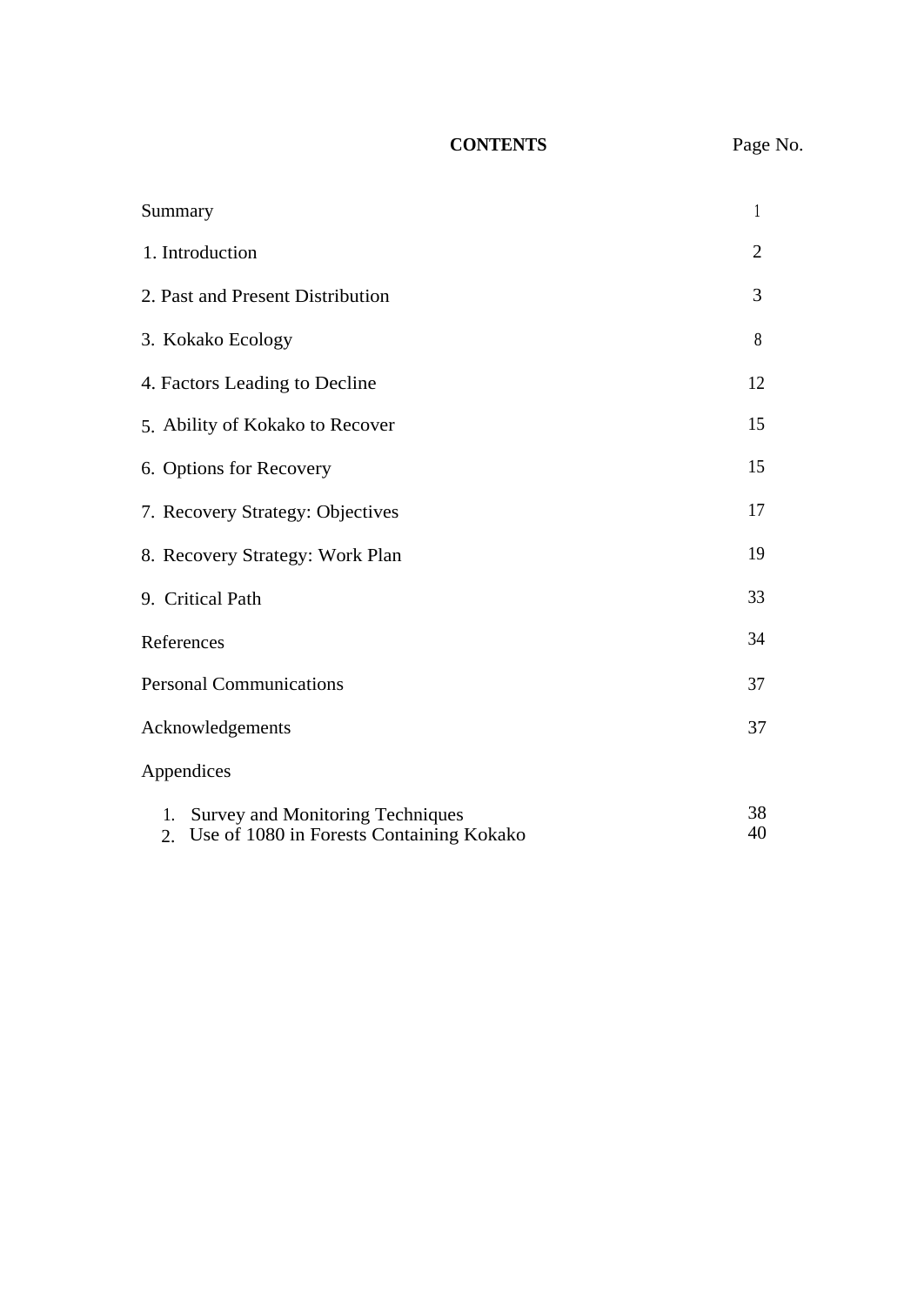# **SUMMARY**

The North Island kokako was distributed widely in many parts of the North Island in the 19th century, but is now found only in a fraction of the remaining areas of forest. The impacts of introduced mammals are limiting the prospects for the species' survival.

Existing kokako populations vary in size from several birds to about 300, but most have fewer than 100 birds. Major populations of 100 or more birds occur in Puketi forest, Mamaku Plateau forests, Pureora forests, Rotoehu forest, and Te Urewera National Park. Significant populations of 40-100 kokako are found in Mapara forest and the Hunua ranges, and kokako have been established recently on Little Barrier Island. A number of smaller populations are found from Wanganui northwards.

A number of features of the ecology of the kokako render it vulnerable to extinction. The birds maintain large territories year round, from which they must meet all food requirements. They tend to specialise on temporarily available foods. They are poor flyers and do not disperse easily. They have a low reproductive rate. As a result, they are susceptible to loss of habitat through forest felling, disturbance through logging, and predation and food competition from introduced mammals.

The conservation goal for North Island kokako is the recovery of the species to the numbers and state where it is no longer endangered. This will be achieved when at least two large populations of 400 birds and several moderate-sized (100 or more birds) are maintaining their numbers in well protected forest, free from the effects of introduced mammals. The immediate objectives for the term of this plan (1990-1995) include:

- 1. Research into the precise causes of kokako decline.
- 2. Research-by-management, in which management activity is planned and monitored in such a way as to continue to refine our knowledge of the causes of kokako decline and thereby improve future management.
- 3. The establishment of a self-sustaining population of kokako from remnant populations onto Kapiti Island.
- 4. Establishment of a self-sustaining captive population.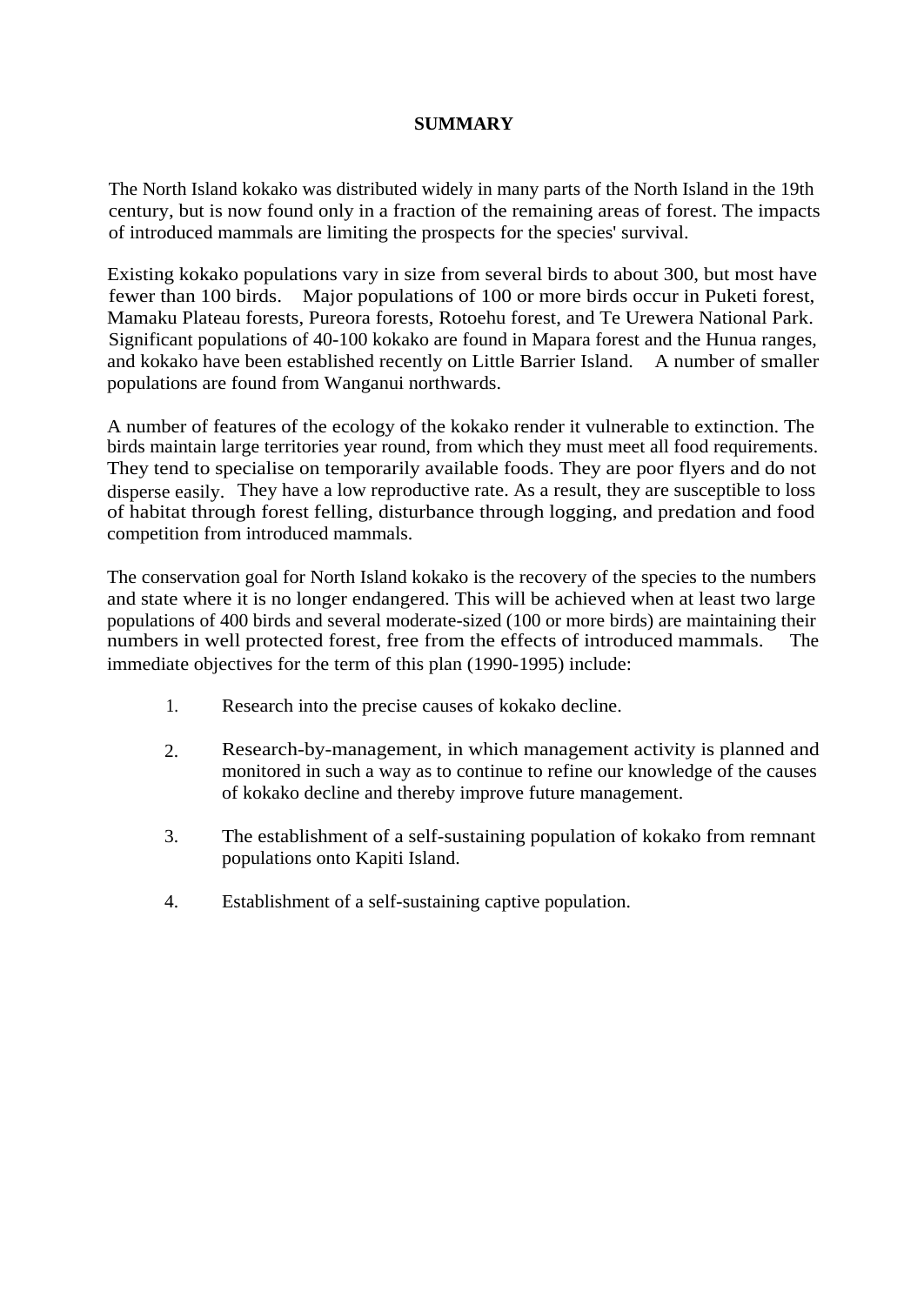## **1. INTRODUCTION**

The kokako is the only species in the wattlebird family Callaeidae still living on mainland New Zealand. The subject of this plan, the North Island subspecies, is classified as endangered - "in grave danger of extinction" (Bell 1986). Fewer than 1300 birds probably remain throughout the known range. Many of these populations are very small, numbering less than 20 birds. Without active management the species will eventually dwindle into extinction on the mainland. Protecting forest habitat for kokako means that the forest is made safe for many other species of native forest plants and animals.

Throughout this plan "kokako" will be taken to refer to the North Island subspecies *(Callaeas cinerea wilsoni).* The South Island kokako *(Callaeas cinerea cinerea)* is gravely endangered, limited to a few tiny elusive populations on Stewart Island (Buckingham 1987) and perhaps in the South Island (Nilsson 1988, McBride 1981). Its management will be the subject of a separate plan.

"Recovery" is defined here as the conditions under which the kokako is no longer considered endangered. The purpose of the recovery plan is to provide information and direction for programmes aimed at the protection of the kokako. To achieve this end, the plan briefly reviews the population status and biology of the species, and describes the adverse factors affecting the bird. This background information supports the main thrust of the plan: to outline all actions necessary for the protection and recovery of kokako, and to provide priorities and a schedule for these programmes. An integral part of the planning procedure is review. Annual evaluation of the plan and its programmes is necessary, and revision of the plan should be undertaken at five year intervals.

Public and official interest in kokako has been high since the 1970s when major efforts were made to protect and study the species in the central North Island. This plan had its first beginnings as a New Zealand Wildlife Service document in the early 1980s. It was in a draft stage at the time of the Kokako Research and Management Workshop held by the Department of Conservation (DOC) and the Forest Research Institute (Ministry of Forestry) in Rotorua on June 7-9, 1988. The enthusiasm shown at the workshop provided fresh impetus for the plan's completion. The preparation and content of this recovery plan has been overseen by the North Island Kokako Recovery Group, whose members are:

> Shaarina Boyd (DOC Auckland Conservancy) (from 1/91) Raewyn Empson (DOC Wellington Conservancy) (from 2/92) Wayne Hutchinson (DOC Wanganui Conservancy) John Innes (Forest Research Institute, Rotorua) Paul Jansen (DOC Bay of Plenty Conservancy) Richard Parrish (DOC Northland Conservancy) Gretchen Rasch (DOC Threatened Species Unit, Wellington) Kevin Smith (Royal Forest & Bird Protection Society, Wellington) Phil Thomson (DOC Waikato Conservancy) Chris Ward (DOC East Coast Conservancy)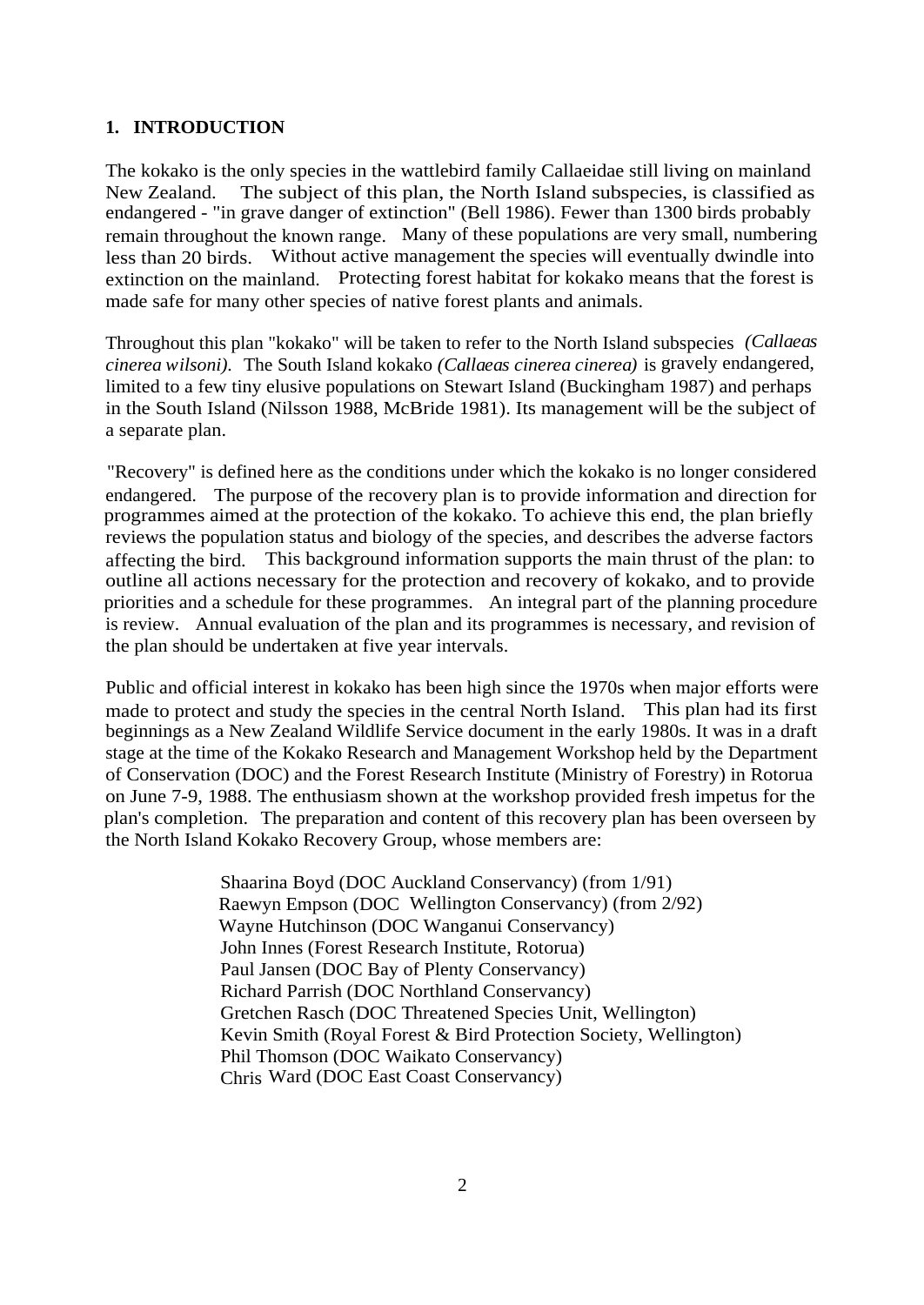# **2. PAST AND PRESENT DISTRIBUTION**

#### **2.1 Past Distribution**

"According to Maori tradition (Reischek 1886) the kokako was common in all suitable forests of the North Island. Subfossil records tend to support this. Buller (1873) noted 'where the range of the huia ceases, that of the kokako begins' - thus confirming that huia were more abundant in the beech forests of the south of the North Island while the kokako preferred the floristically diverse forests further north..." (Hay 1984).

"Buller (1892) regarded the distribution as being somewhat eccentric in the late 1800s but there were dense populations occurring at scattered locations in the northern part of the North Island, through the Waikato, Rotorua, Urewera and Taranaki regions down into Wairarapa" (Hay 1984). This information is compared with the present known distribution of kokako on Map 1.

### **2.2 Decline**

The kokako has suffered from a reduction in range and a decline in numbers within individual populations. Lavers (1978) summarised available information on past distribution for the four periods: pre-1900; 1900-1939; 1940-1959; and 1960-1970. Since the time of European colonisation of New Zealand, kokako have disappeared from the lower third of the North Island (Map 1). Other large scale disappearances have occurred in the Auckland, Northland, East Cape, and Hawke's Bay areas (Lavers 1978).

While this initial decrease in the distribution of kokako can be attributed largely to forest clearance, declines have been documented within extant forests. Kokako were last found in the Tararuas up until the 1960s (Lavers 1978). Ogle (1987) found that of 21 distinct populations of kokako in the King Country, 12 have vanished in the past twenty years. In these surveys the loss appears to have been most rapid since the 1960s. Although many losses generally occurred from small forest blocks, O'Donnell (1982) reported that kokako had disappeared, or been markedly reduced in number, relatively recently from larger tracts of forest in south and inland Taranaki (Matemateonga Range, Mt Egmont) and from the northern King Country (Te Maika, Mt Karioi and Maungatautari). Programmes were begun in the 1980s to monitor kokako numbers in forests near the centre of their present range where their populations appeared to be the largest (Pureora, Kaharoa, Rotoehu, and Mapara). There are signs that some of these populations are also in decline. Not only are populations getting smaller, but a greater proportion of populations are made up of unmated birds. During intensive monitoring of kokako in Pureora State Forest, 10 territories were occupied by kokako pairs, while 23 territories contained single birds only (Rasch et al. 1986b, Speed et al. 1987b). This suggests an absence of one sex.

### **2.3 Present Distribution**

From 1970-1986 the Fauna Survey Unit (Wildlife Service) conducted extensive surveys of most North Island forests. Although these surveys were not done exclusively for this species, kokako were looked for in all suitable habitat. Other survey work was done by the Forest Bird Research Group, NZ Forest Service and Forest Research Institute, the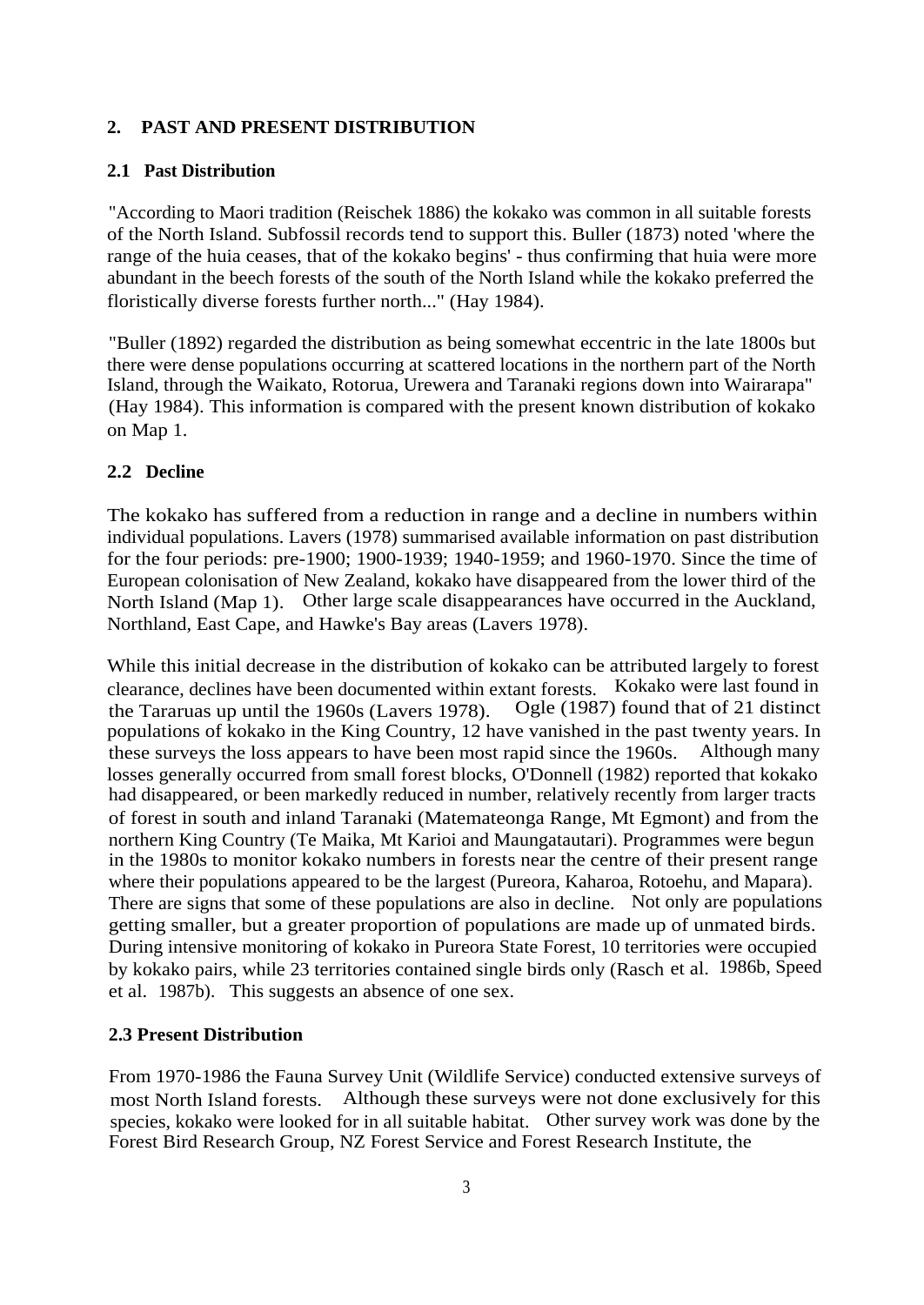

**Map 1 North Island kokako distribution, pre- and post-1970.** Each square represents a 10 000 yard grid square in the New Zealand Map Series 1 from which kokako have been reported. Solid squares indicate records since 1970; open squares indicate areas where kokako were reported before 1970 but not since. From Lavers 1978 and C.R. Veitch, unpubl. data.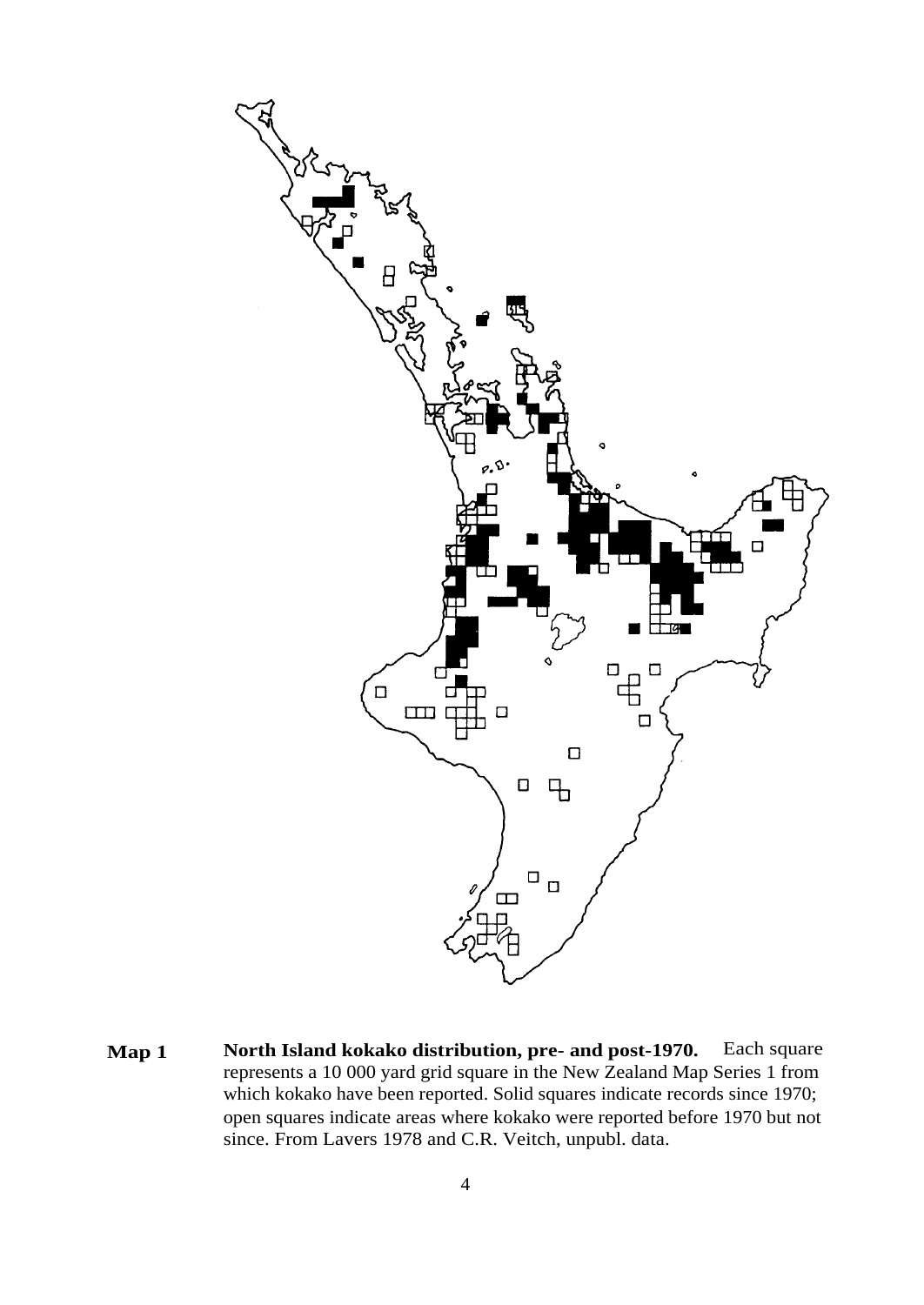Department of Conservation, the Auckland Regional Authority, DSIR and members of the Ornithological Society of New Zealand.

In this brief description of kokako populations, the word 'population' is used loosely to mean the kokako inhabiting a continuous tract of indigenous forest, and where adjacent groups are less than five kilometres apart. Five kilometres is used because a juvenile kokako has been known to disperse roughly that distance (J. Innes, pers. comm.). This means that the potential for contact between individuals exists. In populations like those found in the Coromandel and Kaimai ranges, where a few birds are found in scattered pockets over a large tract of land, the real probability of exchange may be small.

Based on this definition, the distribution of kokako in the North Island consists of twentyseven distinct populations. In conservation terms, this seemingly generous figure is misleading because the total number of birds is probably significantly less than the 1400 listed in Table 1, which is based largely on surveys from the early 1980s. Only six of these populations can be described as major, i.e. numbering between 100 and 300 birds. Two more populations can be called significant, consisting of 50-100 birds, while the other 20 small populations are made up of about 5-30 birds each. Detailed information on each population will be published elsewhere (Rasch, in prep.).

Seven geographic groups of kokako populations can be described.

Northland. Puketi forest contains the major population in this area. In 1984 Puketi contained 100 kokako, but a recent (1990) survey suggests that this population may be declining steeply (Walker 1990). This forest is contiguous with Omahuta forest, but there is only one recent record of a bird in Omahuta. Small numbers of kokako are found in Waipoua/Mataraua forests and in Raetea forest, although they are not well known (Ogle 1982). Current work in Waipoua found a small population of at least 15 birds there.

Hauraki Gulf. The small group of kokako on Great Barrier Island is important as it is the only naturally occurring offshore island population. A recent brief survey suggests that this population may be on the verge of extinction (Brown 1990). Little Barrier Island is important also, as it has the only artificially established population, stemming from birds removed from the Rotorua area in the 1980s. These are the only kokako whose habitat is free of mammalian predators and browsers. Recent work indicates that a large proportion of the present population is made up of island-bred birds (Brown 1989). The Hunua Ranges south of Auckland contain a moderate population of kokako (Macmillan and McClure 1990), and the Coromandel peninsula contains a few remnant groups of birds.

Waikato. Of seven kokako populations, four small populations are found in the Mt Pirongia forest, Rauamoa Block (formerly Pirongia South), Mt. Kokako, and Maungatautari (O'Donnell 1984). Three populations are found in larger forest tracts; Whareorino forest, Tawarau forest and the complex of forests between Kawhia and Waitomo (Miller 1984a, 1984b; Moynihan 1980). These populations are not well known but appear to be small as well.

King Country. One of the largest single populations (of roughly 300 kokako) is found in Pureora forest (North Block and including the adjacent Cowan Wildlife Management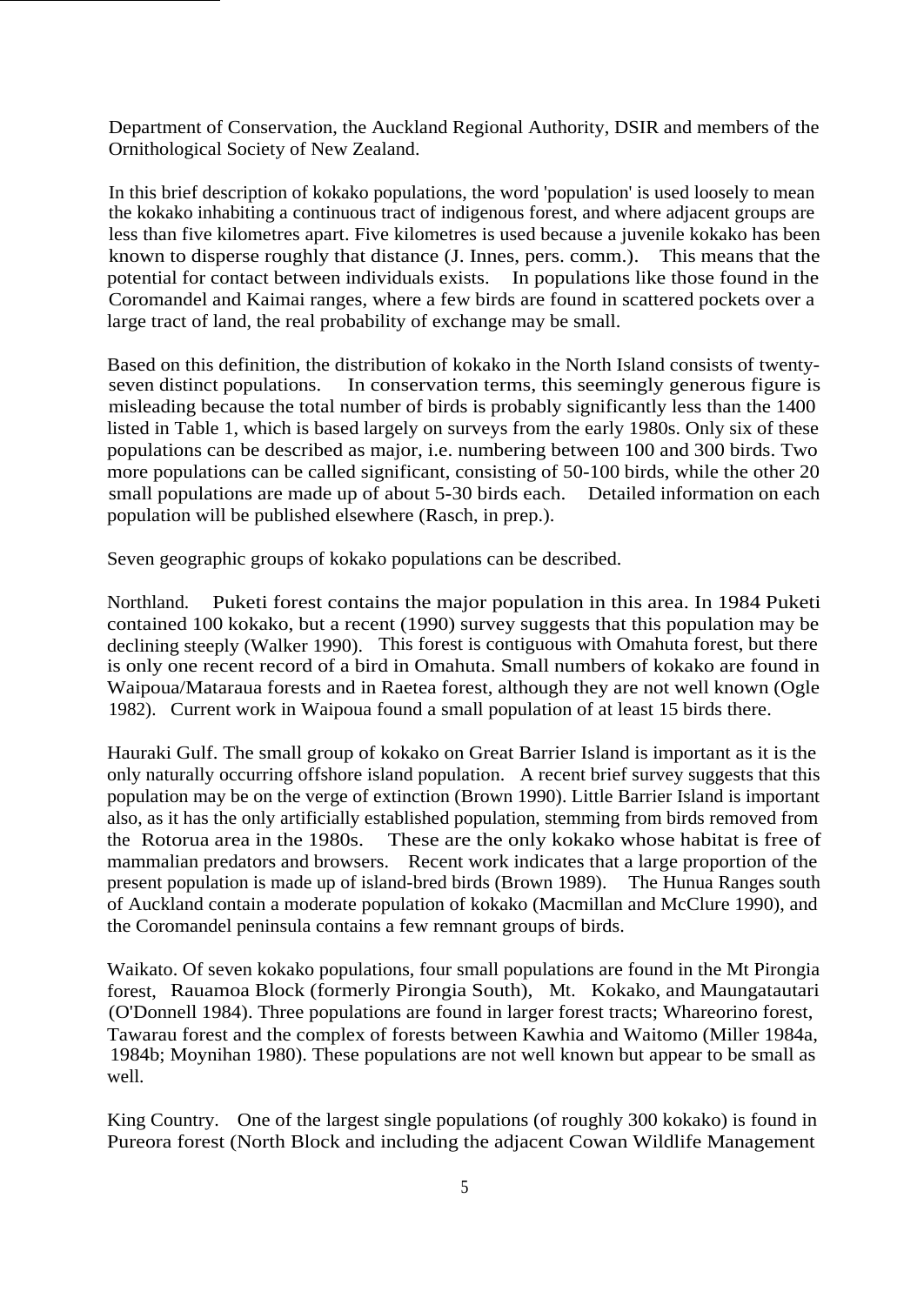Reserve, Meyers Block and Okahukura forest) (Hay 1981). The once abundant population in the South Block (Pikiariki Road) now numbers a few birds only. Another significant population is in Mapara Reserve (Bradfield et al. 1988).

Bay of Plenty. The greatest numbers of kokako are in this area. The Mamaku Plateau has a population of 300 birds (Saunders 1983). Rotoehu forest has another major population, and a significant number of kokako was found in Horohoro forest in the 1970s. Small populations are scattered in the Rotorua Lakes region, in the Kaimai Range and in Matahina forest (Wallace 1988).

East Cape . Less survey information is available from this area. A major population is found in northern Te Urewera National Park. Other kokako inhabit the Urutawa forest and Raukumara forest, but the number may be small (Wallace 1988).

Taranaki. Only small populations of kokako are left in this area, the southern limit for the present day range of the species. Waitaanga forest, Moki/Makino forests, the Mokau river forests and Whanganui National Park contain less than a dozen birds each (Molloy 1989).

National Wildlife Centre. Eleven birds have been taken into captivity at Mt Bruce since 1968 (M. Bell, pers. comm.). Three of these birds were sent to the Centre because of injuries. The maximum number held at any one time was 5 birds. Currently the Centre holds two birds: a female and her offspring. The young bird was bred at Mt Bruce in 1985.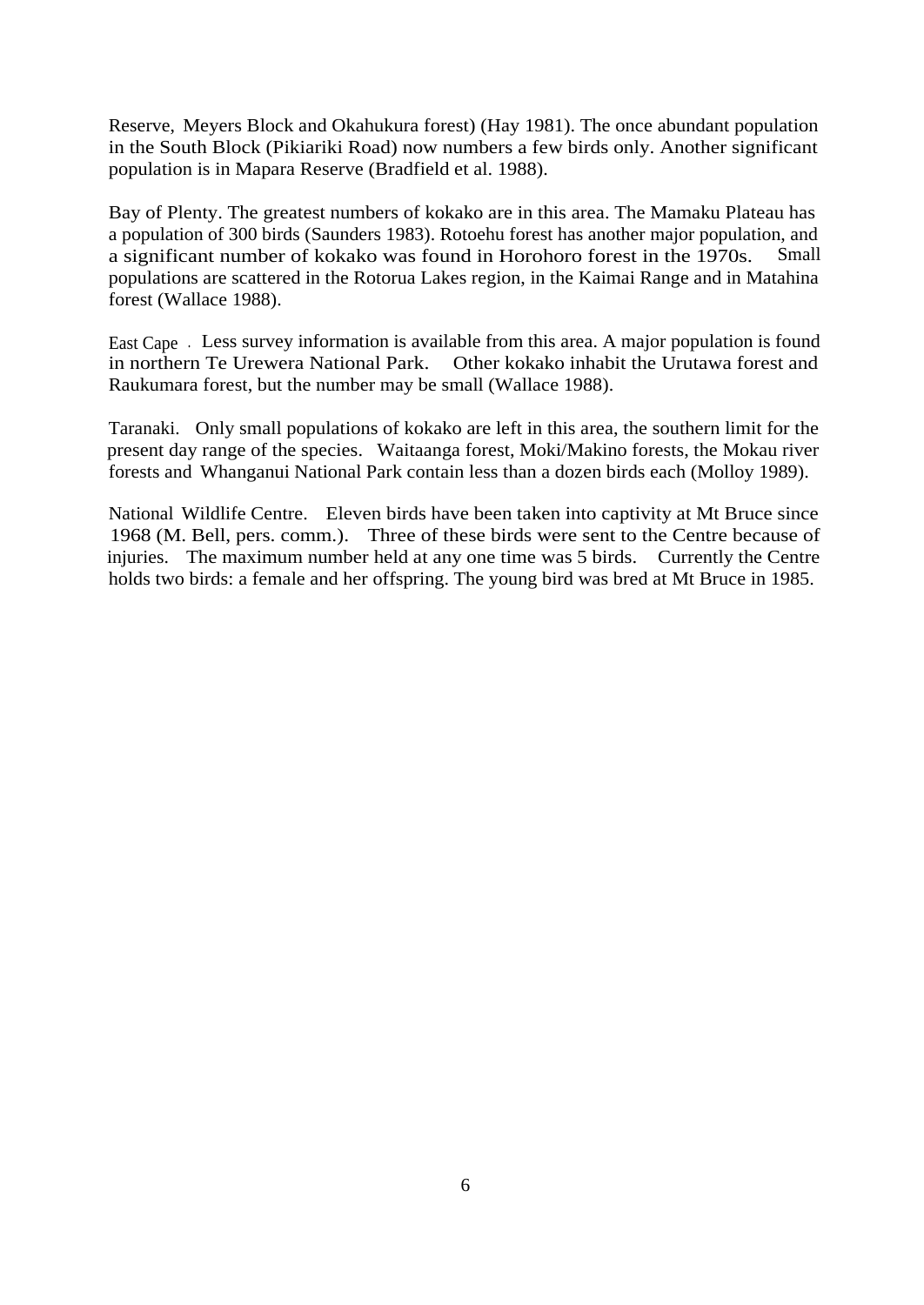**TABLE 1. Estimated size of kokako populations.** Numbers are based on most recent estimates. Surveys were the walk-through or territory mapping (see Appendix 1). \* indicates population survey incomplete; ' indicates recent work suggests these populations have declined.

| Forest                      | Area (ha) | Kokako           | Year | Forest            | Area(ha) | Kokako          | Year |
|-----------------------------|-----------|------------------|------|-------------------|----------|-----------------|------|
| Waipoua                     | 22 500    | 17               | 1990 | Maungatautari     | 2 300    | $2*$            | 1980 |
| Ractea                      | 6 500     | $5+$             | 1979 | Tawarau           | 4 700    | $5*$            | 1980 |
| Puketi                      | 19 400    | 100 <sup>1</sup> | 1984 | Mapara            | 1 300    | 70              | 1990 |
| Hunua                       | 20 000    | 40               | 1988 | Pureora North     | 28 000   | 300             | 1988 |
| Coromandel                  | 71 700    | 25               | 1980 | Pureora South     | 23 000   | 10              | 1990 |
| Kaimai                      |           | 20               | 1983 | Mamaku            | 33 000   | 300             | 1982 |
| <b>Great Barrier Island</b> | 3850      | 15 <sup>1</sup>  | 1985 | Horohoro          | 8 600    | 60 <sup>1</sup> | 1982 |
| Little Barrier Island       | 3 076     | 22               | 1989 | Rotoehu           | 8 0 0 0  | 150             | 1986 |
| Mt Kokako                   | 3 500     | $2*$             | 1979 | Rotorua Lakes     |          | 10              | 1988 |
| Pirongia                    | 17 000    | 5                | 1989 | Northern Urewern  | 212 700  | $150*$          | 1980 |
| Hauturu<br>(Kawhia/         | 1 1 9 9   | 8                | 1981 | Raukumara-Urutawa | 150 000  | $15*$           | 1983 |
| Waitomo) Te Rauamoa         | 2 1 5 7   | 7                | 1981 | Mokau             |          | 4               |      |
| Mahoe                       | 900       | 8                | 1984 | Waitaanga         | 45 000   | 11              | 1989 |
| Te Kauri                    | 987       |                  | 1986 | Moki/Makino       | 25 600   | 23              | 1990 |
| Whareorino                  | 30 000    | $10*$            | 1981 | Wanganui          |          | $3*$            |      |
|                             |           |                  |      | <b>TOTAL</b>      |          | 1398            |      |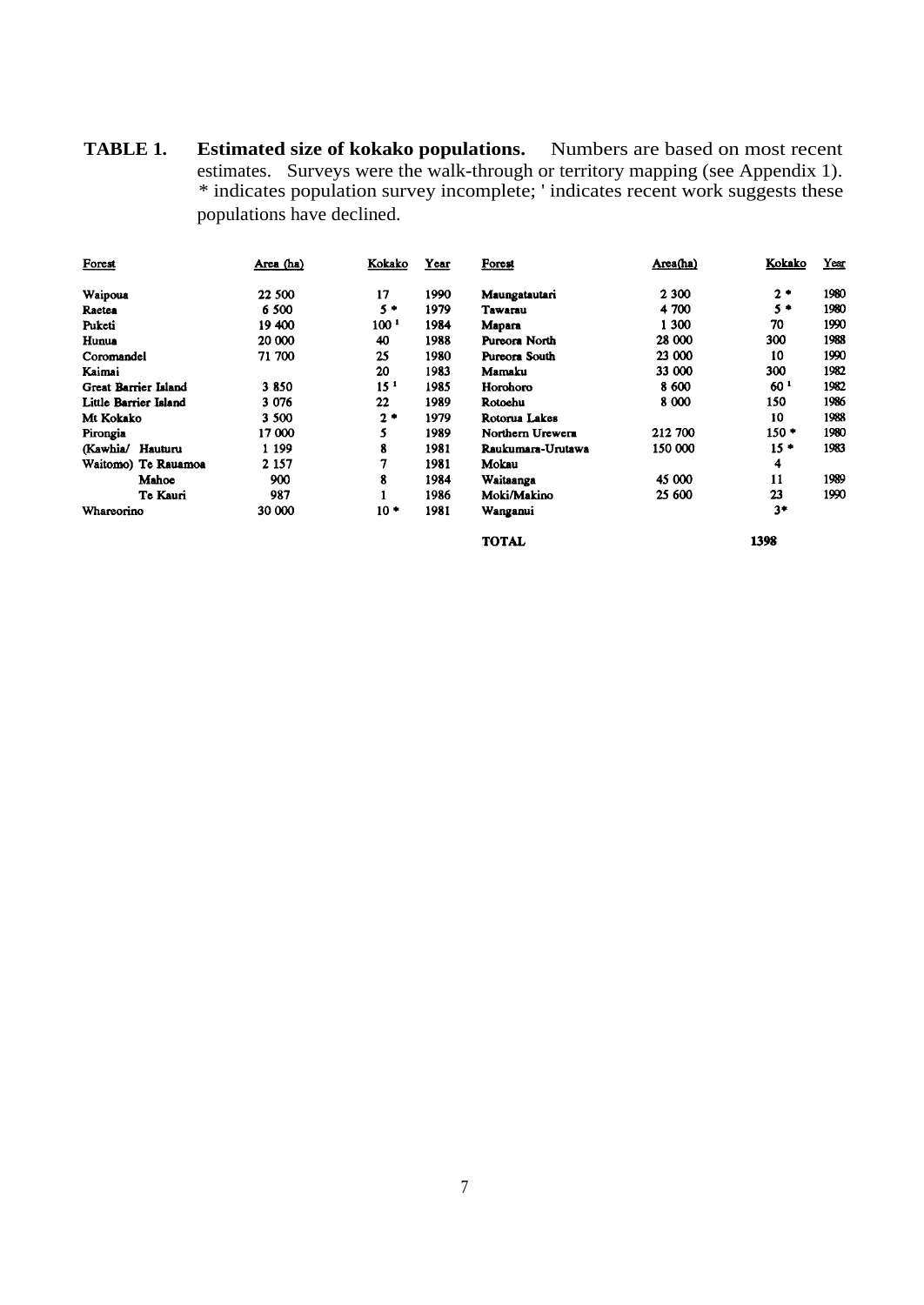# **3. KOKAKO ECOLOGY**

Detailed accounts of kokako ecology have been published elsewhere (Hay et al. 1985, Hay 1981, Best and Bellingham 1990) so it is necessary here to discuss only those factors which are causing the decline of the species.

# **3.1 Behaviour**

The kokako has certain behaviours which make it less adaptable to the changed ecological conditions of New Zealand's environment. Adult birds maintain exclusive territories (held by individuals or mated pairs) throughout the year. The size of a territory is influenced by local conditions, but it varies from an average size of 6.5 ha in Puketi (H. Best, pers. comm.) and to 7-11 ha in King Country forests (Hay 1981), to as large as 80 ha in the highly modified Taranaki forests (Williams 1990). Hay (1981) concluded that the species requires large continuous tracts of forest to maintain population stability. Mobility is further limited by the birds' poor flying ability.

Kokako nest and lay clutches from September through February, with a peak laying time in November. This is much later in the season than most species. When combined with the fact that juvenile kokako are dependent on their parents for 10-12 weeks following fledging, it means that kokako produce only one brood per year. The number of young produced on average ranges from 0.2 to 1 young per pair per year in some study areas (J. Innes, in prep.). The behaviour of these young birds immediately after leaving the nest makes them vulnerable to predators. During at least the first few days they may spend a large proportion of their time on, or close to, the ground (B. Calder, pers. comm.).

# **3.2 Foods and feeding**

Kokako are omnivores, feeding on fruit, flowers, foliage, and insects (Hay 1981). The foods which kokako eat vary according to location, season, and year. In his study sites in Pureora, Mapara, and Rotoehu, Hay found variation in all these factors, as did Powlesland (1987) and Best (Hay et al. 1985) in Puketi (Figure 1).

Hay (1981) described kokako as "sequential specialists", indicating that although the birds feed on many species, they concentrate on a few species as these become available. reported kokako feeding on 77 species of plants and animals in Pureora while Powlesland (1987) noted 68 food species for the birds in Puketi. Both studies emphasised the importance of shrub hardwoods as a food source. This reliance on a few seasonally available species, and the fixed nature of kokako territories makes the species vulnerable to any loss of diversity.

# **3.3 Habitat selection and use**

The predominant forest type found in the central and northern North Island is podocarphardwood, a broad category which includes the rata-tawa forests in which most kokako are found. There is great variation within the type, with taraire and kauri being important elements in the Northland forests, for example. Although kokako were once found in the mainly beech forests of the southern North Island, they had disappeared from this area by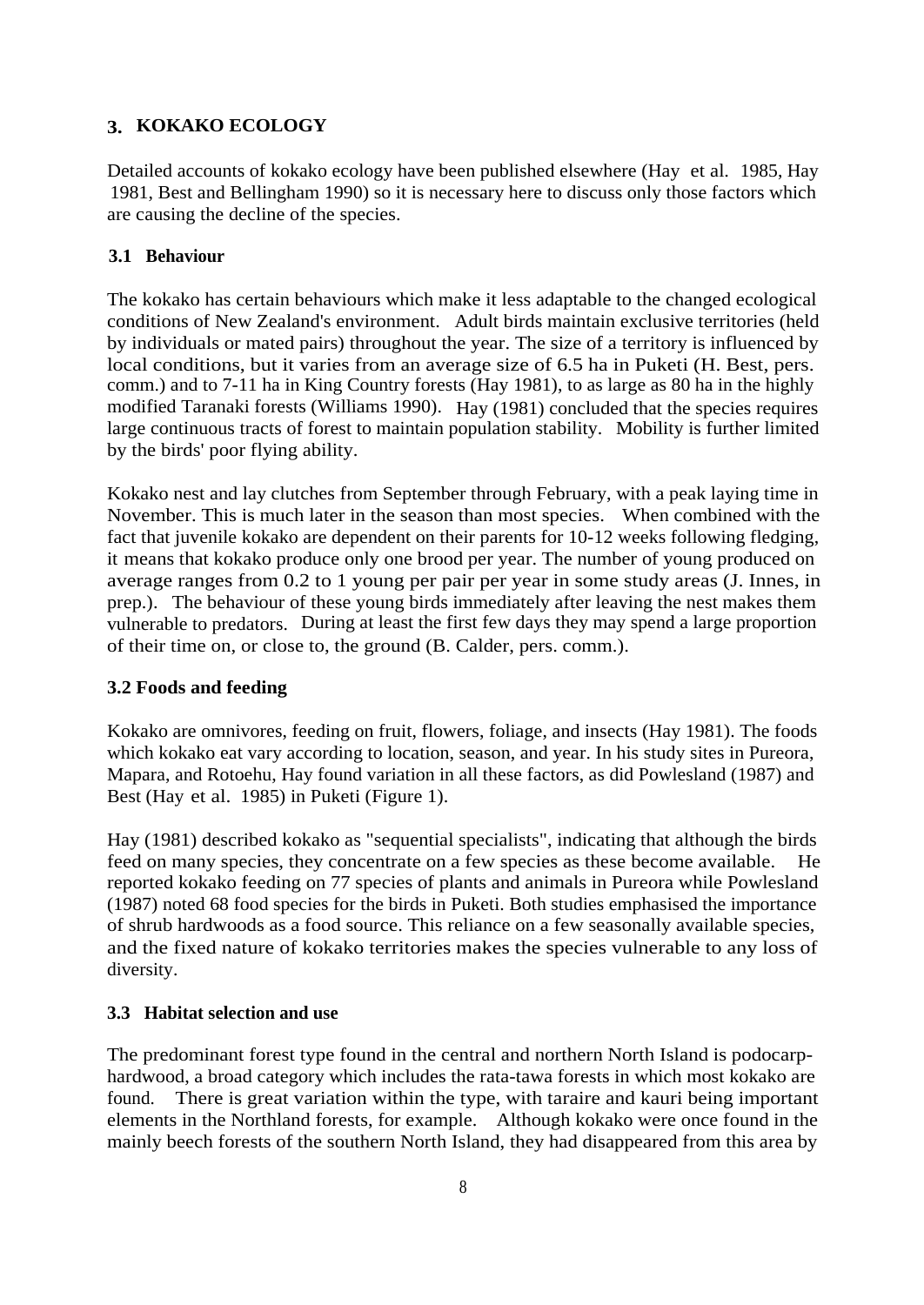the 1960s. The southern limit (today) of the kokako appears to correspond with the southern limit of taws as a major forest species (Imboden 1978).

Relating kokako distribution to more specific forest types is difficult. Detailed mapping shows that kokako tend not to be found in montane forest, in recently or heavily cutover forest, or in secondary types containing large amounts of species like kanuka and kamahi. Best (1988) summarised good kokako habitat as "diverse, mature, unlogged, non-beech forest".

The data from Pureora reported by Crook et al. (1971) roughly indicate that kokako are more numerous at lower altitudes and on gentle slopes, but these effects were not separated. However, in the Pureora North Block, Speed et al. (1987a) found kokako in concentrations along the deep gorges of rivers, which they suggested was due to the presence of shrub hardwoods (an important food source). These gorges are often less modified by logging and wild animals. In Puketi Forest, kokako are more plentiful in areas where the dissection of land produces a diverse array of vegetation types, e.g. ridgetops, valley sides, and valley bottoms (Best & Bellingham 1991).

The patchy distribution of kokako indicates that they have specific habitat requirements. An important conclusion by Hay (1981) Powlesland (1987) and Best & Bellingham (1991) is that kokako use their habitat selectively when feeding and moving about. Preference was shown, for example, for certain shrub hardwoods (e.g. pate, five-finger, and kaikomako), epiphytes and lianes. These featured in the diet more prominently than their relative abundance in the forest would indicate as being likely, if the birds were feeding randomly (Figure 2).



**FIGURE 1 Relative use of food types by kokako**. The percentage use of different types is shown for Pureora State Forest (1979-1981). From Hay et al. 1985.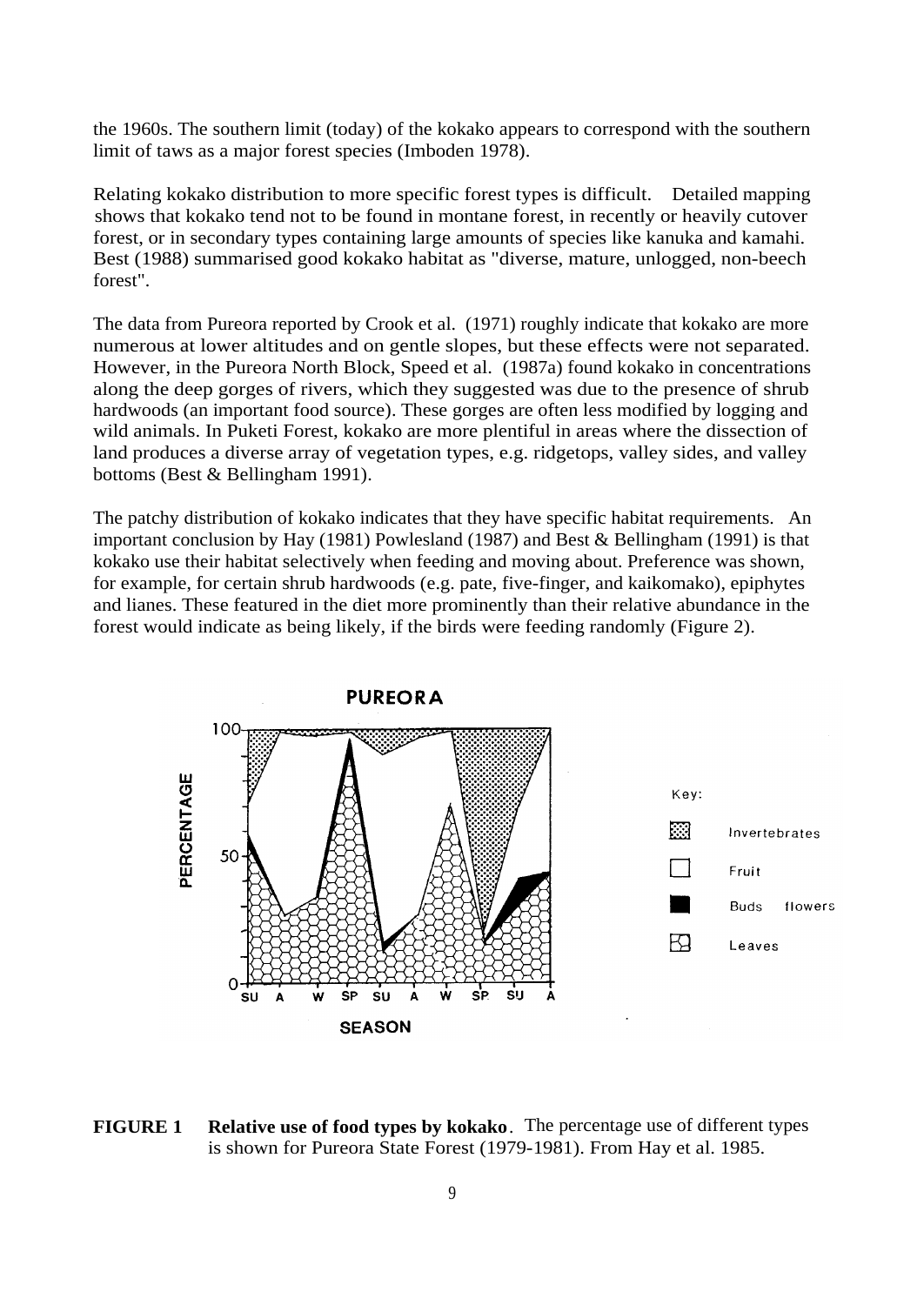The overall use of podocarps and tawa directly as food was lower than expected from their abundance, but use of these and other plant species was highly variable, differing considerably between and within years.

In both Pureora and Puketi there was a close association between the way kokako used various forest tiers and the amount of vegetation within those tiers, the only disparities being the disproportionately high use of the highest levels (as song posts for example) and avoidance of understorey with tree ferns and other (seemingly) unpalatable species. When kauri occurred in a kokako territory in Puketi forest, birds favoured these trees as song posts and breeding or territorial display points, but they did not feed in the kauri. In the absence of kauri the birds tend to display from emergent northern rata or podocarps (Best & Bellingham 1991).

In Rotoehu forest, kokako have been found in radiata pine stands adjacent to native forests. Calder and Innes (1987) suggest the birds may be feeding on insects in the exotic plantations. Kokako have been known also to feed extensively in manuka scrub in heavily modified areas (Williams 1990).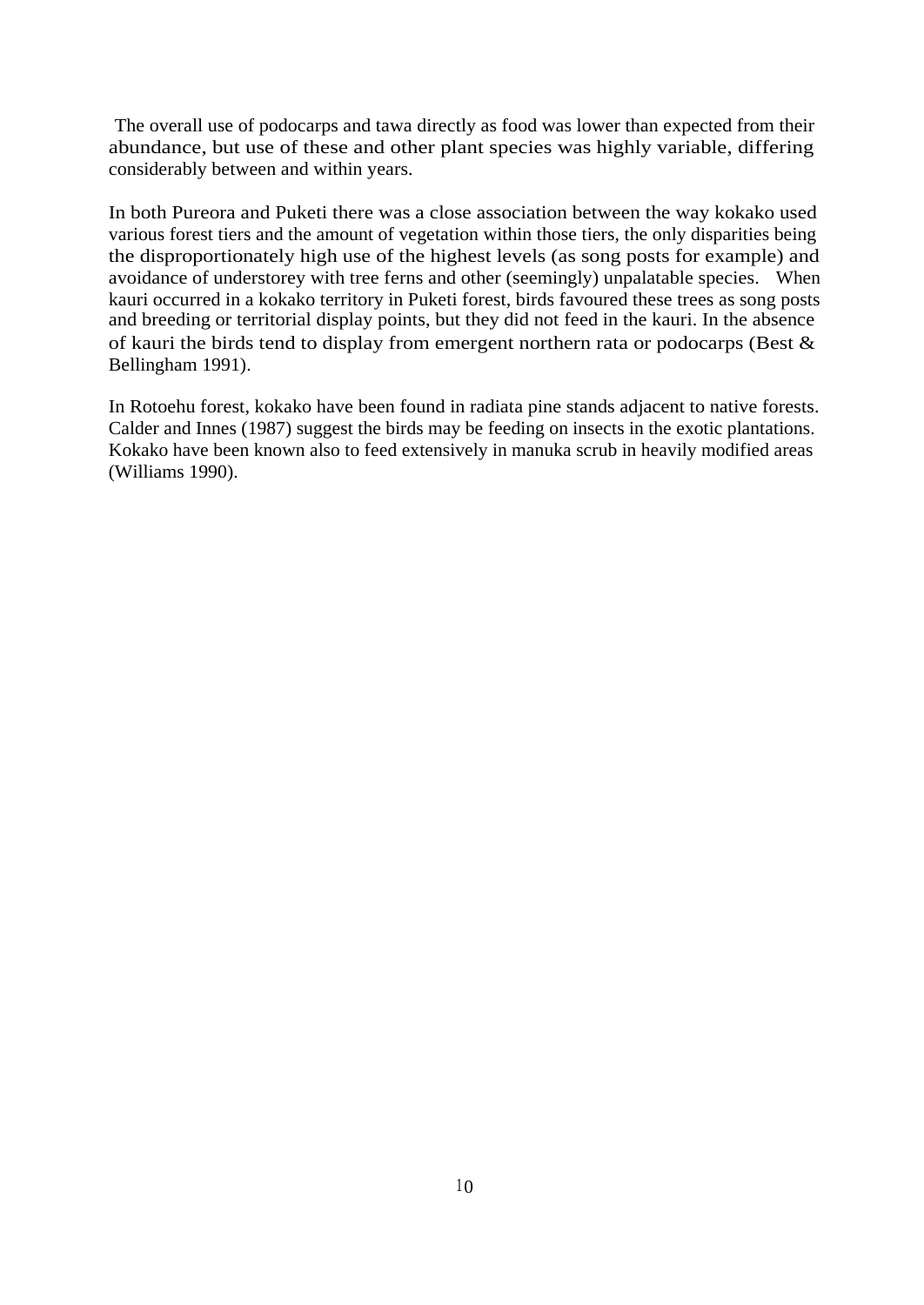

**FIGURE 2 Kokako diet in relation to forest structure.** The relative proportion of plant types used as food by kokako (right side) is contrasted with the actual proportion in which these types occur in the forest (left side). From Leathwick et al. 1983.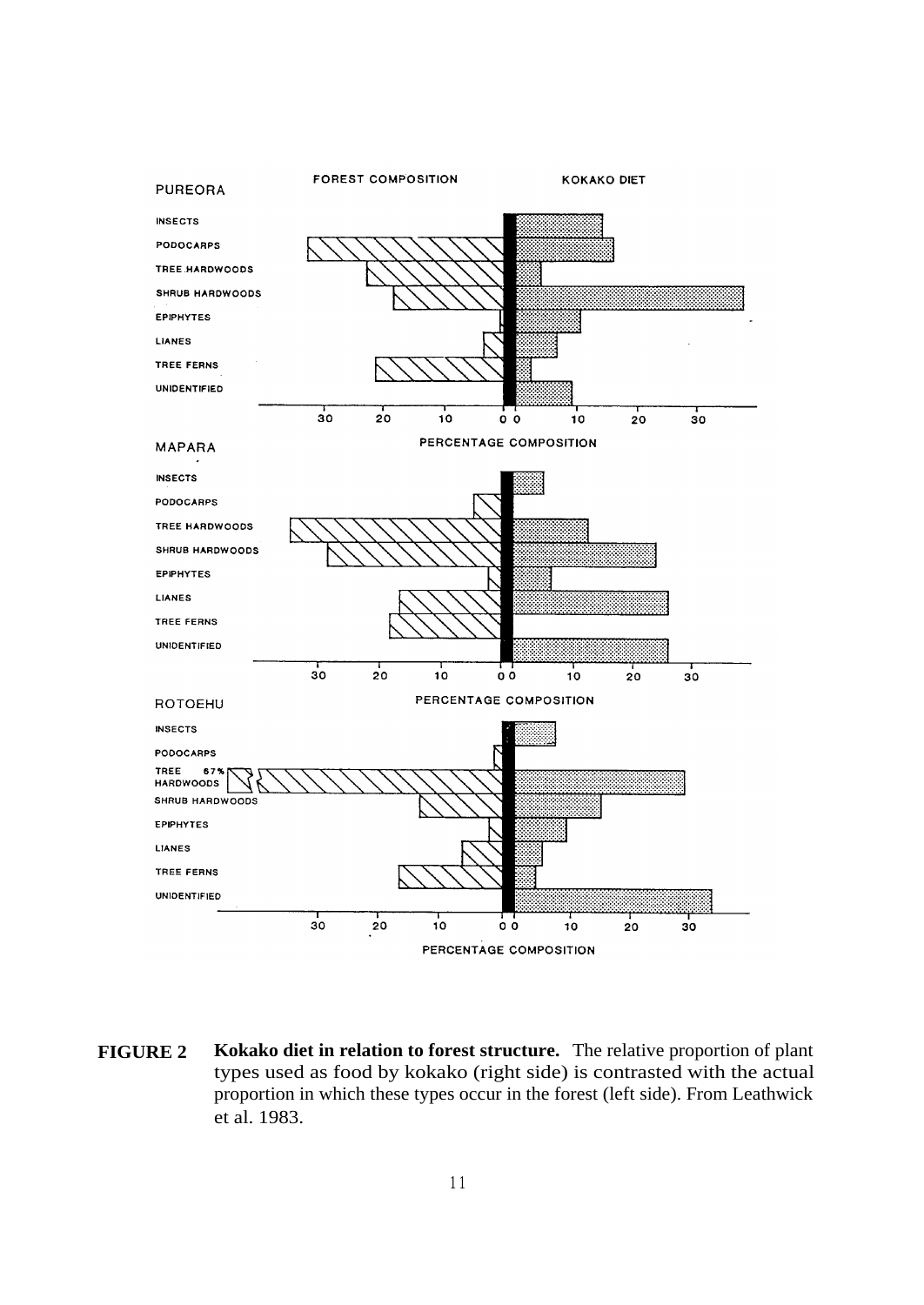# **4. FACTORS LEADING TO DECLINE**

# **4.1 Introduction**

As for most New Zealand birds, the main factors contributing to the decline in kokako were loss of habitat and the introduction of mammalian predators and browsers. St Paul and McKenzie (1974) attributed the decline in the Hunua Ranges almost entirely to the effects of introduced predators, particularly the ship rat. In contrast Williams (1976) regarded destruction of habitat since European settlement as clearly being the main cause of population losses. Leathwick et al. (1983) pointed out that neither forest modification by humans nor predator introduction fully explain the decline of kokako in unlogged forest. Good populations of kokako coexisted with predators for up to eighty years before the birds vanished. These relatively recent losses have been attributed to the spread of browsing mammals during the present century.

#### **4.2 Forest Clearance and Modification by Logging**

The forested area of the North Island has been reduced from some 60% of the land area in pre-European times to less than 10% of the land area today. This change alone obviously decimated the kokako population. Data tabulated by Ogle (1987) for the King Country show that kokako have been disappearing from the smaller areas of forest (Figure 3). All existing populations are found in forests greater than 1000 ha in size. Half of these are more than 10 000 ha.



**FIGURE 3 Kokako populations in King Country forests, 1960-1980.** Each point represents the number of native bird species found in a forest. The number is shown relative to the size of the forest (semi-log scale). From Ogle 1987.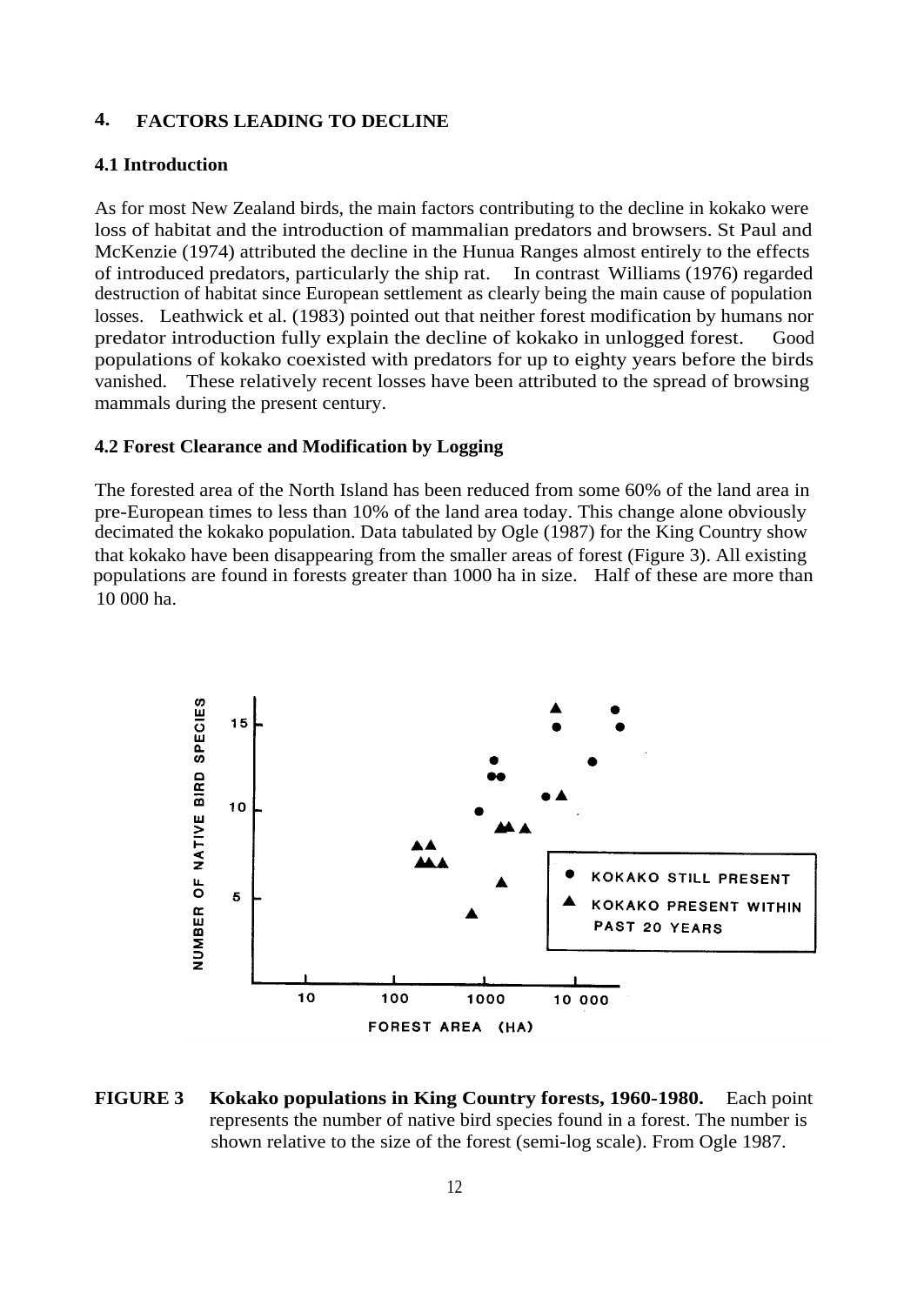Several studies have indicated that modification within existing forest areas has an impact on the distribution of kokako. O'Donnell (1982) recorded habitat type for each of the 102 kokako found in the western King Country and Taranaki survey. The majority (91.2%) of these birds were found in unmodified forest. Nearly all kokako recorded in Puketi State Forest have been found in forest that has not obviously been modified (Anderson 1979). In this same survey it was found that where ridges have been modified, especially kauri ridges, these areas become "no birds land" for kokako and act as territorial boundaries. In Puketi no kokako have been found in heavily cutover areas.

Hay (1981) also found fewer kokako in recently selectively logged forest. His conclusions were:-

- 1. Logging reduces overall diversity and food availability for kokako.
- 2. Logging removes key elements in kokako habitat; the larger trees which support epiphytes and lianes, a major food source.
- 3. The forest species composition changes immediately after logging. Tracks and clearings are colonised initially by wineberry, tree ferns and other species not greatly used by kokako.
- 4. Although kokako do occur in cutover forest, this is usually in areas where logging ceased many years ago when conditions in the forest were different from today. Regeneration was faster because most browsers were absent or in low numbers. Kokako populations were probably larger and more productive, making recolonisation of logged areas easier.

# **4.3 Predation**

Prior to European colonisation of New Zealand, the major predators affecting kokako were the morepork, the New Zealand falcon, and the Australasian harrier. The introduction of mammalian predators (Norway rats, ship rats, stoats, ferrets, weasels, and cats) into an ecosystem in which they were unknown meant that their colonisation could proceed in a rapid and explosive fashion. For bird species whose behaviour had evolved in an environment free from those animals the effect was severe. It may be surmised that kokako were reduced in number like other New Zealand birds. The fact that the invasion of predators paralleled the destruction of forests in the latter half of the nineteenth century makes it difficult to know how important predators were in the early decline of kokako.

Separate from the initial effect of predators on kokako is the ability of the species to cope with current levels of predation. While the continued presence of kokako in predator-infested forests indicates the birds have adapted to some extent to these animals, predators still probably influence population levels. Thirteen of 15 identified nest failures at Rotoehu Forest in the last two years' study were due to predation. reproductive output for the species makes it less able to compensate for this loss of young compared to other commoner forest passerines.

# **4.4 Competition**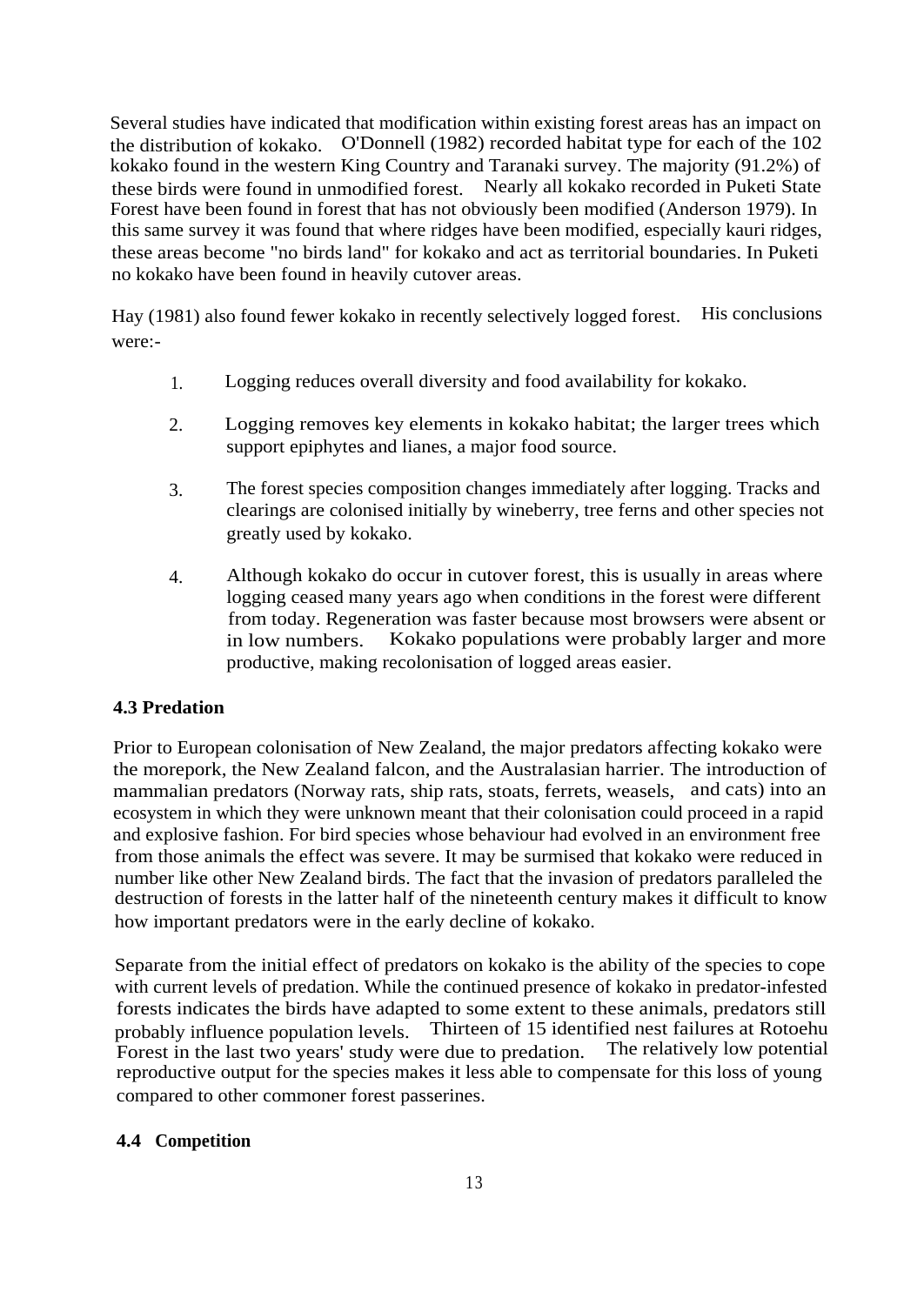Kokako persisted in the Tararuas, Ruahines and the southern Ureweras until the 1960s but have since disappeared (Lavers 1978). This abandonment of beech-dominated forest and the gradual decline of birds in podocarp-hardwood forests (O'Donnell 1982) is consistent with the spread of browsing mammals.

While there is no direct evidence of competition between kokako and browsing mammals, Leathwick et al. (1983) showed there was substantial overlap in their diets. Of thirty plant species commonly eaten by kokako in central North Island forests, possums and goats are known to eat 76% of these species, while deer feed on 36% of them. For example, leaves of raurekau, broadleaf, pigeonwood, mahoe, kaikomako, and supplejack are all eaten by kokako and two or more of the introduced mammals. Fruit of a large number of species are also eaten by both kokako and possums, including tawa, putaputaweta, kohekohe, hinau, pigeonwood, rewarewa, mahoe, kaikomako and supplejack. Possums also eat the foliage of many plants which kokako feed on.

Leathwick et al. (1983) noted that possums probably exert a greater effect on kokako because of their habit of feeding in the canopy and by their consumption of fruit. Deer and goats, on the other hand, eat understorey species and seedlings or saplings of canopy species. While the elimination of seedlings takes longer to influence species composition in the canopy, the effects of possum browse on the preferred understorey foods of the kokako are almost immediate.

The decline in habitat quality may affect reproduction in kokako. Hay (1981) observed that not all pairs in this study were observed attempting to nest every season, but insufficient data were available to indicate the reasons for this. One possible explanation was that this was nutritionally based - kokako did not reach breeding condition because of the lack of abundant, high quality food.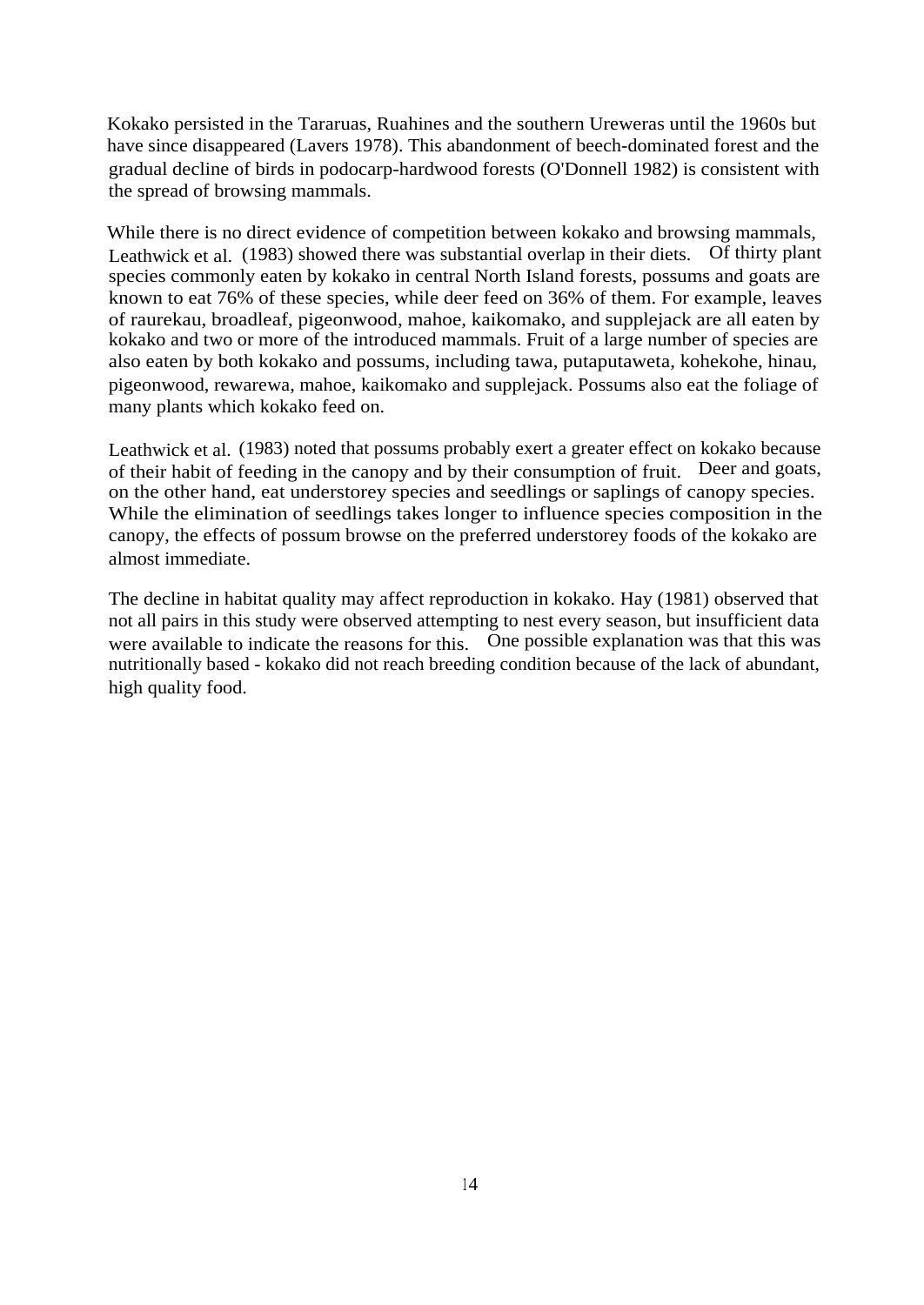# **5. ABILITY OF KOKAKO TO RECOVER**

Kokako will persist on the mainland only if concentrated efforts are made for their conservation in the next few years. Although the situation worsens each year, the greatest factor in the species' favour is its continued presence on the New Zealand mainland in an age when so many other species have been restricted to offshore islands for a century or more. There are still relatively high numbers of birds, which allows time to develop in situ management techniques. There is a strong background of information on the species - twenty years have already gone into learning about kokako, and while we need to know more we have good ideas about why kokako have declined and a general idea of what we need to do about it. We are now into 'second generation' research and management on this bird, and there is every chance that with the prope  $\sim$  support we can succeed. It must be accepted that unless methods are developed to sustain ably reduce predators and browsers, kokako will probably not survive on the mainland.

#### **6. OPTIONS FOR RECOVERY**

Devising a recovery strategy for the North island kokako is a complex problem with a range of possible options. The species is found in many locations, each of which has its own population size, habitat size and condition, and adverse factors to be dealt with. Furthermore, although it is believed that management of predators and browsers is the correct approach, it is not known if the kokako are benefiting from present management levels. The strategy also depends on some educated guesswork - what is believed to be the long term fate of mainland forests in view of the problems of introduced mammals and limited funds for management.

The different viewpoints and options include:

1. Kokako will not survive on the mainland, due to the effects of introduced mammals and the enormous cost of controlling these animals. Therefore concentrate on establishing island and captive populations while monitoring the demise of mainland populations.

This is seen as unduly pessimistic, and does not address the question of whether there are enough islands of sufficient size to support kokako.

2. The kokako can be protected on the mainland, and all habitat with kokako should be intensively managed.

This would be ideal, but not realistic given the level of funding available.

3. Intensively manage as many populations as possible, giving priority to the largest populations of kokako, as those will contribute the most to the survival of the species. Island and captive populations should be established from populations with a low priority for management.

This last option has been chosen, based on expert evaluation of available information. The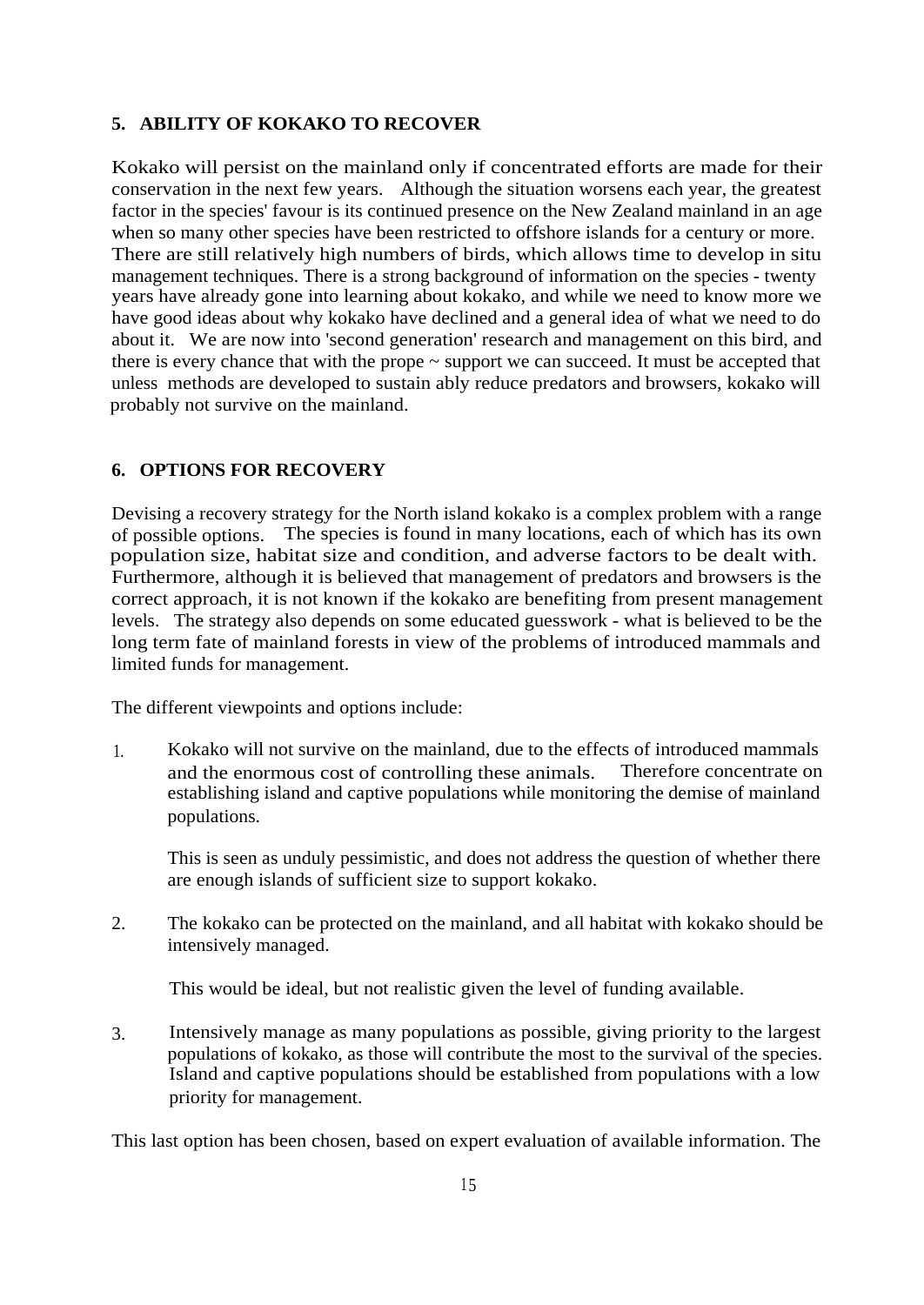following recovery strategy has been developed over a 2 year period. It was designed in recognition of these factors which limit the options for conserving kokako;

- 1. Limited funds available for management and research
- 2. Lack of knowledge of the effectiveness of management
- 3. Lack of precise knowledge of the impact of predators and browsers on kokako.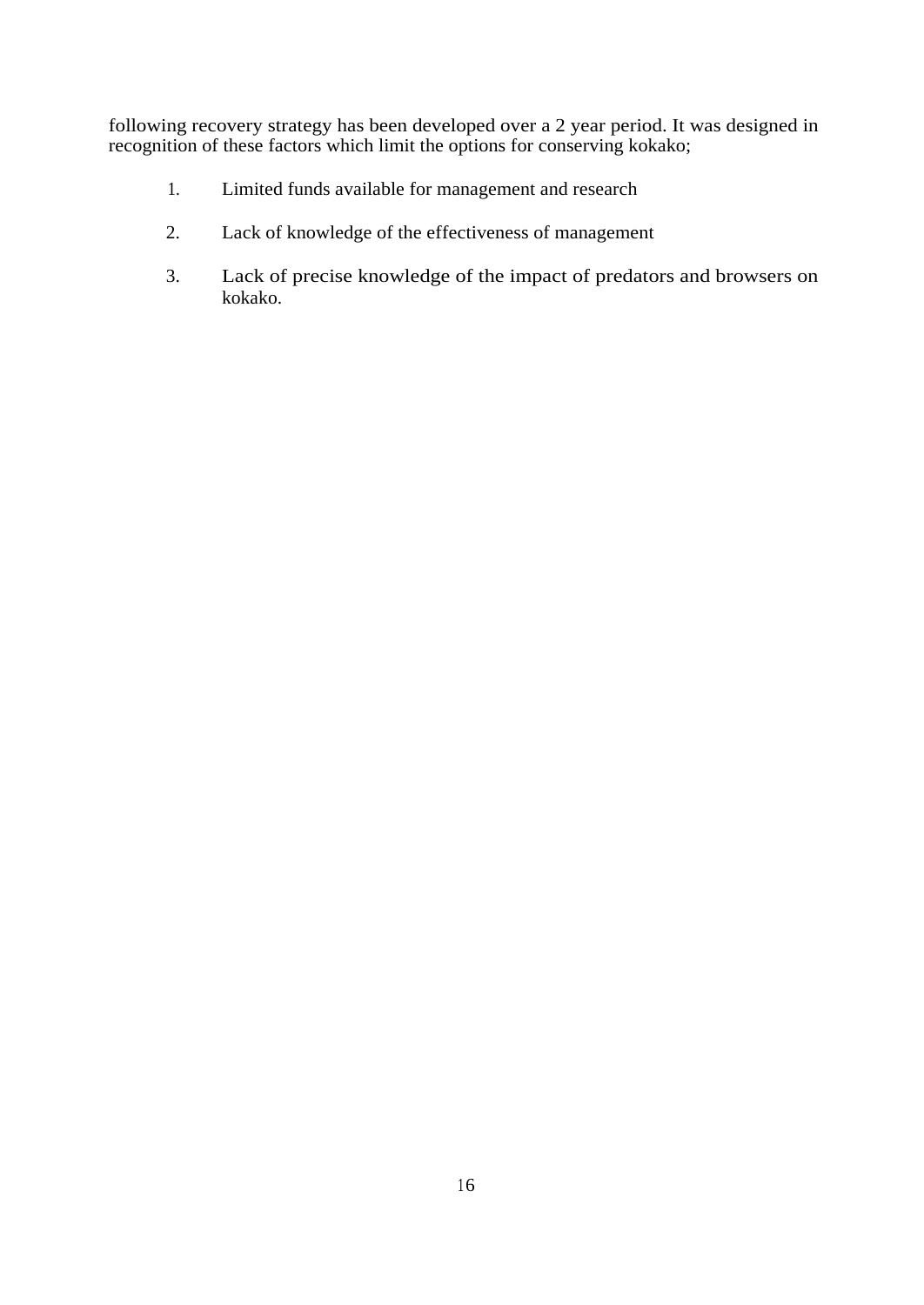# **7. RECOVERY STRATEGY: GOAL AND OBJECTIVES**

# **LONG-TERM GOAL: To improve the status of North Island kokako from endangered by restoring the total, primarily mainland population of North Island kokako to a level (circa 2500 birds) by the year 2020.**

*Recovery will mean the maintenance of at least two secure populations of roughly 400 birds or more each and several other smaller populations of over 100 birds apiece. Recovery will be achieved when there is evidence that populations are stable at target levels or increasing in numbers; that is, reproduction and recruitment are shown to be keeping pace with natural losses.*

#### **OBJECTIVES:**

**1. Determine the relative importance of the causes of the current decline of North Island kokako.**

*Compare nesting attempts and successes of kokako in modified habitat (mammalian predators and browsers abundant) and managed or unmodified habitat (predators and browsers reduced or absent).*

#### **2. Determine successful management techniques and strategies for the conservation of North Island kokako.**

*Implement research-by-management programme to conserve kokako populations and develop effective management techniques.*

#### **3. Establish viable kokako populations on islands.**

*Use pairs from mainland remnant kokako populations to try to establish a selfsustaining population on Kapiti Island.*

#### **4. Develop rearing techniques for kokako in captivity.**

*Increase the number of birds held in captivity so that a self-sustaining population is established.*

#### **5. Determine gender of single birds holding territories.**

*Use appropriate techniques to determine the gender of single birds which occupy territories.*

#### **6. Survey potentially important but poorly known populations.**

*Survey kokako populations for which little information is available and which may contain significant numbers of birds.*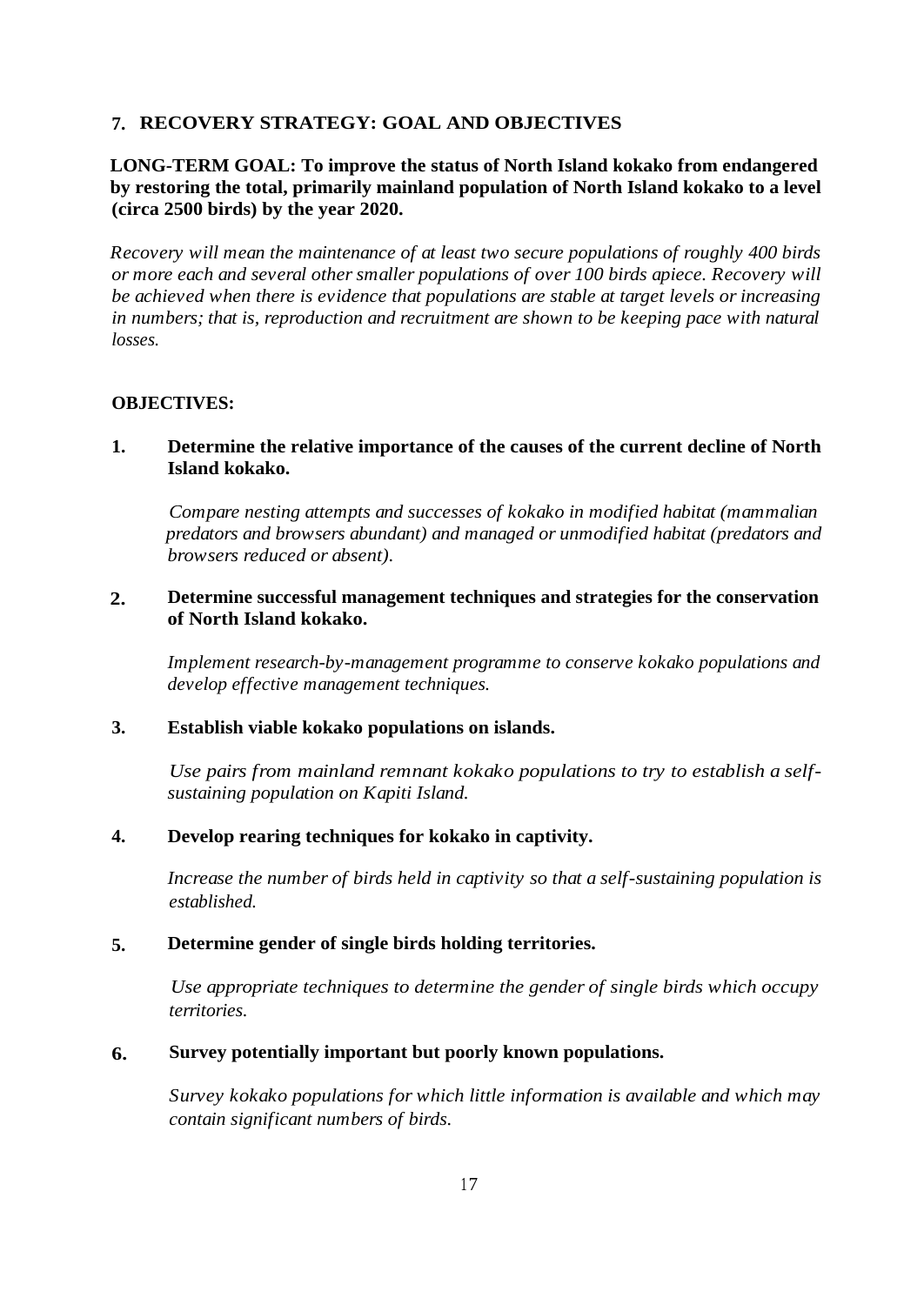# **7. Monitor critical populations.**

*Territory-map those populations which contain large numbers of kokako and which are therefore critical to the survival of the species, in order to accurately monitor changes in kokako populations.*

## **8. Monitor all kokako work and be prepared to respond to change.**

*Maintain the North Island kokako recovery group to monitor all kokako problems, to liaise with the public, to respond to problems as they arise, and to revise the Recovery Plan.*

## **9. Promote public interest and involvement in kokako conservation.**

*Keep the public fully informed of conservation work relating to kokako, and involve interested groups and individuals infield work when appropriate. Each conservancy should promote the work they are doing following departmental media guidelines.*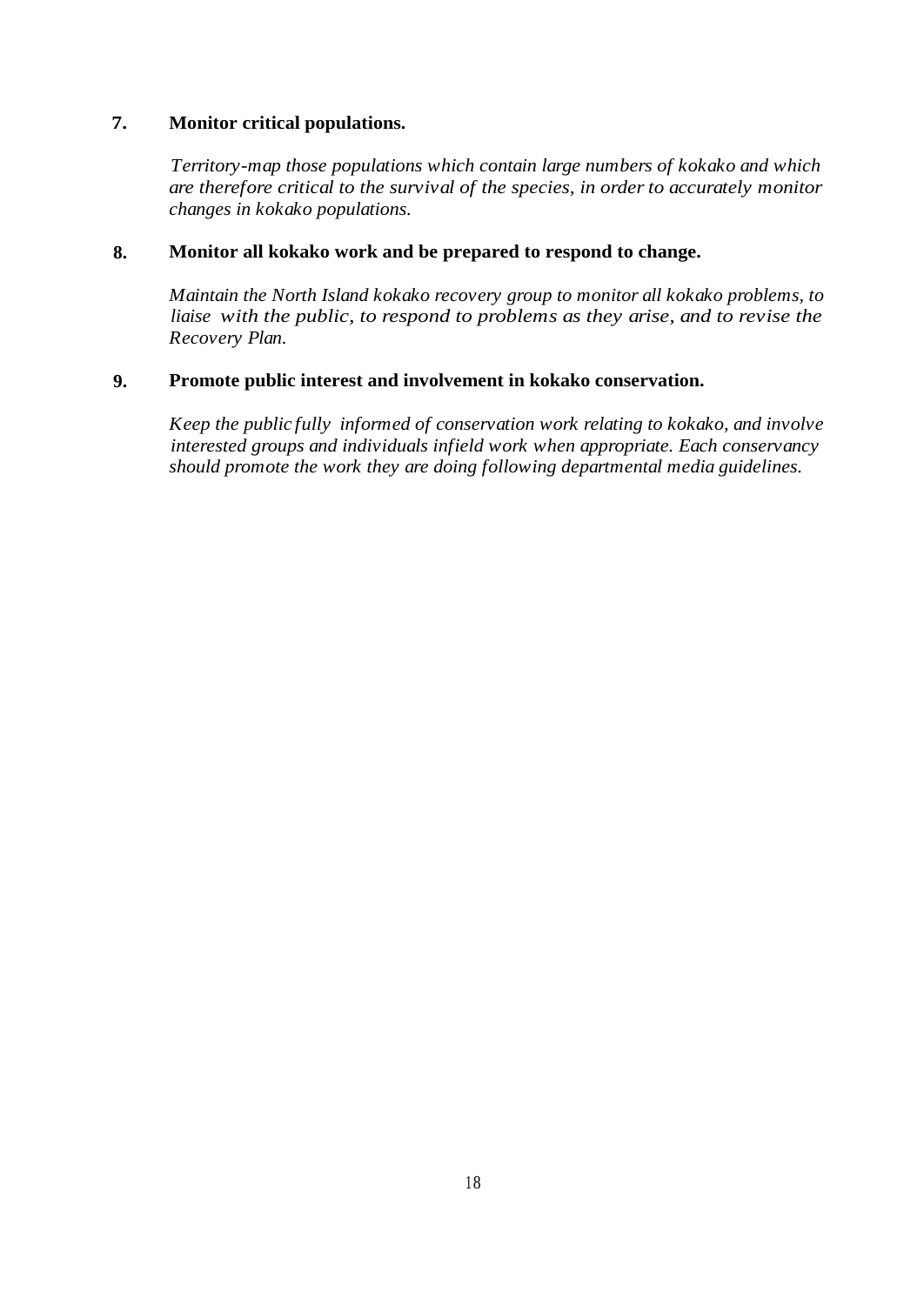# **8. RECOVERY STRATEGY : WORK PLAN**

Actions necessary to meet each objective and to fulfil the goal of recovery are as follows:

# **OBJECTIVE 1: DETERMINE THE RELATIVE IMPORTANCE OF THE CAUSES OF THE CURRENT DECLINE OF NORTH ISLAND KOKAKO.**

#### **Explanation**

The decline of kokako in extant forests is probably due primarily to mammalian browsers and predators. However, the relative importance of the animals responsible has not been established. This could mean that management programmes are targeting the wrong pest species. A key step in determining WHICH mammal pest species limit kokako populations and checking whether in fact mammal pests are the most important factor - is to look at kokako populations with regard to breeding attempts and outcomes. If kokako are not attempting to breed, then habitat quality (and therefore browsers) may be responsible. If kokako make many breeding attempts but the eggs, chicks or adults themselves are preyed on, then predators may be the major culprits.

It is important to realise that both predation and competition may be happening, perhaps of different importance in different populations or territories, and perhaps their relative importance as limiting factors varies from year to year with, for example, seed supply. The picture is likely to be very complex.

#### **Plan**

This objective can be achieved by close study of the breeding and mortality of as many kokako populations as possible. Especially, we should compare kokako populations in communities with high numbers of browsing and predatory mammals (e.g. on the North Island mainland) with those in communities with low numbers (e.g. on Little Barrier Island or in a managed area such as at Mapara). Parameters needing study are the usual ones required to determine population health - adult density, number of paired adults and single adults, chick output, breeding attempts, breeding failures, age at first breeding, longevity, mortality rate and causes for chicks, subadults and adults. Most of these parameters are difficult and expensive to estimate accurately.

Currently, four populations are being studied in detail:

### **1. Little Barrier Island:**

No mammalian browsers or predators except kiore. Parameters measured : chick output (% of pairs' territories fledging chicks), measured annually.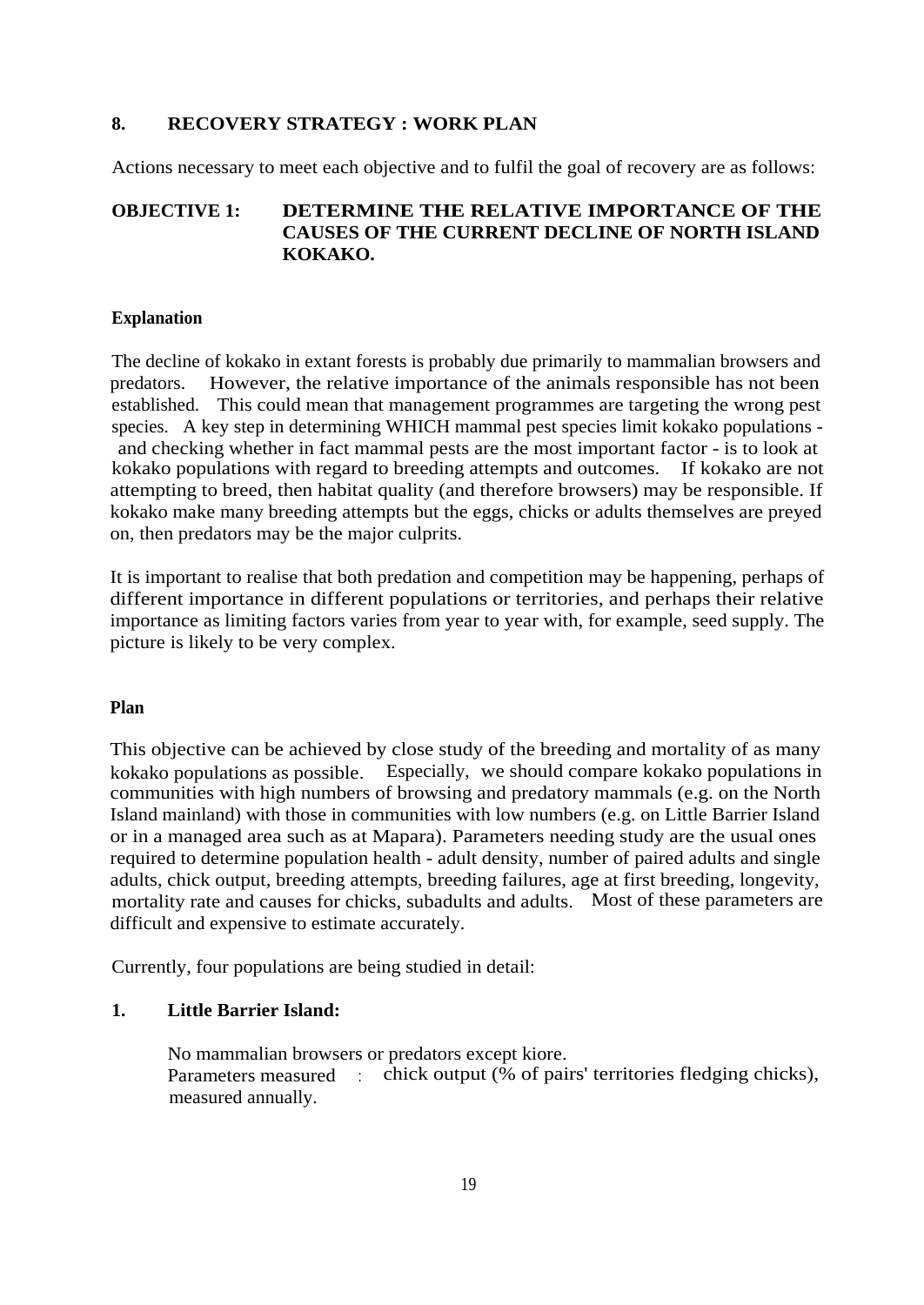## **2. Rotoehu, Bay of Plenty:** (No management)

Many species of mammalian browsers and predators present. Past logging. Parameters measured : adult kokako density; ratio pairs to singles; number breeding attempts; number and cause of breeding failures, all annually. Best attempts are also made at gathering data on subadults such as dispersal distances and age at first breeding.

# **3. Mapara, King Country**

Best practicable control of mammalian browsers and predators undertaken since 1989/90.

A forest remnant, with extensive past logging. Parameters measured : as for Rotoehu.

# **4. Kaharoa, Bay of Plenty**

Best practicable control of mammalian browsers and predators undertaken since 1990/91.

A forest remnant with extensive past logging.

Parameters measured : chick output (% of pairs' territories fledging chicks); adult density; ratio pairs to singles, measured annually.

The location of nests at Rotoehu and at Mapara is assisted by using radio transmitters on kokako. An initial plan to use radio transmitters on Little Barrier Island was abandoned since the scheme was impractical. Remote, 24-hour, time-lapse video cameras are in use at Rotoehu to identify nest predators.

It is likely that a detailed study will start on a large, unlogged mainland forest - Te Urewera.

### **Interpretation**

1. Compare kokako population parameters - especially chick output - from different communities with different abundances of mammalian browsers and predators. This will need to be done very carefully with regard to the many climatic and ecological differences between regions and to the past differing human impacts on forests (browser control, logging, fire, roading, etc.).

The initiative of treating mammal control at Mapara and Rotoehu as a hypothesis (i.e. that it will cause kokako chick output to increase) rather than a dogma (we undertake mammal control and hope/presume that it helps kokako) is called "Research-by-Management" (RbM). In these blocks, increasing chick output and adult density from the beginning to end of the management programme (5 years) will be taken as the key indicator of management success.

Clues to the relative importance of browsing and predatory mammals will come from basic studies of kokako breeding in unmanaged blocks; from the rate of population recovery (faster if predators are key factor) in managed blocks; from comparing chick outputs on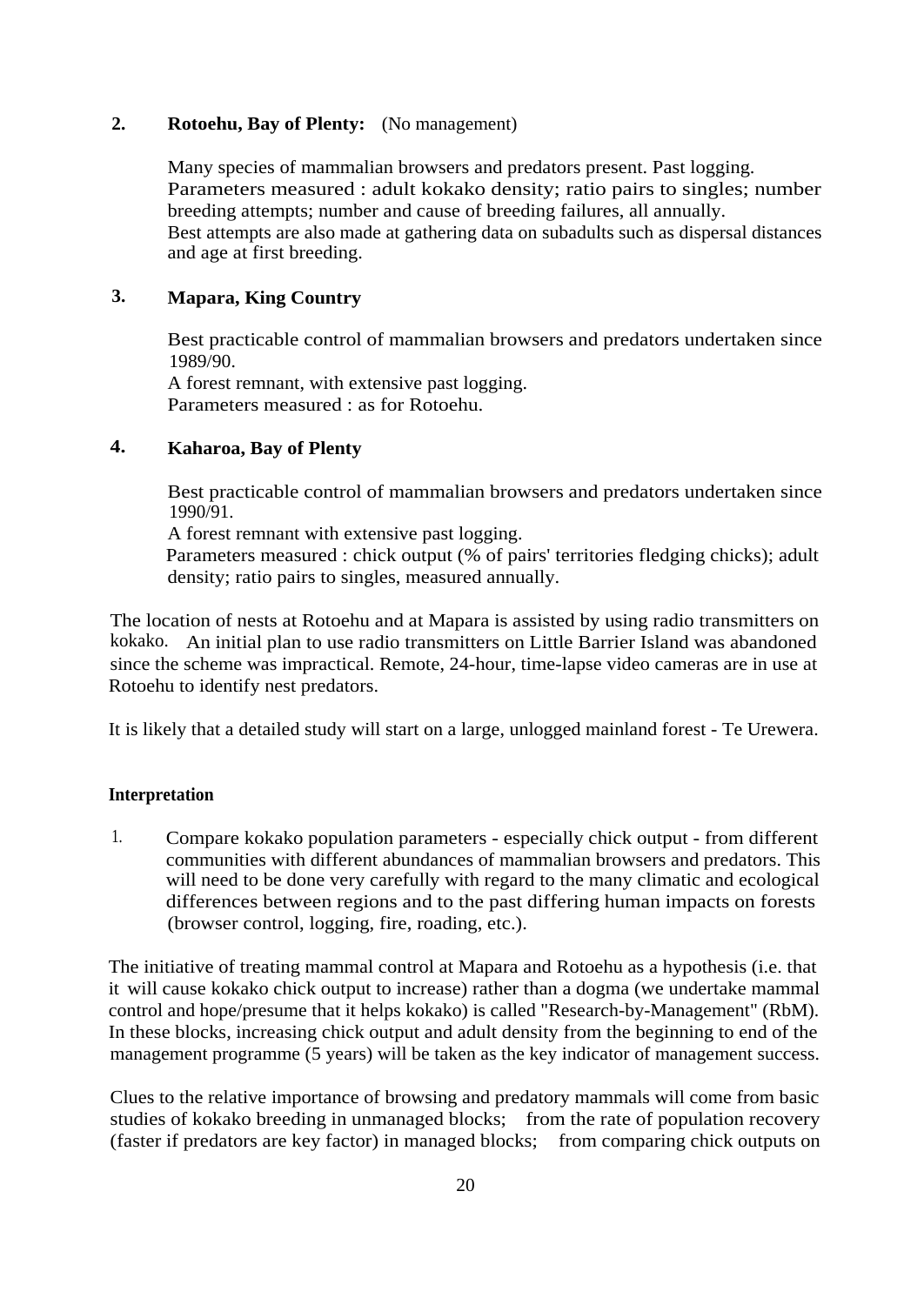Little Barrier Island with those from mainland sites with differing mammal abundances; and from other research such as reversing managed and non-managed blocks, pulsing predator control, or food addition experiments in territories of persistently non-breeding kokako after the initial five years of research is over (see also Objective 5). It is likely to take ten years to fulfil this objective.

# **Key Personnel**

| John Innes            |                            | FRI, Rotorua                               |
|-----------------------|----------------------------|--------------------------------------------|
| Paul Jansen           |                            | DOC Bay of Plenty Conservancy, Rotorua     |
| <b>Hazel Speed</b>    |                            | C/- DOC Bay of Plenty Conservancy, Rotorua |
| Philip Bradfield      | $\mathcal{L}^{\text{max}}$ | Reserve Manager, Mapara (via Te Kuiti DOC) |
| Greg Sherley/Ian Flux | $\ddot{\phantom{a}}$       | DOC Science and Research, Wellington       |
| Chris Ward            |                            | DOC East Coast Conservancy, Gisborne.      |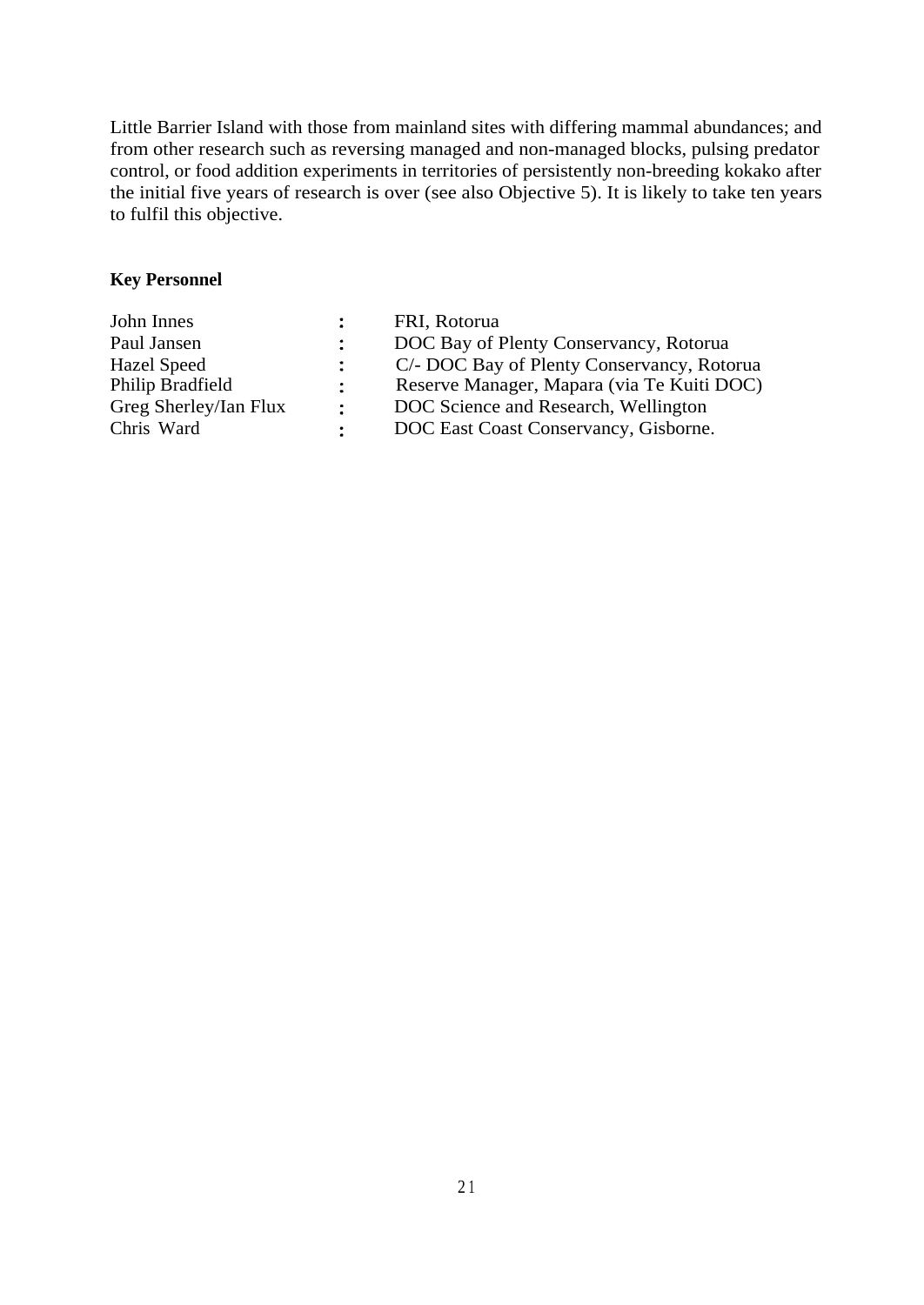# **OBJECTIVE 2: DETERMINE SUCCESSFUL MANAGEMENT TECHNIQUES FOR THE CONSERVATION OF NORTH ISLAND KOKAKO**

# **Explanation:**

This objective is ambiguous in the well-known way: it means successful in terms of increasing some parameters of kokako well being (chick output, density) as well as in terms of reducing target pest populations, improving vegetation condition, and so on. The first meaning is the more important.

The Research-by-Management (RbM) programme (see objective 1) has been developed to determine the effectiveness of management techniques by both criteria above. It is a management programme with a research component, in which introduced mammals are intensively controlled in two forests, while at the same time monitoring measures the abundance of mammal pests, the improvements in forest condition and the effects of these changes on the kokako population.

Major problems with RbM have forced continued changes in the programme since 1988 when it was first suggested.

On the ecological side of things these included:

- There were too few available study populations to allow as many treatments or replicates as some initially attractive scientific designs required.
- It was technically impossible to kill individuals of one of the problem pest groups (e.g. browsers) without killing individuals of one of the other group (predators), and some species such as ship rats and possums have been described by some to be in both groups.
- Analysis of community structures showed that unexpected outcomes for kokako after pest control - resulting from indirect ecological linkages (via predation and competition) - were possible.
- Verified, efficient population monitoring techniques were unavailable for most animal species.

Accordingly by 1991/92 the RbM Workplan (Hay, 1991) supported a design of matched study area pairs in only two regions. However, in early 1992 the control (non-treatment) blocks were abandoned, since although the pairs concept is highly desirable, the differences within the pairs actually available were widely held to be too great to justify a useful comparison of kokako chick outputs.

Despite these changes, the RbM programme is an important and valuable one, both for seeing if current mammal control efforts increase kokako numbers and for improving mammal control and monitoring systems.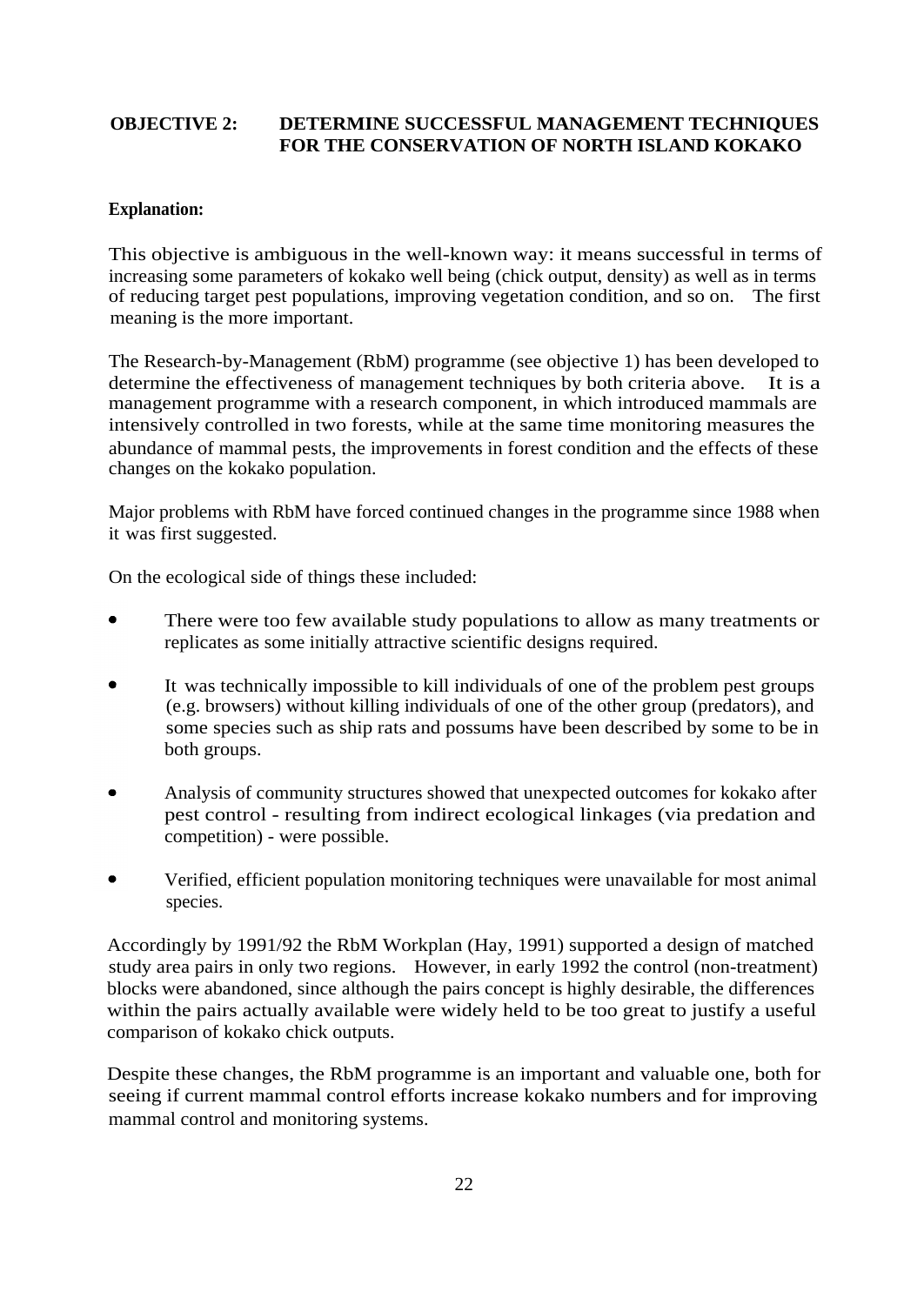This programme has wide-reaching implications for many other forest species affected by the same factors as kokako: kaka, kakariki and kereru are other birds which will benefit from successful management techniques. It is also valuable since it requires close working contact between research and management personnel.

# **Plan**

# **• MAPARA (1989 - 1994) : FUNDED BY DOC**

| <b>Target</b> | <b>Control Method</b> | <b>Monitoring Method</b>                                                                                   |
|---------------|-----------------------|------------------------------------------------------------------------------------------------------------|
| rats          | Talon, 1080           | tracking tunnels                                                                                           |
| mustelids     | Fenn traps            | catch per unit effort                                                                                      |
| goats         | DOC hunters           | kill rate                                                                                                  |
| possums       | trapping, 1080        | modified removal method                                                                                    |
| vegetation    |                       | remeasurement of point-<br>height-intercept plots est.<br>by Leathwick 1979-1981.                          |
| kokako        |                       | adult density; chick<br>output; ratio pairs to<br>singles; no. breeding<br>attempts and their<br>outcomes. |

# • **KAHAROA (1990 - 1995) : FUNDED BY TASMAN FORESTRY LIMITED AND DOC**

| <b>Target</b> | <b>Control Method</b>   | <b>Monitoring Methods</b>                                 |
|---------------|-------------------------|-----------------------------------------------------------|
| rats          | 1080, Pindone           | tracking tunnels                                          |
| mustelids     | Fenn traps              | catch per unit effort                                     |
| goats, deer   | DOC hunters             | kill rate                                                 |
| possums       | 1080, trapping, Pindone | modified removal method                                   |
| cats          | restraint traps         | catch per unit effort                                     |
| kokako        |                         | adult density; chick<br>output; ratio pairs to<br>singles |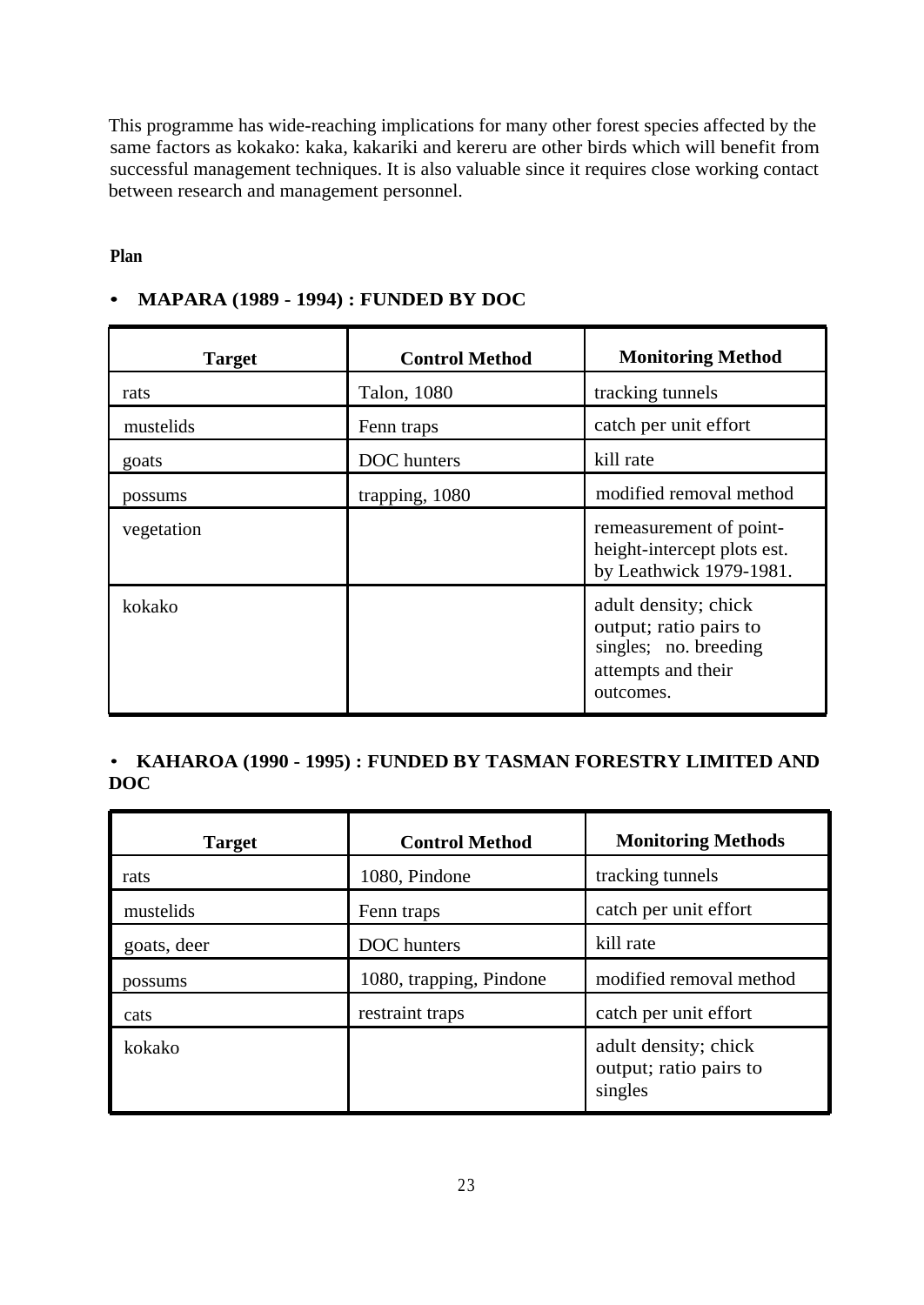- Reverse or pulse treatments, or another such as supplementary feeding are likely for the RbM blocks after the first five-year period ends.
- More deliberate effort to experiment in a formal way with control and monitoring techniques is required.

#### **Evaluation**

At the end of the five year management period for each block, successful results will show:

- 1. An increase in kokako adult density, chick output and the ratio of pairs to singles in territories.
- 2. Improved, verified and accepted techniques for controlling and monitoring numbers of mammal browsers and predators.

If very successful, management may then be applied to kokako populations requiring it. Research will continue meanwhile to see which populations require management.

If control programmes are unsuccessful there will be continuing decline in kokako adult density, and chick output will remain low; satisfactory methods for controlling or monitoring mammals may not be found. In this situation we will have to consider all evidence to induce if introduced mammals do not in fact limit kokako populations, or rather if our present control methods cannot get numbers low enough for long enough to make any difference to kokako.

#### **Key Personnel**

|                           | FRI, Rotorua                               |
|---------------------------|--------------------------------------------|
| $\ddot{\phantom{a}}$      | DOC Bay of Plenty Conservancy, Rotorua     |
| $\mathbf{L}$              | C/- DOC Bay of Plenty Conservancy, Rotorua |
| $\mathbb{R}^{\mathbb{Z}}$ | Reserve Manager, Mapara (via Te Kuiti DOC) |
| $\ddot{\phantom{a}}$      | DOC Science and Research, Wellington       |
| $\bullet$                 | DOC East Coast Conservancy, Gisborne.      |
|                           |                                            |

## **OBJECTIVE 3. ESTABLISH VIABLE KOKAKO POPULATIONS ON ISLANDS.**

#### **Explanation**

Transferring birds to protected, offshore islands is a frequently used 'insurance policy' for establishing new populations of rare or endangered species Species on islands free of establishing new populations of rare or endangered species. browsing and predatory mammals require little management. Because the habitat conditions on islands are usually superior to the mainland, increased productivity can provide birds for enhancing other populations. Kokako have been established successfully on Little Barrier Island, using birds salvaged from Bay of Plenty logging operations. However, islands which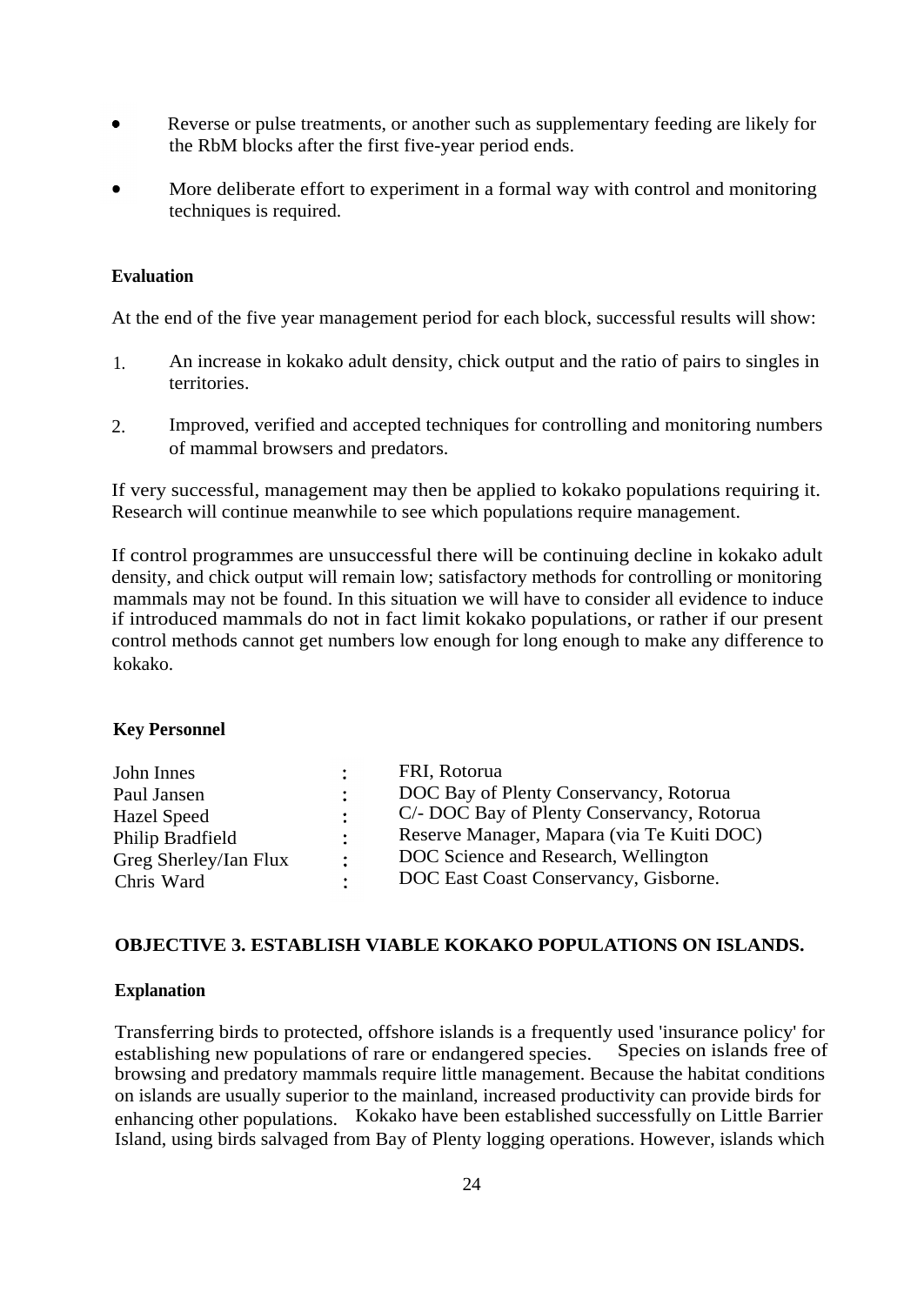are suitable for kokako are few in number, due to the requirement for large areas of suitably mature forest with no or few potential predators or browsers (islands greater than 1000 ha and free of ship rats, mustelids and browsers are preferred) (see Table 2). It would be preferable to avoid putting North Island kokako on islands within the South Island kokako range, as these islands may be needed for the conservation of the South Island subspecies. With the removal of possums from Kapiti Island, this island now appears to be the most suitable for a release of kokako. Because kokako populations are not threatened by logging operations at this time, a suitable source for transfer would appear to be the small remnant populations which are steadily disappearing from around the country, and where management is unlikely to occur.

#### **Plan**

A number of remnant kokako populations have been identified by the North Island kokako recovery group as potential sources of birds for Kapiti Island. Evaluation was made on the basis of: habitat size (removing birds from small remnants is preferable to removing birds from large forest tracts), good survey knowledge (there is no 'hidden' population), remote possibility that the forest would be intensively managed to protect kokako, accessibility, three or fewer pairs in the forest, and low potential for public conflict if the birds were to be removed.

| Island (hectares)                            | <b>Forest</b> | <b>Predators/Browsers Comments</b>   |                                                              |
|----------------------------------------------|---------------|--------------------------------------|--------------------------------------------------------------|
| Raoul (2941 ha)                              | extensive     | cats, Norway rats,<br>kiore          | goats eradicated, considerable<br>distance from North Island |
| Hen $(500 \text{ ha})$                       | extensive     | kiore                                | good habitat but may<br>be small                             |
| <b>Little Barrier</b><br>$(3083 \text{ ha})$ | extensive     | kiore                                | kokako established in<br>1980s                               |
| <b>Great Barrier</b><br>$(28500)$ ha)        | extensive     | ship rats, kiore,<br>goats, pigs     | remnant population of<br>kokako present                      |
| <b>Great Mercury</b><br>$(1860 \text{ ha})$  | limited       | cats, ship rats,<br>goats, livestock | privately owned<br>not enough habitat                        |
| Mayor (1280 ha)                              | extensive     | Norway rats, kiore,<br>pigs, cats    | Maori tenure                                                 |
| Kapiti (2023 ha)                             | extensive     | Norway rats, kiore                   | possums eradicated in 1980s                                  |
| D'Urville<br>$(16800 \text{ ha})$            | extensive     | stoats, pigs                         | within South Island<br>kokako range                          |
| Arapawa<br>$(7780 \text{ ha})$               | limited       | stoats, goats,<br>sheep, pigs        | within South Island<br>kokako range                          |

**TABLE 2** Islands which are possible release sites for kokako.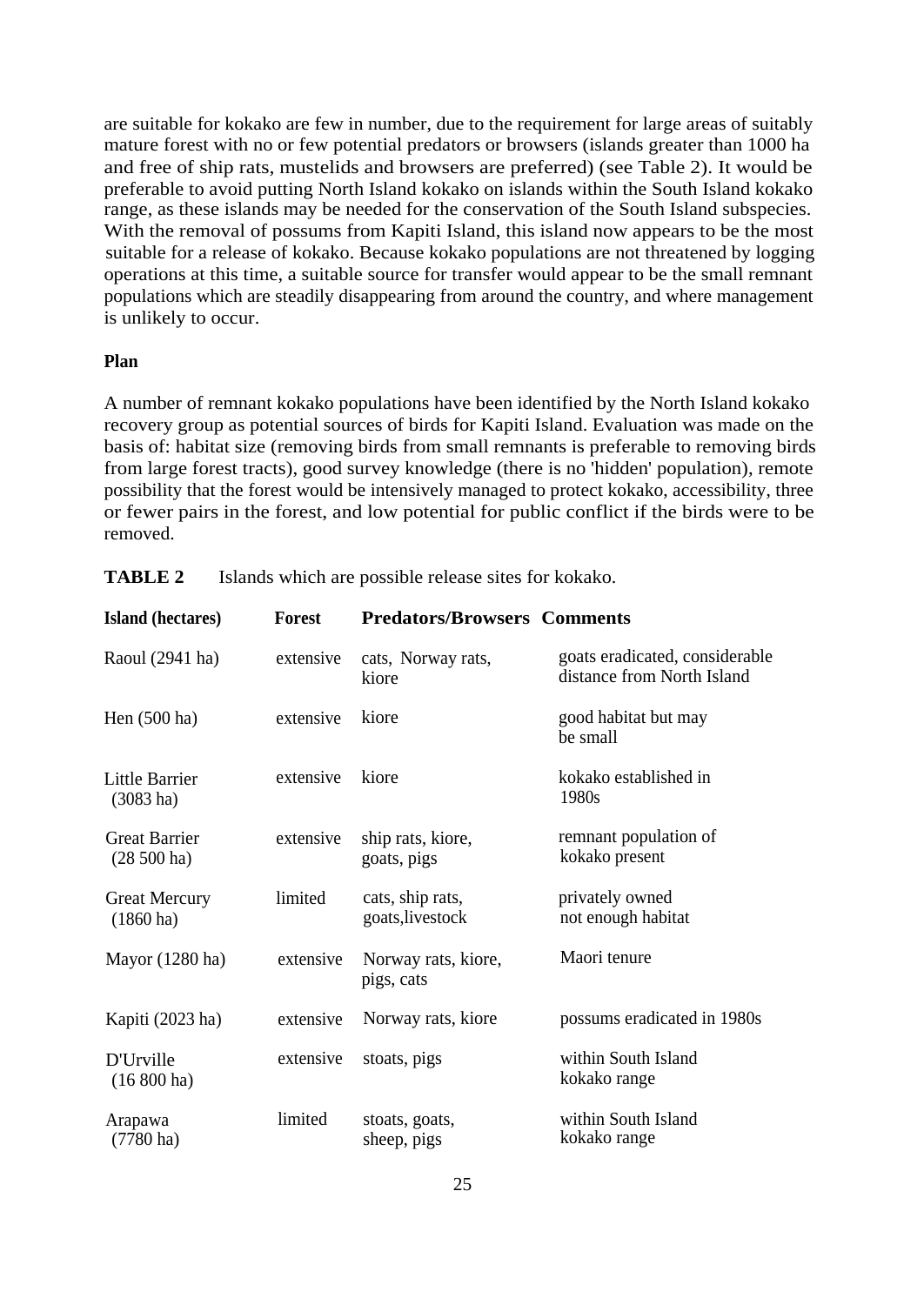| Codfish $(1336$ ha) | extensive kiore | possums eradicated, |
|---------------------|-----------------|---------------------|
|                     |                 | within South Island |
|                     |                 | kokako range        |

The most suitable areas appear to be:

- 1. Rotorua lakes remnants this includes the Rotoma Scenic Reserve, bush remnants north of Lake Rotoma (Manawahe Road) and the Matawahaura area between Lake Rotoiti and Lake Rotoehu. One or two pairs and some single remain in the area.
- 2. Pureora northwest outlier a large block which lies to the northwest but is separate from the Pureora north block. About 4 kokako were located here in 1987.
- 3. Mt Pirongia a 13 000 ha block in the Waikato in which kokako have been declining for many years.
- 4. Kawhia-Waitomo a complex of private land, scenic reserves and Department of Conservation administered forests stretching from Kawhia Harbour to the Waitomo caves. O'Donnell (1984) has documented the decline of kokako in these forests.

Less suitable areas which should be considered next are:

- 5. Otanewainuku-Otawa forests a series of forested areas containing some 17 birds in the early 1980s, to the northeast of the Mamaku Plateau and Papamoa Ranges. Two pairs of kokako from this area were released on Little Barrier.
- 6. Horohoro An extensively logged area south of the Mamaku Plateau which contained a large number of kokako in the 1970s. A brief survey suggests that few birds remain (P. Montgomery, pers. comm.).
- 7. Whareorino a large forest block in the western Waikato which undergoes sporadic management. Less than a dozen birds were found here in the early 1980s.
- 8. Mt Kokako a small block of forest west of Hamilton. One or two birds were found here in the late 1970s, but kokako are likely extinct from this area now.

Birds would be removed from several of these forests to make up the total transfer.

Translocation procedures are:

\* Submit transfer proposal to Director, Protected Species Policy Division for approval.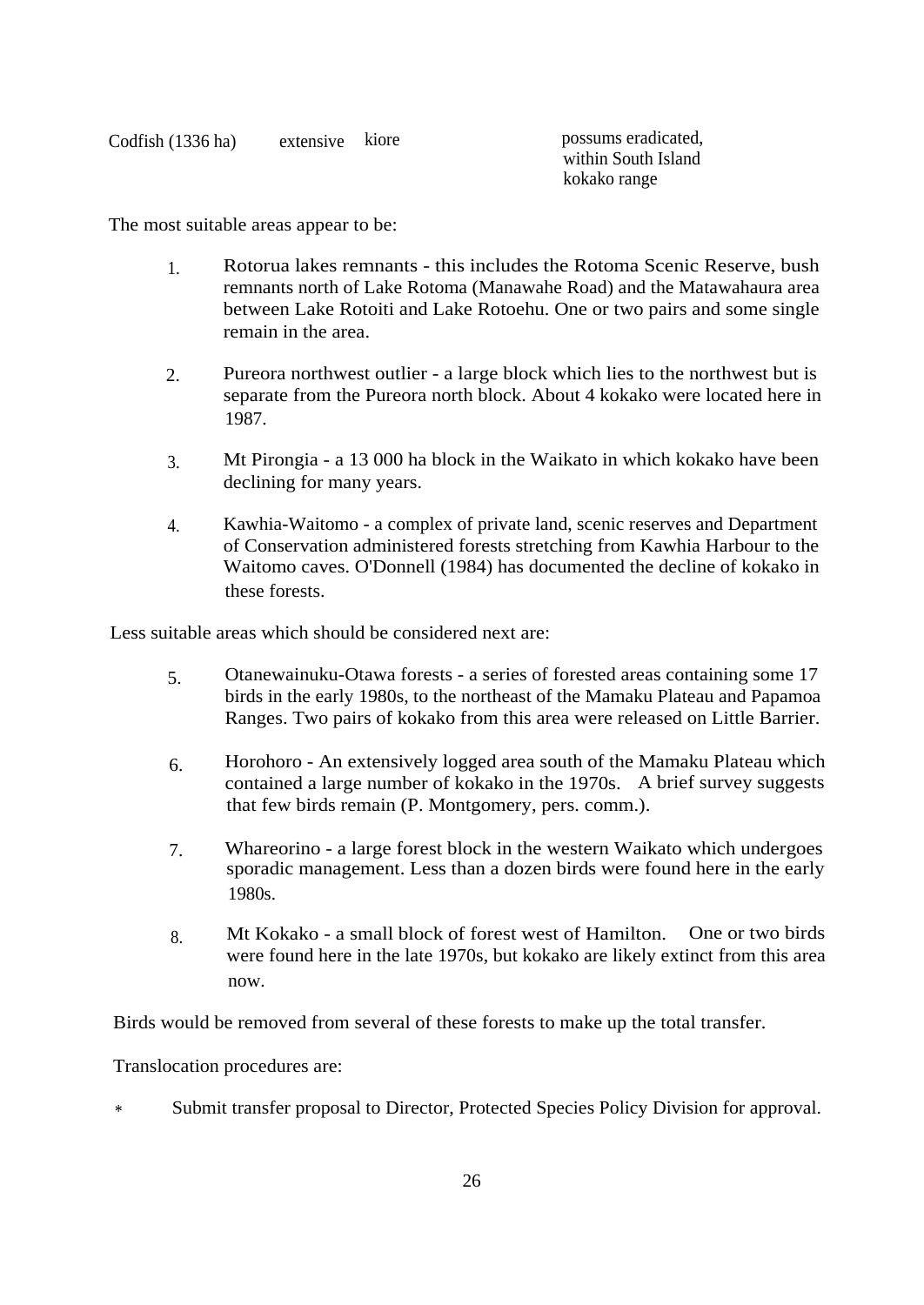\* Survey and location of suitable birds from the above-mentioned forests

The first transfer should be of at least three pairs (to establish a social structure). The five-year goal is to move 10-15 pairs of birds. Single birds will contribute to the social system and may eventually pair, but numbers of singles should not exceed 1/3 the number of pairs transferred.

\* Capture and transfer of the birds to Kapiti.

Any person handling kokako should have extensive previous experience of handling this species or be supervised by someone with that experience.

\* Monitoring of kokako on Kapiti to determine survival, habitat use and reproductive rate.

#### **Outcome**

As at February 1992, five kokako have been successfully transferred to Kapiti Island, where the movements of four (two bonded pairs) are being monitored by radio telemetry. If successful, this project will see the establishment of a self-sustaining population of kokako on Kapiti Island. If the transfer of 15 pairs is insufficient to establish such a population, the project should be abandoned.

#### **Key Personnel**

Raewyn Empson - Wellington Conservancy Colin Miskelly - Wellington Conservancy Phil Thomson - Waikato Conservancy Paul Jansen - Bay of Plenty Conservancy Kerry Brown - c/- Bay of Plenty Conservancy

# **OBJECTIVE 4. DEVELOP REARING TECHNIQUES FOR KOKAKO IN CAPTIVITY.**

#### **Explanation**

Captive populations can serve a number of functions. They provide an insurance policy against extinction in the wild, and can provide a source of birds for release back into the wild at some future date. They provide the opportunity for developing handling and egg manipulation techniques. More information on breeding biology can be obtained. Developing these techniques with the North Island kokako now could be crucial to the survival of the South Island subspecies in the future. Captive kokako have been useful already on a number of projects, for example testing bait acceptance in non-toxic trials relating to 1080 poison operations (Appendix 2), and the testing of radio transmitter packages. Finally, captive birds provide another opportunity for the general public to see kokako.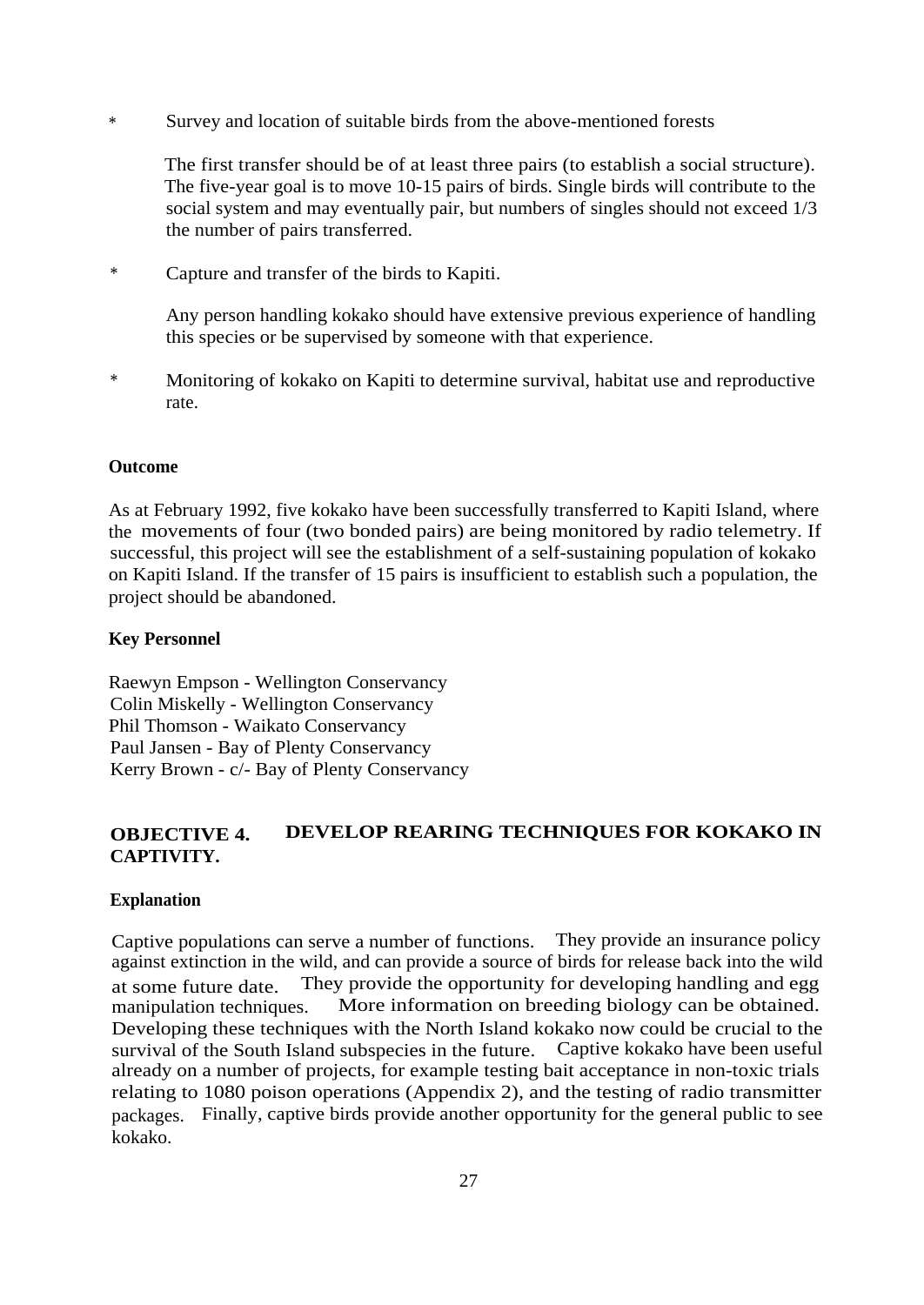Previously, kokako have been supplied to Mt Bruce on random occasions, with never more than 2 well-established pairs being held. Captive breeding should be given the same opportunity to succeed as island translocations - the input of 10-15 pairs over a 7 year period. The Mt Bruce programme has a high priority because techniques will be developed which could be needed for intensive management of South Island kokako.

Three kokako currently held at National Wildlife Centre include a known female, her offspring, presumed to be female and a recently captured male.

#### **Plan**

- \* A captive breeding plan will be prepared
- \* Two pairs of kokako will be established in captivity. One further male is required, using the same sources and procedures as Objective (3)
- \* Construction of two additional aviaries at Mt Bruce for the purpose of breeding kokako
- \* Selection of suitable institutions for breeding kokako following a surplus of birds at Mt Bruce

#### **Outcome**

If this programme is successful, a self-sustaining population of kokako in captivity. The development of reliable breeding techniques could aid in the conservation of South Island kokako. Surplus birds could be released on islands. If reproductive rates of captive birds do not supply replacement or excess birds, the project should be abandoned.

### **Key Personnel**

Martin Bell (captive breeding coordinator)- National Wildlife Centre, Mt Bruce David Butler - Threatened Species Unit Raewyn Empson - Wellington Conservancy Phil Thomson - Waikato Conservancy Paul Jansen - Bay of Plenty Conservancy

# **OBJECTIVE 5. DETERMINE GENDER OF SINGLE BIRDS HOLDING TERRITORIES.**

### **Explanation**

Many populations of kokako contain a high proportion of single birds holding territories. It has been assumed that 1) these birds are all of the same sex, otherwise they would form pairs; and 2) these birds are male, as females are more vulnerable to death during the breeding season. There is a possibility that these birds are not of one sex, but do not pair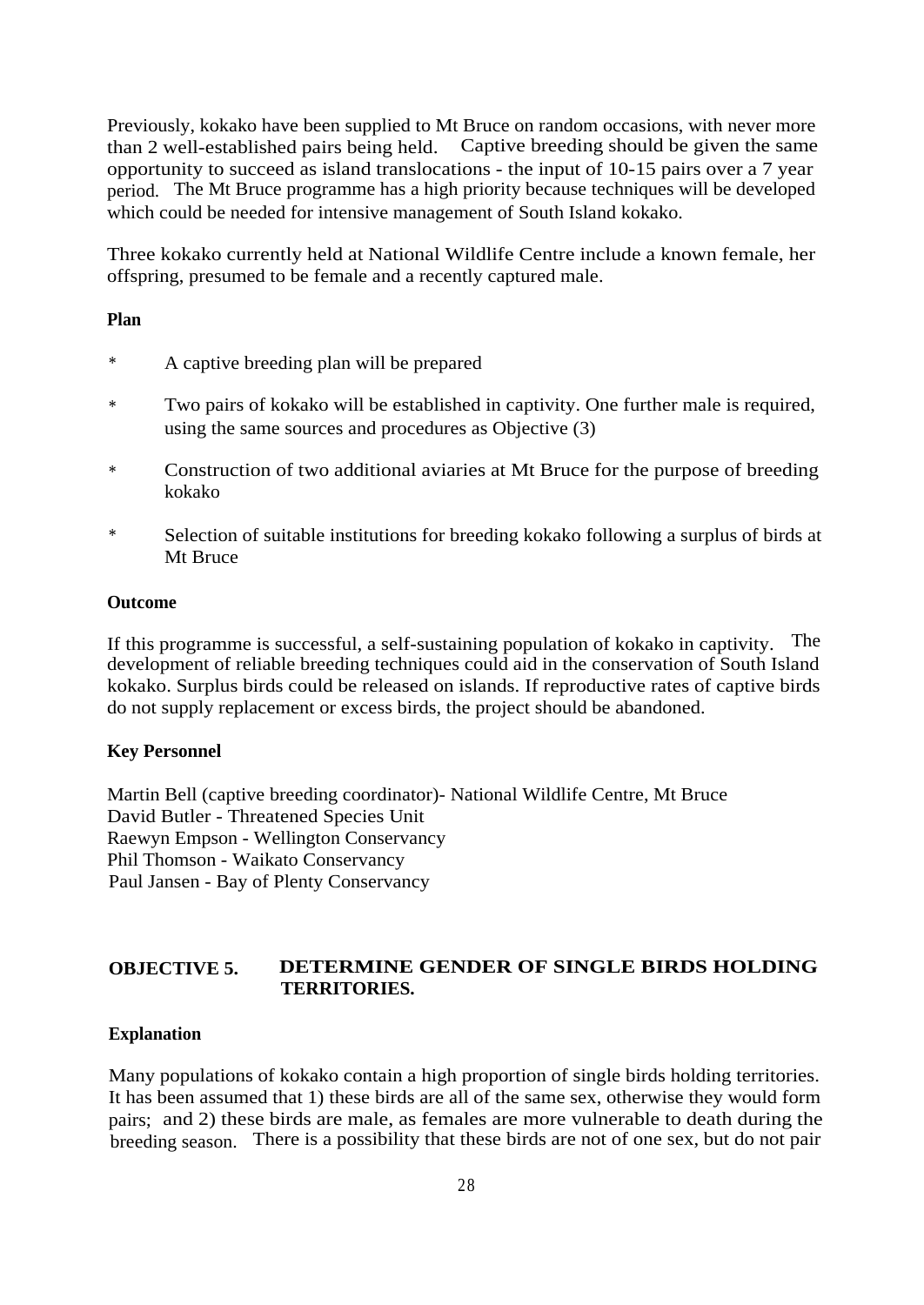up for unknown reasons. If this is true, it would have a major impact on management because the potential breeding population would be greatly increased. Determining the sex of kokako is difficult as both male and female birds appear almost identical. Females can be identified during nesting, and reasonably reliably through tarsus measurement, but the only other available and reliable method is laparoscopy. Other techniques such as blood testing and feather pulp analysis are not 100% dependable. Laparoscopy has been used successfully to determine gender of birds in captivity and tuatara in the wild (A. Cree, pers. comm.) and has been tested on a fat male kokako at the National Wildlife Centre.

The Taranaki population may be suitable for this purpose.

#### **Plan**

- \* Investigate suitability of laparoscopy (or other techniques) for use on kokako in the wild.
- \* Select wild population suitable for investigation
- \* Carry out investigation on wild population
- \* All kokako sampled will be released leg-banded.

#### **Outcome**

The outcome will be valuable information relevant to kokako decline and appropriate management.

## **Key Personnel**

Wayne Hutchinson - Wanganui Conservancy Gretchen Rasch - Threatened Species Unit Martin Bell - National Wildlife Centre, Mt Bruce Sherri Huntress - Wellington Zoo

# **OBJECTIVE 6. SURVEY POTENTIALLY IMPORTANT BUT POORLY KNOWN POPULATIONS.**

### **Explanation**

Accurate knowledge of the range and size of kokako populations is the basis for assigning conservation status to the species. However, survey is time - and resource-consuming, and the information gathered dates rapidly with time. Therefore, while a number of kokako populations have not had comprehensive survey, or have not been surveyed within the last 5-10 years, new survey should be aimed at those areas where little information exists but the population may contain substantial  $(> 30)$  numbers of kokako. These are forests of extensive area in which previous, brief surveys have shown kokako to be present (see Table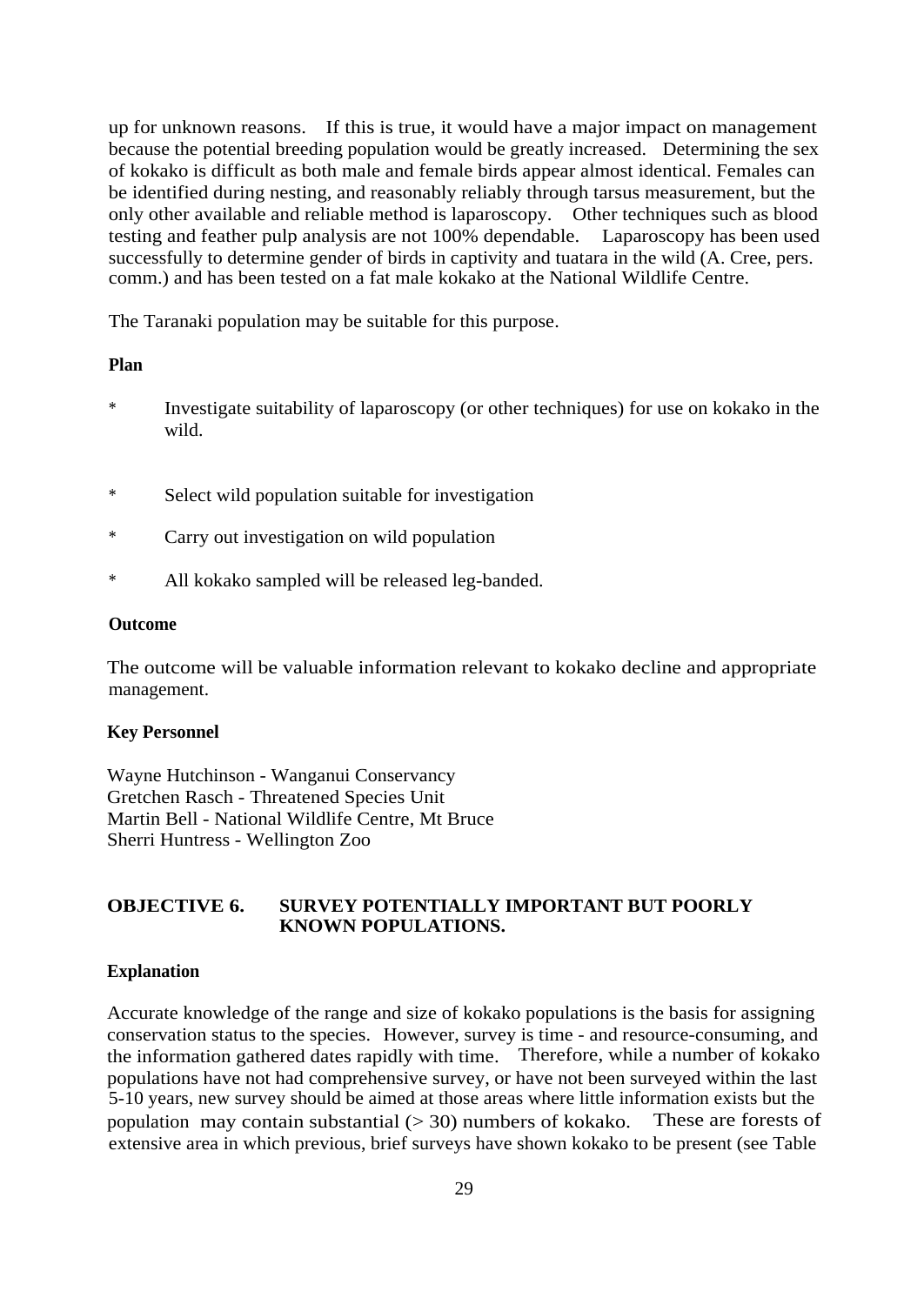1, p 7).

#### **Plan**

\* Populations in order of priority for survey (priority determined from existing information):

Northland, Whareorino, Whanganui National Park

#### \* Survey

Techniques must follow well established methods (Appendix 1)

#### **Outcome**

Improved knowledge of kokako distribution, density, and thus status.

#### **Key Personnel**

Richard Parrish - Northland Conservancy Phil Thomson - Waikato Conservancy Wayne Hutchinson - Wanganui Conservancy

# **OBJECTIVE 7. MONITOR CRITICAL POPULATIONS.**

Monitoring population trends in unmanaged areas will clarify the status of the species and help interpretation of management outcomes elsewhere. Monitoring should concentrate on those populations most critical to the long-term survival of the species, and which are most likely to receive management. These populations are outstanding because of their size, density, and/or favourable habitat conditions. Populations which are part of the research-bymanagement and the Rotoehu/Little Barrier programmes are already part of the monitoring programme, but others should be added. Other populations which should be monitored are listed below. Monitoring thirty birds in each of these forests at five yearly intervals would give a robust data base on the condition of the species throughout its range.

Monitoring techniques are distinctly different from survey techniques and must be carried out thoroughly and carefully (Appendix 1).

### **Plan**

\* Areas being monitored as part of Objectives 1 and 2:

Unmanaged: Rotoehu, Urewera

Managed : Kaharoa, Mapara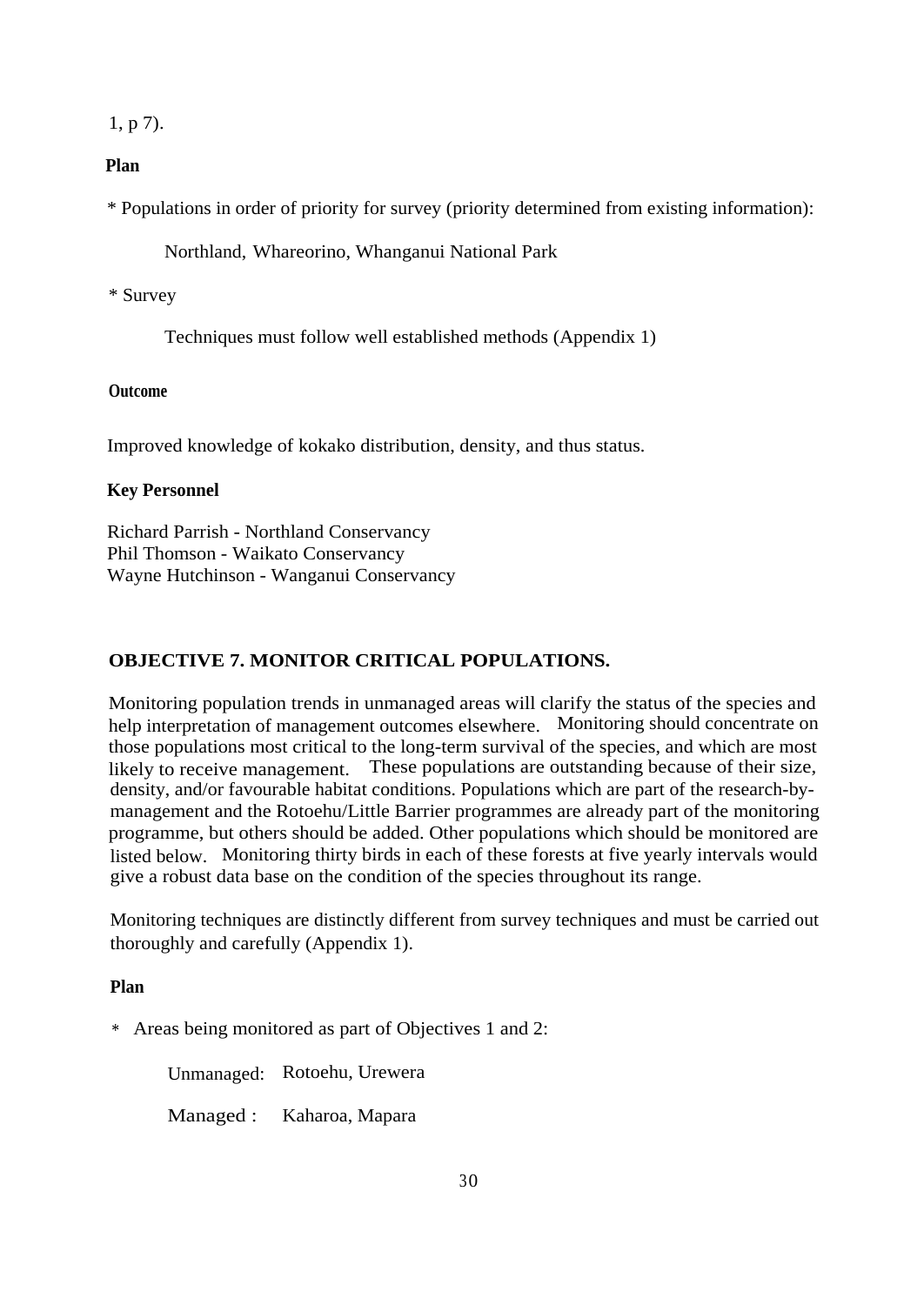\* Establish monitoring areas in

State Forest 3 (Mamaku) - major population

\* Revisit (5 yearly interval)

Great Barrier Island - only naturally occurring island population; no mustelids Hunua - significant population Pureora - major population

# **Outcome**:

Necessary knowledge of population trends, and background against which we must assess management success.

# **Key Personnel**

All Recovery Group members Phil Bradfield - Reserve Manager, Mapara Hazel Speed - Kaharoa (via DOC Rotorua)

# **OBJECTIVE 8. MONITOR ALL KOKAKO WORK AND BE PREPARED TO RESPOND TO CHANGE.**

### **Explanation**

The North Island kokako recovery group was established to oversee the development of the recovery plan, and to act as a source of expertise in all matters relating to North Island kokako. The recovery group also acts as an information and advice liaison with other DOC staff, agencies, the media, and the public at large. The group monitors recovery work annually and revises the recovery plan. It is also available to respond to important matters arising unforeseen by the recovery plan.

### **Plan**

- \* Annual meetings to review progress of recovery plan programmes.
- \* Available for decision-making on new matters.
- \* Available as liaison for advice and information on all matters relating to North Island kokako.
- \* Revision of the recovery plan in 1995.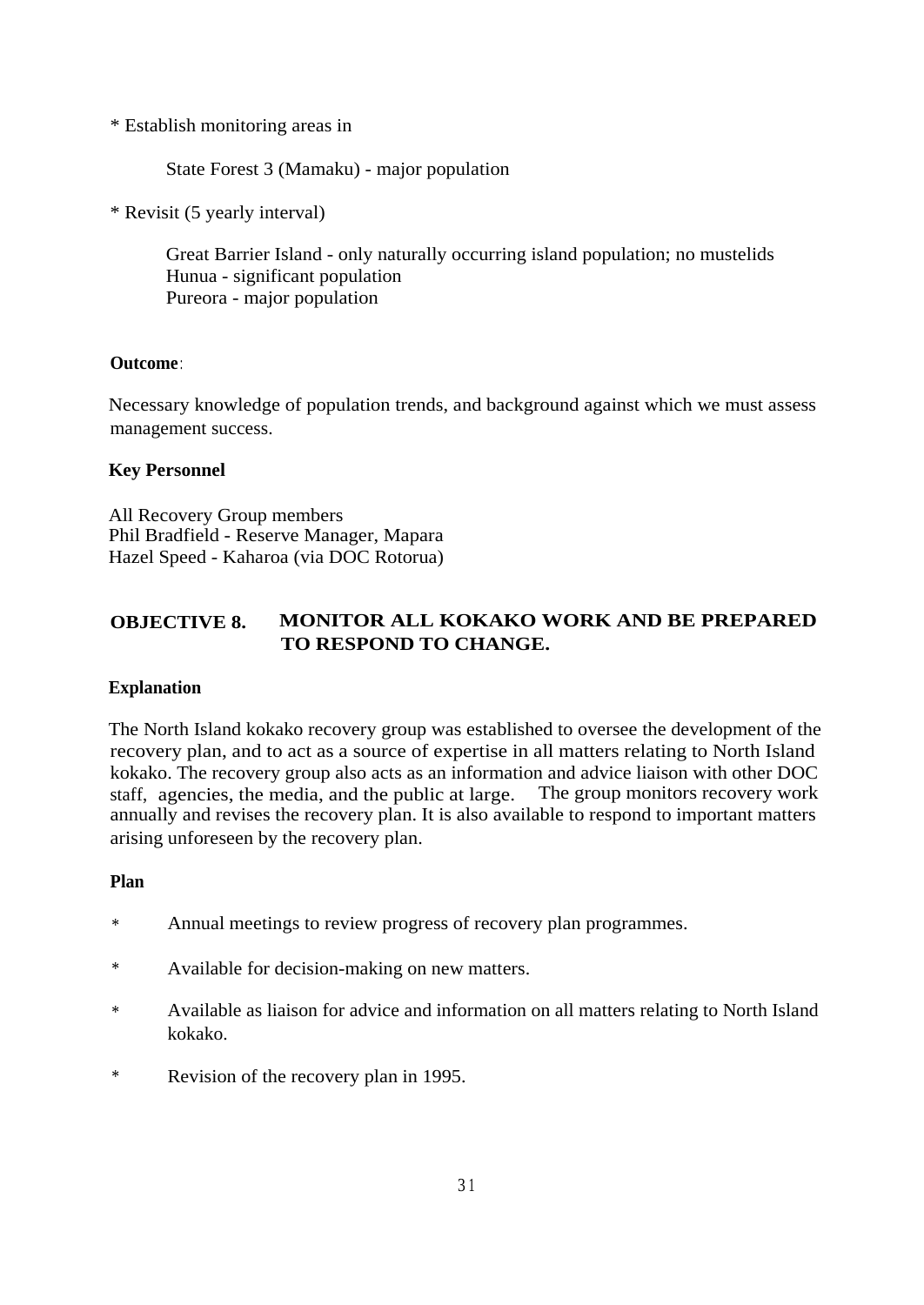# **Outcome**

The successful implementation of the recovery plan will be enhanced by the functioning of this group. Field situations often change and the support of the group is needed for decisionmaking. This complex recovery strategy could falter and lose momentum without consultation and review.

# **OBJECTIVE 9. PROMOTE PUBLIC INTEREST AND INVOLVEMENT IN KOKAKO CONSERVATION.**

# **Explanation**

The public has invested heavily in kokako both in time and money in the past, and much of the current knowledge on the species arose from that investment. For example, the Hunua survey was carried out successfully with help mainly by volunteers. It is the responsibility of those people working with kokako to make certain that the public are repaid by keeping them informed, and involved when possible.

# **Plan**

- \* The recovery plan is available for public comment
- \* News releases should be made whenever any significant or interesting events happen with kokako
- \* News releases should be conservancy initiated but following DoC proceedure on media releases.
- \* Volunteer participation in survey/monitoring should be used when appropriate
- \* Kokako visits should be part of conservancy/field station summer programmes

# **Outcome**

The continued public support for kokako conservation and understanding of its programmes is vital to the recovery of the species.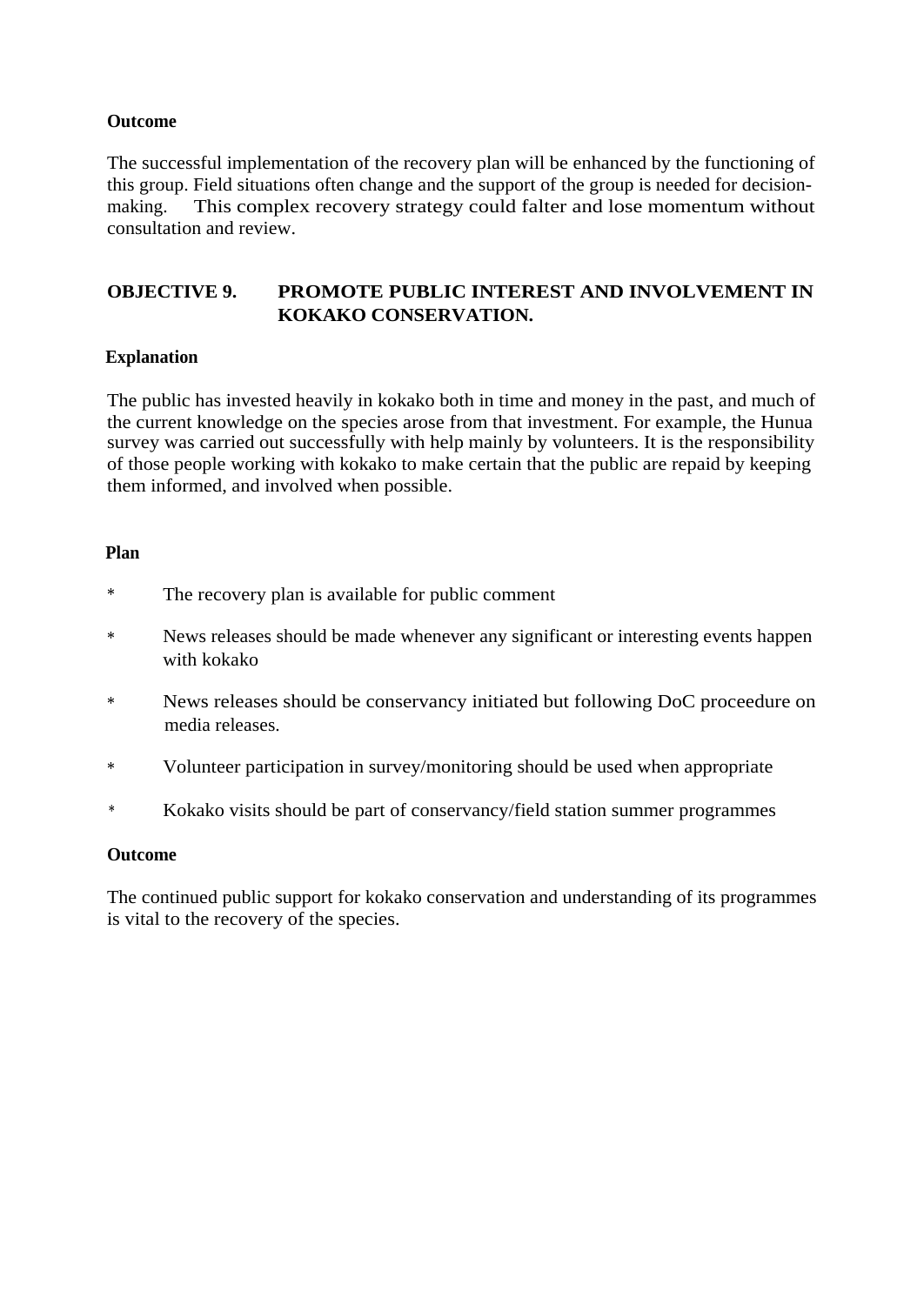

**CRITICAL PATH**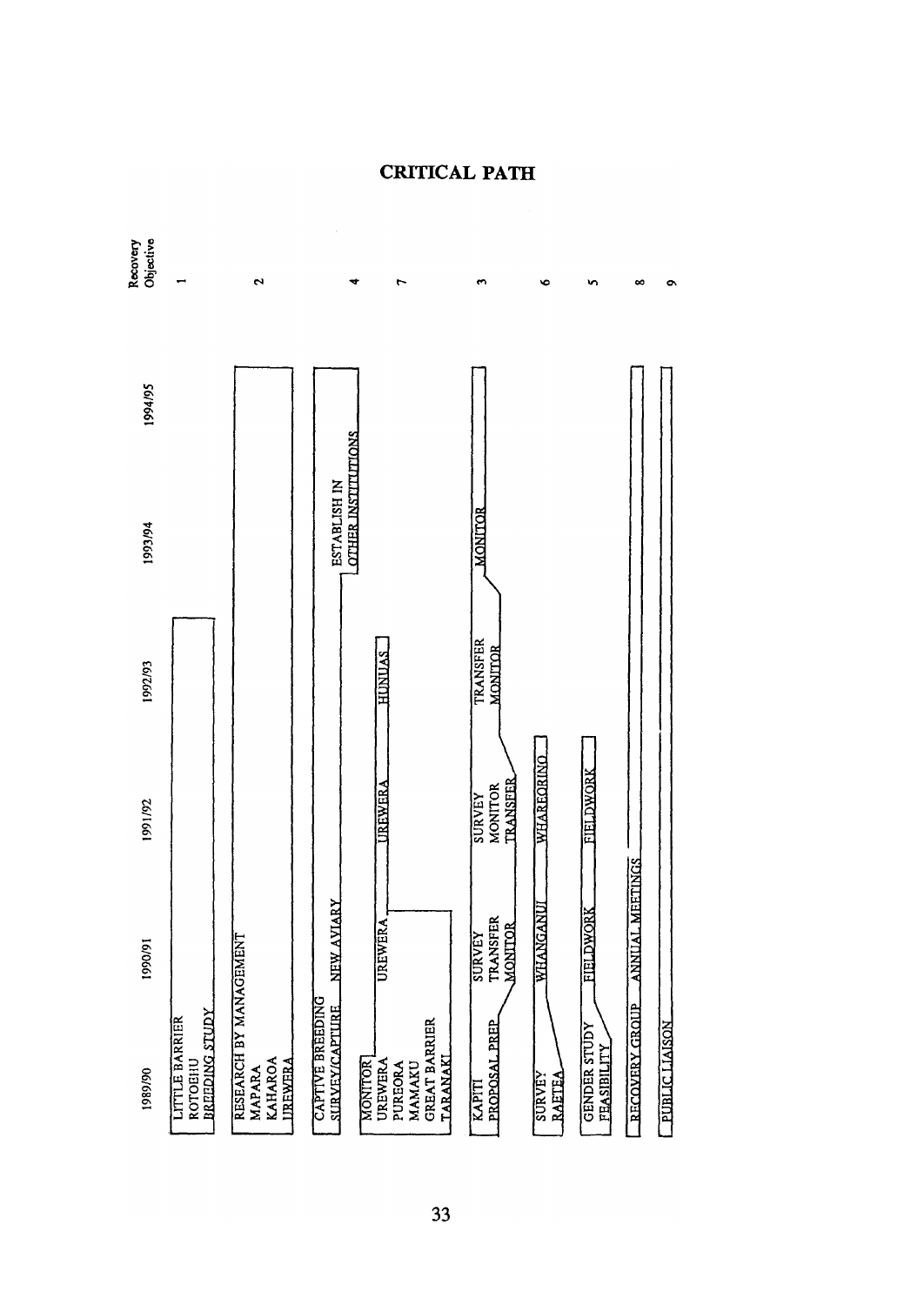#### **REFERENCES**

- Anderson P. 1979. Kokako in Puketi Forest. Report to NZ Wildlife Service, Dept. of Internal Affairs, Wellington.
- Bell, B.D. 1986. The conservation status of NZ wildlife. Occasional publication no. 12. NZ Wildlife Service, Department of Internal Affairs. Wellington.
- Best, H. 1988. Habitat use. Abstract. Proceedings of the kokako research and management workshop. Eds. Innes, J., Owen, K., & Smale, S. Ministry of Forestry & Department of Conservation, Rotorua.
- Best, H.; Bellingham, P. 1991. A detaile habitat study of North Island kokako in Puketi Forest, Northland. Science & Research Internal reports No. 103. Department of Conservation, Wellington.
- Bradfield, P.; Speed, H.; Montgomery, P.; King, D. & Innes, J. 1988. Surveys for North Island kokako *(Callaeas cinerea wilsoni)* in Mapara Wildlife Reserve and environs, 1987-88, and comparisons with earlier surveys. Unpublished report. Department of Conservation, Te Kuiti.
- Brown, K.P. 1990. Report on preliminary kokako survey, Great Barrier Island (December 1989). Unpublished report. Department of Conservation, Auckland.
- Brown, K.P. 1989. Report on the status of North Island kokako, Little Barrier Island (12 September - 7 November 1989). Technical report series Number 2. Department of Conservation, Auckland.
- Buckingham, R. 1987. Kokako presence on Stewart Island. Notornis 34: 167.
- Buller, W.L. 1873. A History of the Birds of New Zealand. London: John van Voorst. Pp. 152-156.
- Buller, W.L. 1892. Further notes on the birds of New Zealand. Trans.N.Z.Inst. 25: 64-65.
- Calder, B.D.; Innes, J.G. 1987. The utilisation of exotic forest compartments of Rotoehu State Forest by kokako *(Callaeas cinerea).* Project record, Forest Research Institute, Rotorua.
- Crook, I. G. ; Merton, D. V. & Moran, R. 1971. Distribution and habitats of native bird species in indigenous state forests of the Rotorua and Taupo Districts. Fauna Survey Unit Report No. 19. NZ Wildlife Service, Department of Internal Affairs, Wellington.
- Flack, J.A.D.; Lloyd, B.D. 1978. The effect of rodents on the breeding success of the South Island robin. In: The ecology and control of rodents in New Zealand nature reserves. Eds. Dingwall, P.R., Atkinson, I.A.E., & Hay, C. Information series no. 4. Department of Lands and Survey, Wellington.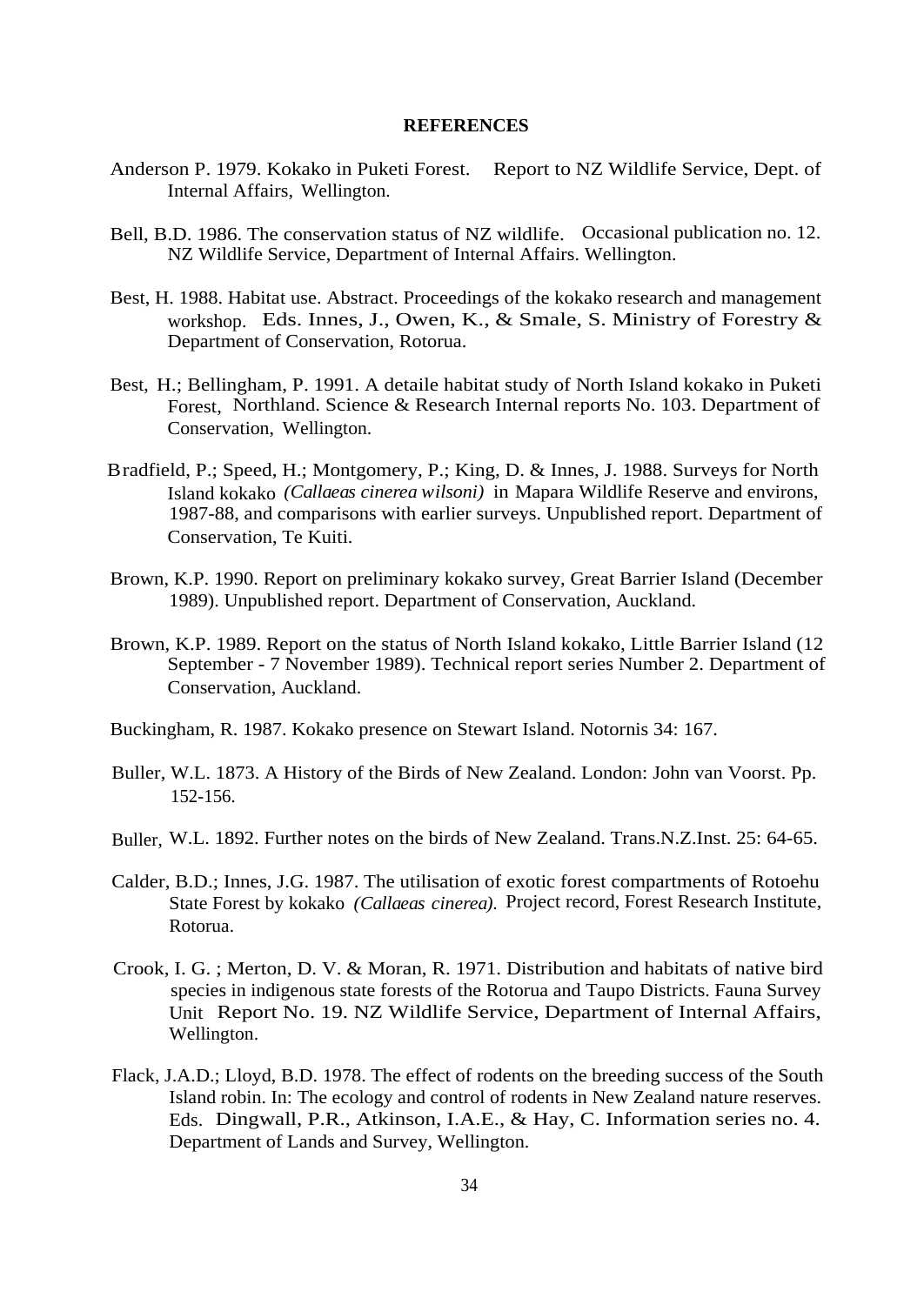Hay, J.R. 1981. The kokako. Unpublished report. Forest Bird Research Group Report.

- Hay, J.R. 1984. The kokako perspective and prospect. Forest and Bird 15: 6-11.
- Hay, J. R. ; Best, H. A. & Powlesland, R G 1985. Kokako. Wanted Alive series. NZ Wildlife Service & John McIndoe, Wellington.
- Imboden, C. 1978. Wildlife values and wildlife conservation in the Hauhungaroa and Rangitoto Ranges. Fauna Survey Report No. 10. NZ Wildlife Service, Department of Internal Affairs. Wellington.
- Innes, J.; Bradfield, P.; Speed, H.; King, D.; Montgomery, P.; 1988. The monitoring of North Island kokako *(Callaeas cinerea wilsoni)* during a possum control operation using commercial hunters at Mapara, King Country 1988. Unpublished report to Maniapoto District Office. Department of Conservation, Te Kuiti.
- Innes, J.; Williams, D. 1990. Do large scale possum control operations using 1080, gin traps, or cyanide kill North Island kokako? Unpubl. report from Northern Wildlands (Forest Research Institute) for Department of Conservation, Wellington.
- Lavers, R.B. 1978. Distribution of the North Island kokako *Callaeas cinerea wilsoni:* A review. Notornis 25: 165-185.
- Leathwick, J.R.; Hay, J.R. & Fitzgerald, A.E. 1983. The influence of browsing by introduced mammals on the decline of North Island kokako. NZ Jour. Ecol. 6: 55-70.
- McBride, K. 1981. Sighting of South Island kokako *Callaeas cinerea* in Mt Aspiring National Park. Notornis 28: 255-256.
- MacMillan, B.W.H.; McClure, B.R. 1990. Distribution of kokako *Callaeas cinerea wilsoni* in the Hunua Range. Notornis 37:107-119.
- Miller, P.J. 1984a. Wildlife of Mahoe State Forest and adjacent Queen Elizabeth II Trust, Western King Country. Unpublished report to NZ Wildlife Service.
- Miller, P.J. 1984b. Wildlife of the Tawarau State Forest, Western King Country. Unpublished report to N. Z. Wildlife Service, Department of Internal Affairs, Hamilton.
- Molloy, J. 1989. Kokako in Taranaki: Distribution, status and management. Unpubl. report. Department of Conservation, New Plymouth.
- Moynihan, K.T. 1980. Birdlife in seven state forests surveyed in Northland. Fauna Survey Unit Report No. 22. NZ Wildlife Service, Department of Internal Affairs, Wellington.

Nillson, R. 1988. South Island kokako. Abstract. In: Proceedings of the kokako research and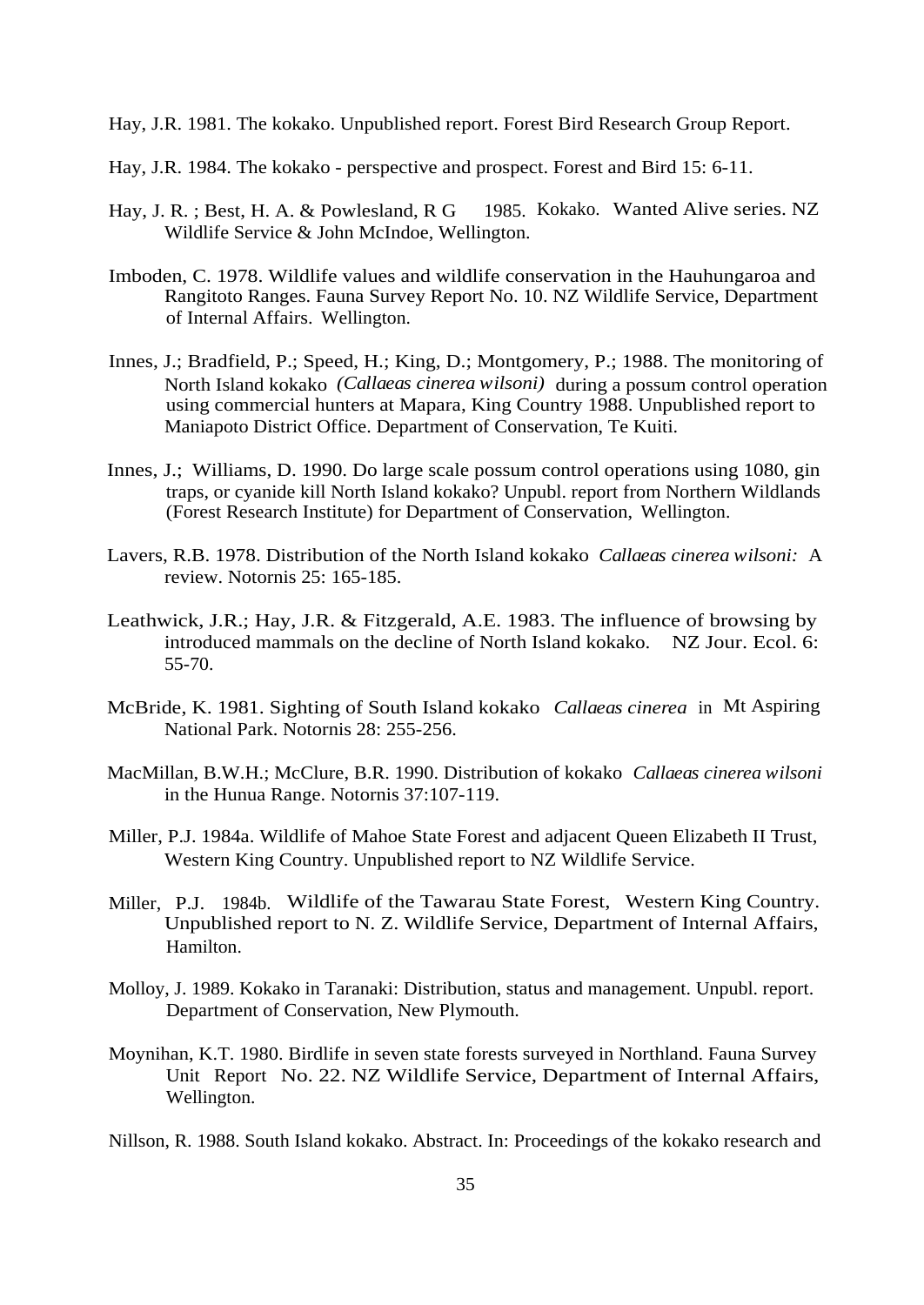management workshop. Eds. Innes, J., Owen, K., & Smale, S. Ministry of Forestry & Department of Conservation, Rotorua.

- O'Donnell, C.F.J. 1982. Habitat, distribution and status of the North Island kokako *Callaeas cinerea wilsoni* in the Western King Country and Taranaki, 1977-1981. Fauna Survey Unit Report No. 32. NZ Wildlife Service, Department of Internal Affairs, Wellington.
- O'Donnell, C F J 1984. The North Island kokako *Callaeas cinerea wilsoni* in the Western King Country and Taranaki. Notornis 31: 131-144.
- Ogle, C. C. 1982. Wildlife and wildlife values of Northland. Fauna Survey Unit Report No. 30. NZ Wildlife Service, Department of Internal Affairs, Wellington.
- Ogle, C.C. 1987. The incidence and conservation of animal and plant species in remnants of native vegetation in New Zealand. In: Nature Conservation: The Role of Native Vegetation. Eds. Saunders, D.A., Arnold, G.W., Burbidge, A.A. & Hopkins, A.J.M. Surrey Beatty & Sons Ltd. Pp 79-87.
- Powlesland, R. G. 1987. The foods, foraging behaviour and habitat use of North Island kokako in Puketi State Forest, Northland. NZ Jour. Ecol. 10:117-128.
- Rasch, G.; Barnett, T.J. & Speed, H.J. 1986a. A survey of at-risk bird species in the Waipa Valley possum control area. Unpubl. report. NZ Forest Service, Auckland.
- Rasch, G.; Speed, H.; Bradfield, P. & Buckingham, R. 1986b. Report on an experimental drop of 1080 over kokako in the Rangitoto Range. Unpublished report. NZ Forest Service, Auckland.
- Reischek, A. 1886. Ornithological notes. Trans.N.Z.Inst. 19: 190-192.
- Saunders, A.J. 1983. Wildlife and wildlife habitat values of the Mamaku Plateau an overview. Fauna Survey Unit Report No. 37. NZ Wildlife Service, Department of Internal Affairs, Wellington.
- St. Paul, J.W.; McKenzie, H.R. 1974. The kokako in the Hunua Range. Notornis 21: 205-218.
- Speed, H.J.; Bradfield, P.M.F.; King, D.R.; Buckingham, R.P. & Innes, J.G. 1987a. A survey for kokako *(Callaeas cinerea wilsoni)* in the northeastern portion of the North Block of Pureora State Forest. Forest Research Institute, Rotorua.
- Speed, H.J.; Bradfield, P.M.F.; King, D.R.; Buckingham, R.P. & Innes, J.G. 1987b. The monitoring of kokako *(Callaeas cinerea wilsoni)* during a 1080 poison drop in the northeastern portion of the North Block of Pureora State Forest. Unpublished report to Maniapoto District Office. Department of Conservation, Te Kuiti.

Speed, H.J.; Bradfield, P.M.F.; Montgomery, P.J.; & King, D.R. 1988a. A survey for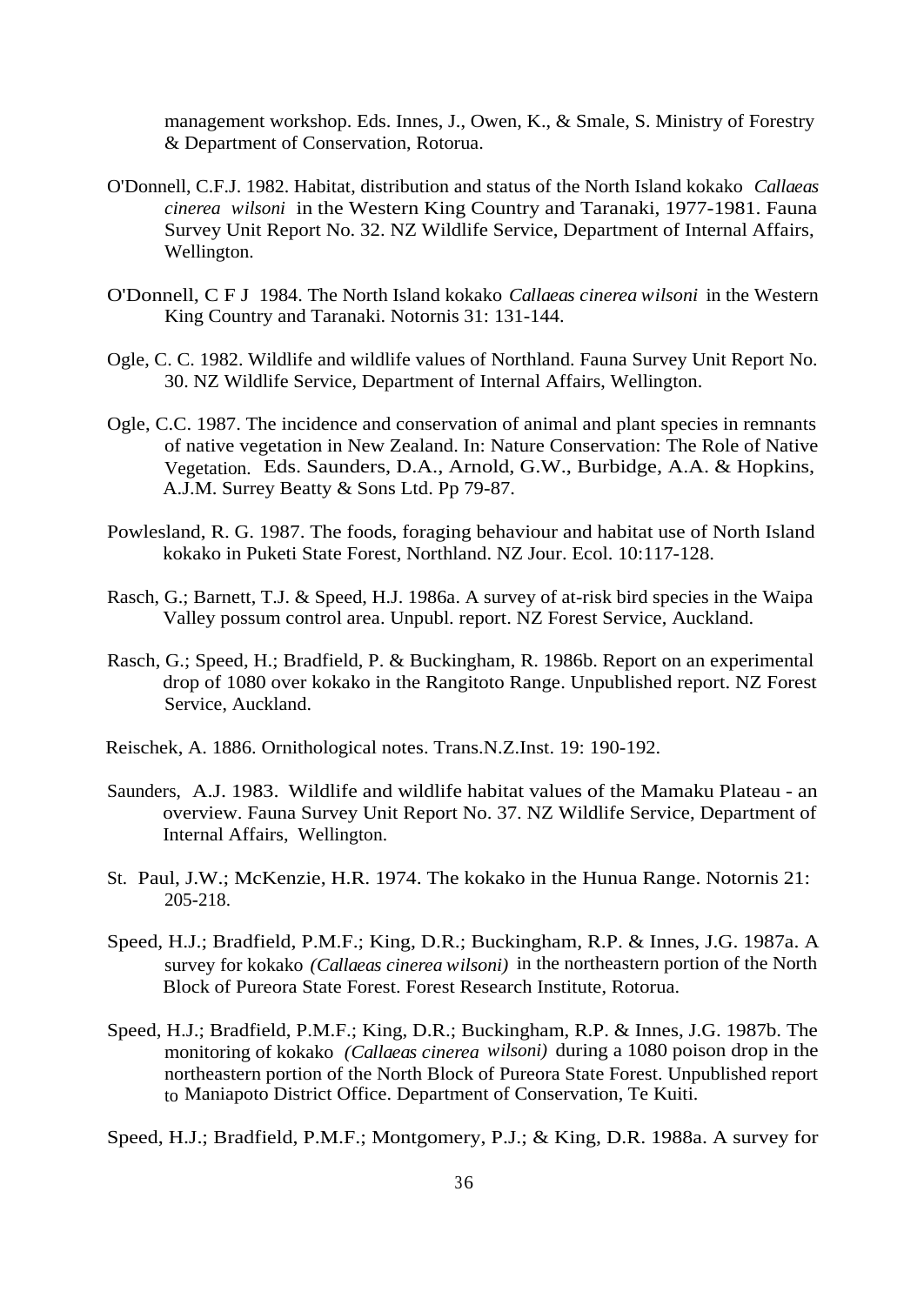kokako *(Callaeas cinerea wilsoni)* in the Cowan Wildlife Refuge and adjoining forest, Northern King Country. Unpublished report to Maniapoto District Office. Department of Conservation, Te Kuiti.

- Speed, H.J.; Bradfield, P.M.F.; Montgomery, P.J.; King, D.R.; & Innes, J.G. 1988b. The monitoring of kokako *(Callaeas cinerea wilsoni)* during an aerial 1080 operation in the Cowan Wildlife Refuge and Okahukura State Forest, Northern King Country. Unpublished report to Maniapoto District Office. Department of Conservation, Te Kuiti.
- Walker, A. 1990. Kokako survey, Puketi 1989. Unpublished report to Northland Conservancy. Department of Conservation, Whangarei.
- Wallace, S.W. 1988. Distribution and status of the North Island kokako in the Eastern Region: a review. Technical report series no. 5. Department of Conservation, Rotorua.
- Williams, B. 1990. Kokako in Taranaki: Location, protection & management. Unpubl. report. Department of Conservation, New Plymouth.
- Williams, G.R. 1976. The New Zealand wattle-birds (Callaeidae). Proceedings of the 16th International Ornithological Congress. Canberra: Australian Academy of Science. 161.

#### **PERSONAL COMMUNICATIONS**

Hugh Best, Dept. of Conservation, Wellington Brent Calder, Rotorua Alison Cree, University of Victoria John Innes, Forest Research Institute, Rotorua Bruce MacMillan, DSIR Ecology Division, Havelock North Peter Montgomery, Rotorua

#### **ACKNOWLEDGEMENTS**

This recovery plan was prepared in consultation with the North Island Kokako Recovery Group, whose input is gratefully acknowledged. Final editing was by Dr. Rod Hay, Science & Research Division, Department of Conservation. Earlier drafts were prepared by Murray Potter (1983) and Shaarina Boyd (1985).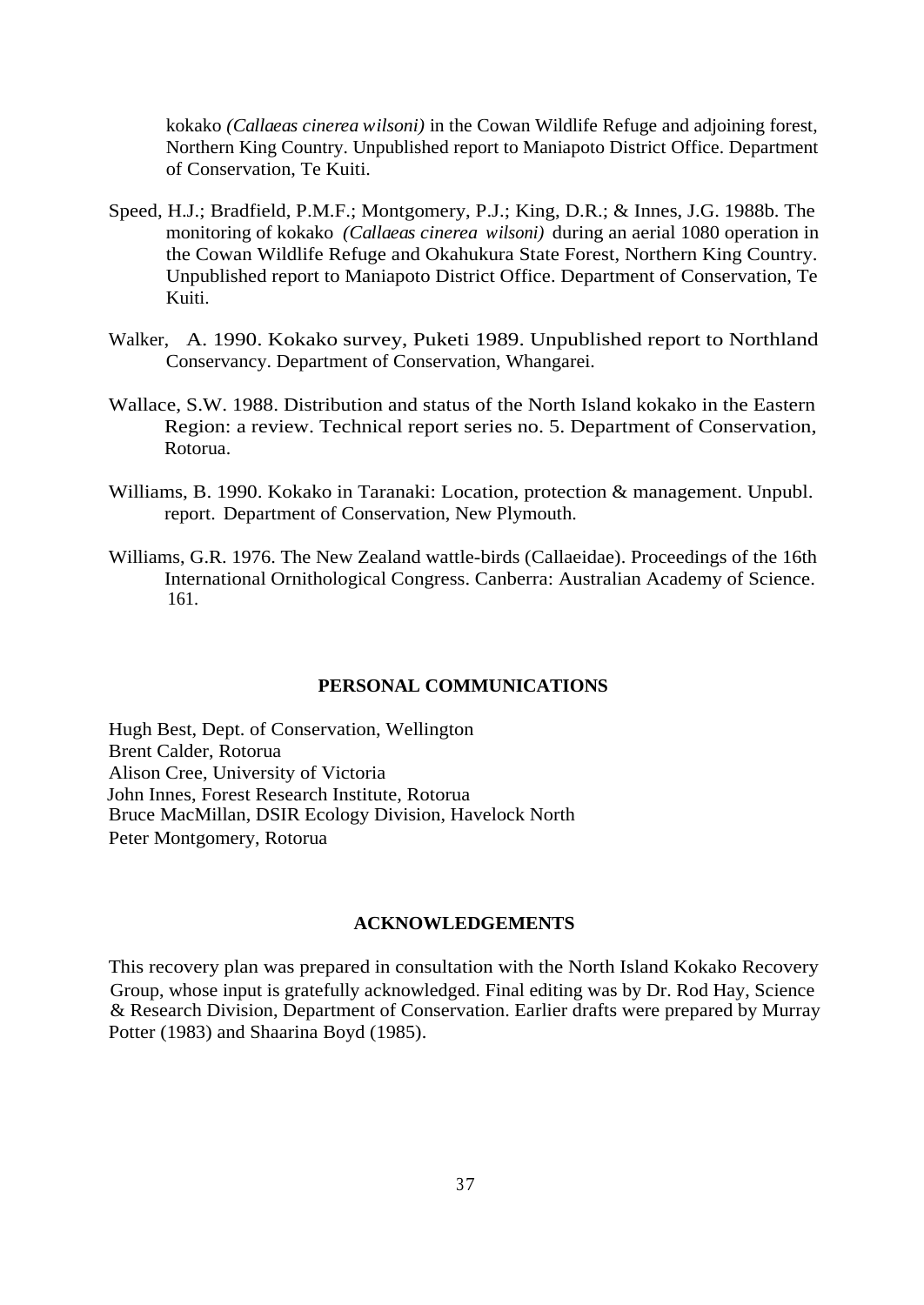# **APPENDIX 1 SURVEY AND MONITORING TECHNIQUES**

Survey is taken to mean a 'walk-through' survey, in which usually large areas are gone through rapidly in order to gain general information on the kokako population present. Monitoring is done to acquire precise knowledge of kokako territories, and involves 'territory mapping', i.e. following of kokako until their territories are familiar to the observer. The procedure described for each method is from King Country work in the period 1986-1988.

# **Survey**

Survey techniques for kokako have been developed over a 15 year period. Birds are located by song or calls, which can be stimulated by the playing of taped calls. The following technique was found most effective in the King Country and Taranaki work.

# **Methods**

Surveys have been conducted from September - May, but are probably most effective during September - early December. Singing by kokako and tape response drops sharply in the December - April period (when birds are nesting and moulting). Survey is done most effectively from ridges, and people working in parallel are more effective than a person working alone. Results from survey work indicate that coverage (time spent per unit area) declines as the total area covered increases (Figure 1).

Listening was done every 200-300 m., beginning at first light. If birds were not heard singing on their own, the following sequence was used:

- 1. 3 mew calls, followed by a 5 minute listening period.
- 2. 3 mew calls, followed by a 5 minute listening period.
- 3. 30 seconds of local song, followed by a 5 minute listening period.

Local song is considered imperative, and it has been suggested that local mew calls (generally considered not to have local dialects) may be necessary as well.

### **Interpretation**

This method was found to locate 64 - 75% of the resident territorial birds (confirmed afterwards by territory mapping). Often one bird or pair is mistaken for two territories, or territories are overlooked. Birds may be called off territory by the use of tapes. Even when the kokako in an area are well known, they are located on only 52 - 82% of visits to their territories (results from Rasch et al. 1986b). Survey results give general figures on bird numbers and location, but cannot be used to interpret anything but gross population trends.

### **Territory mapping**

This method was developed for situations where more precise information is needed on kokako numbers. It takes advantage of the fact that kokako are resident on territories year round and from year to year. Method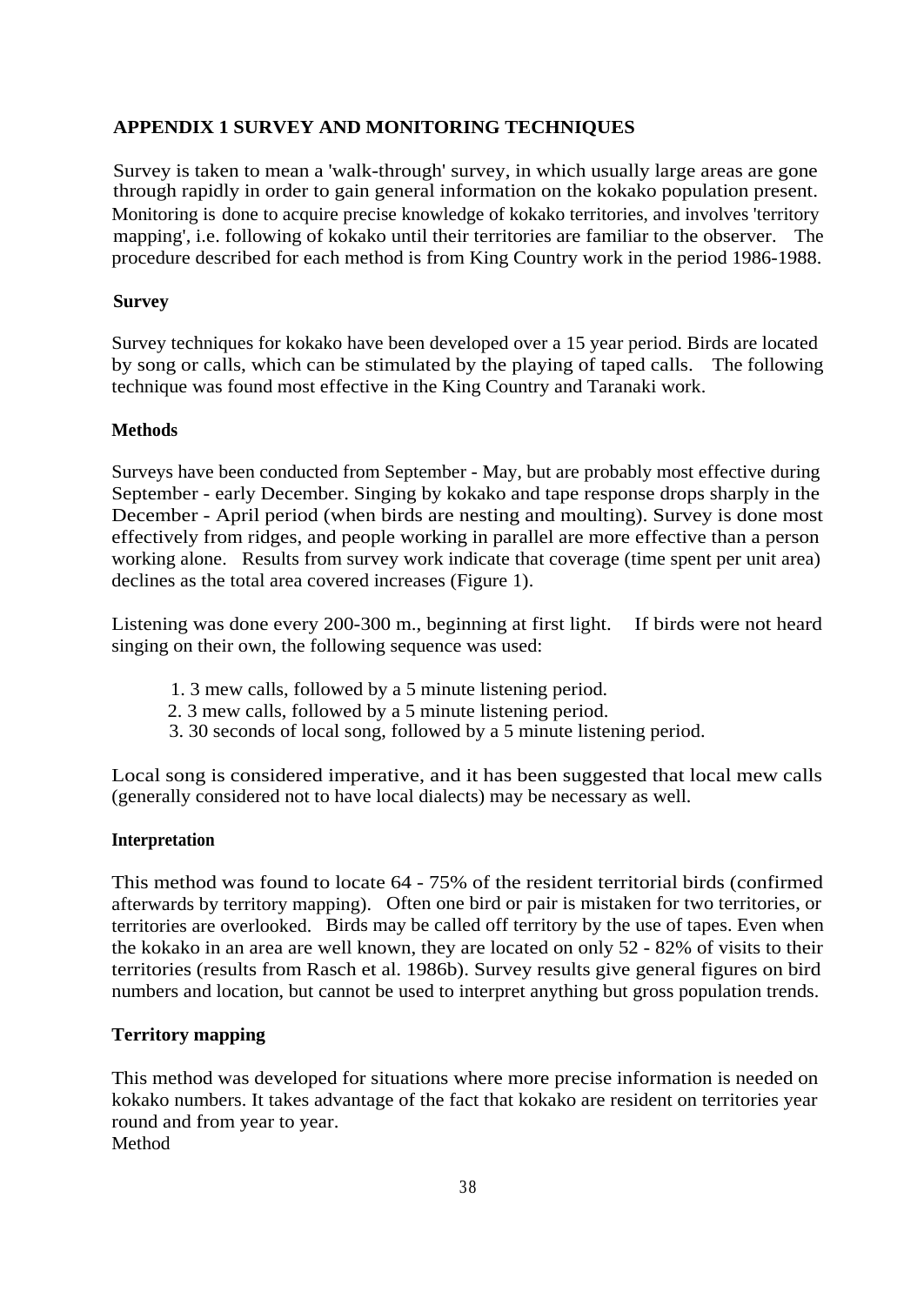Birds located in the walk through survey are found and followed until a clear picture is gained of the extent of the territory. All neighbouring birds have to be clearly identified. More than one person is usually necessary to identify neighbours, the number of people depends on the number of kokako with adjacent territories. While birds can be located by playing taped calls, they quickly become habituated to tapes and stop responding. Therefore playing tapes should be kept to a minimum. It usually takes 1-5 visits of nearly 3 hours apiece to identify a territory. This will increase where territories are very large or high numbers of birds are tightly packed. It took 1-12 visits per territory (average 4 visits) to map the dense kokako population at Mapara. The calendar time taken to accurately map birds varies from 1 to 5 weeks per territory (Table 1).

#### **Interpretation**

This method gives reasonably precise estimates of population change, and can record ratios of pair: single territory holders. If time is limited, or identification of individual birds is needed, then banding (with its associated costs and risks) may be necessary.

#### **References**



FIGURE 1 Time needed for survey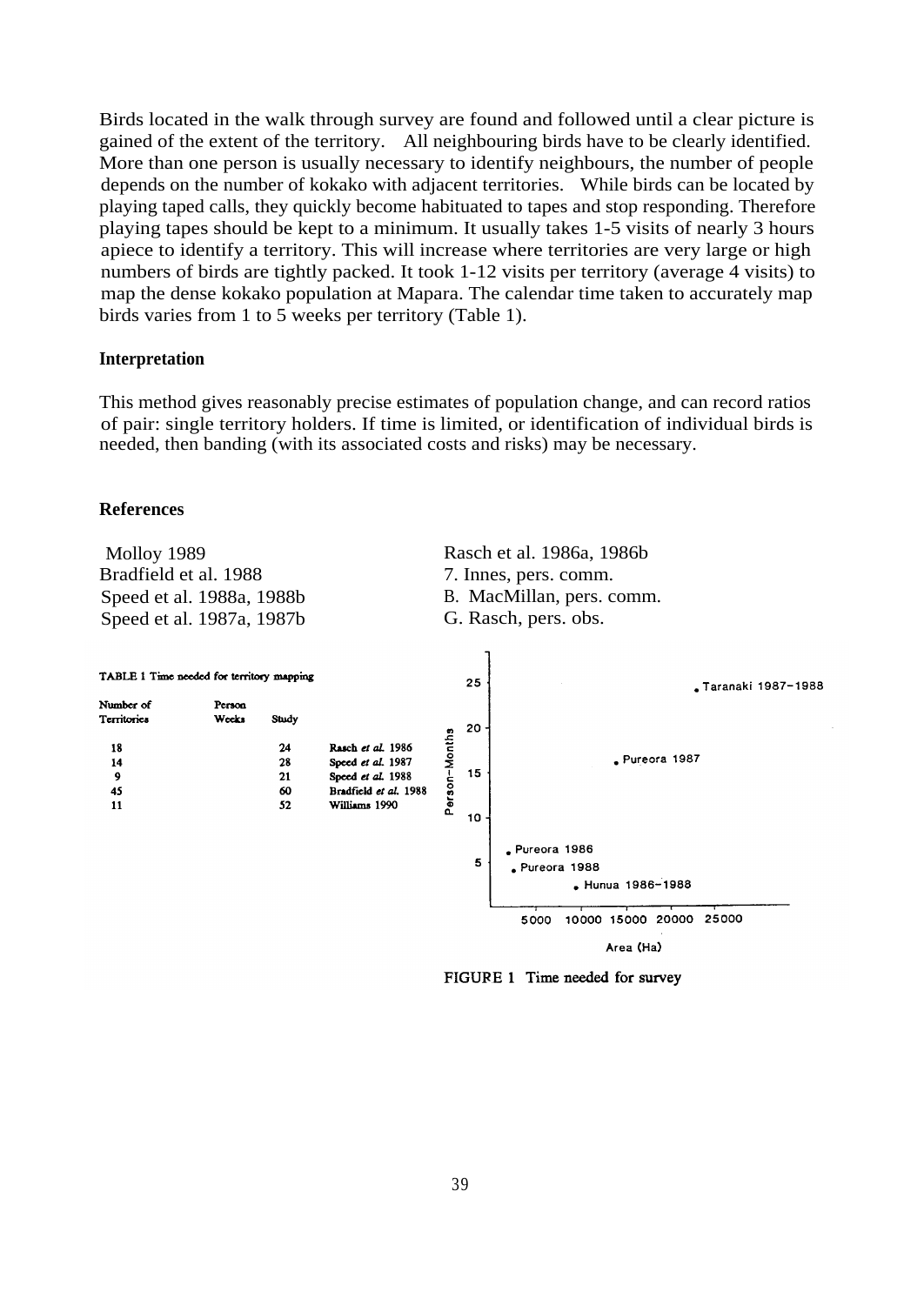## **APPENDIX 2 USE OF 1080 POISON IN FORESTS CONTAINING KOKAKO**

Large scale aerial drops of 1080 poison were carried out in the King Country in the years 1985-1988 as part of a programme aimed at controlling brush-tailed possums (carriers of bovine tuberculosis). Although drops of 1080-laden carrots had been made over kokako habitat in the Bay of Plenty in the 1960s and 1970s, losses of common forest birds during 1080 drops in the 1970s sounded a cautionary note. Therefore the agencies concerned in the King Country work (MAF, NZ Forest Service, Wildlife Service, and Department of Conservation) chose to test baits and monitor drops of 1080 over kokako. Non-toxic baits were tested on captive kokako at Mt Bruce and with wild birds in Pureora (Pikiariki Road) and at Rotoehu.

The results were sufficiently encouraging to allow drops to proceed over various parts of the Pureora North Block and environs from 1986-1988. Kokako were carefully monitored using the territory mapping method and roll-calling (the repeated locating of identifiable territory holders before and after poison drops) (see references for details). The forest type was cutover tawa, with regenerating podocarps. The baits used were green-dyed Wanganui No. 7 or Mapua pollard pellets with a toxic loading of 0.15 %. In six 1080 operations, 83 adult and 6 juvenile kokako were monitored. Two adult kokako disappeared during the operations. Both disappearances may have been due to 1080 poisoning, but only one was probably due to 1080. No dead kokako were found. From these results, the rate of adult mortality in future operations may be 1.2%, with a 5 % probability that mortality could exceed 7%.

While dependent juveniles are known to have survived operations, there is no information on non-territorial subadults.

Kokako are known to have been killed by gin-traps. However, 41 kokako were monitored and survived a gin trap/cyanide operation at Mapara in 1988.

#### **Policy**

- 1. Aerial 1080 operations over tawa-dominated North Island forest containing kokako need not be monitored if Wanganui No. 7 or Mapua baits are used; if the baits are cinnamon-lured; and if the operation is conducted between April and August.
- 2 The effects on kokako populations should be monitored if baits or lures different to those in past trials are used; if operations are in forests containing tree species (e.g. kohekohe) whose fruits resemble bait pellets and are fed on by kokako; if operations are conducted outside the April-August period.

Monitoring would consist of located as many kokako territories as possible before and after the operation.

In time, monitoring of kokako should cease to be required for any kind of 1080 operation.

3. If operations are small, then consideration should be given to replacing the aerial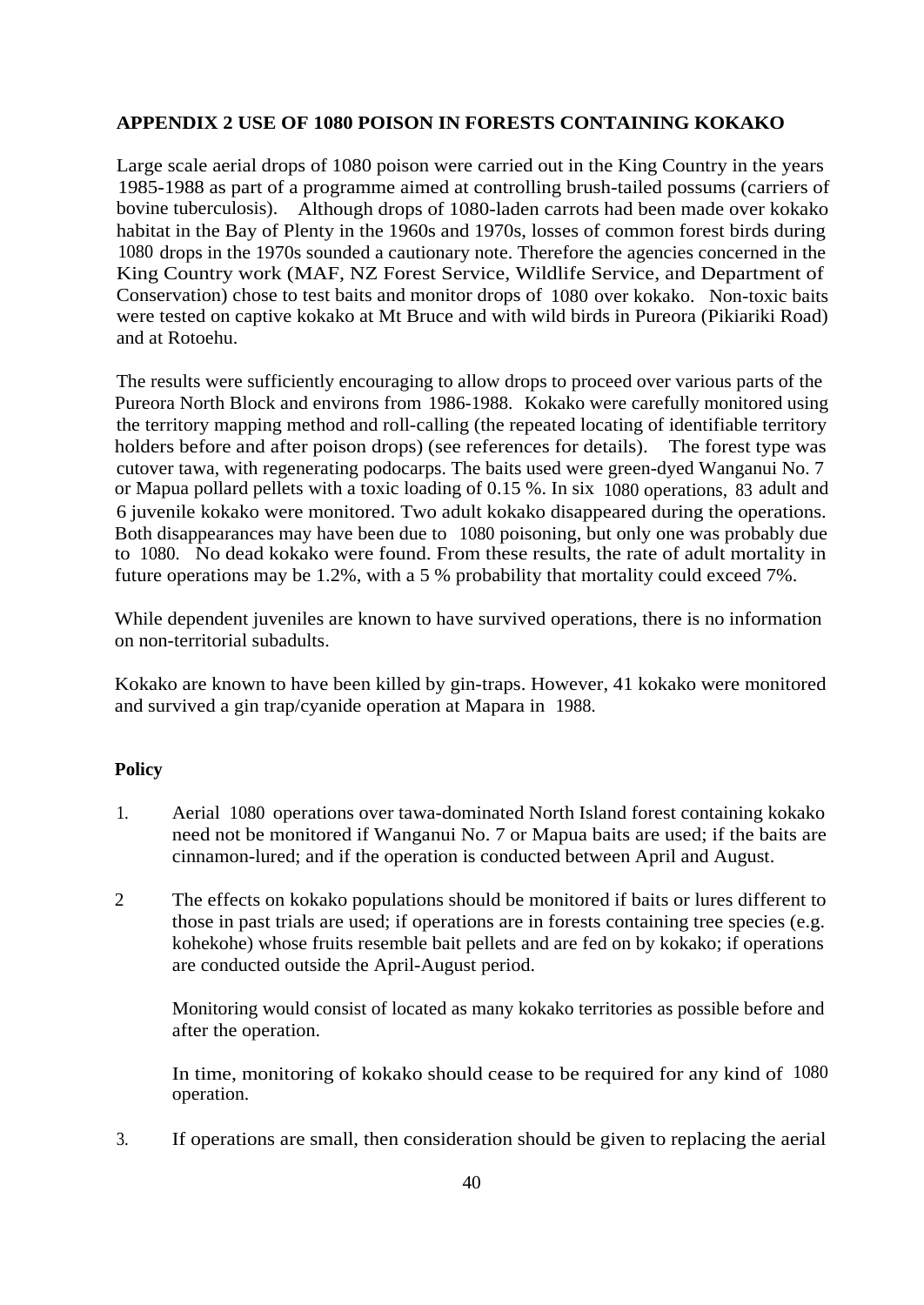operation with a ground-based cyanide and/or gin trapping operation. This can be as effective as aerial poisoning if good operators are used.

4. Work should be done on the effects of 1080 operations on juvenile kokako. This could involve putting radio-transmitters on fledglings.

#### **References**

Innes & Williams 1990 Innes et al. 1988 Speed et al. 1988b Speed et al. 1987b Rasch et al. 1986b